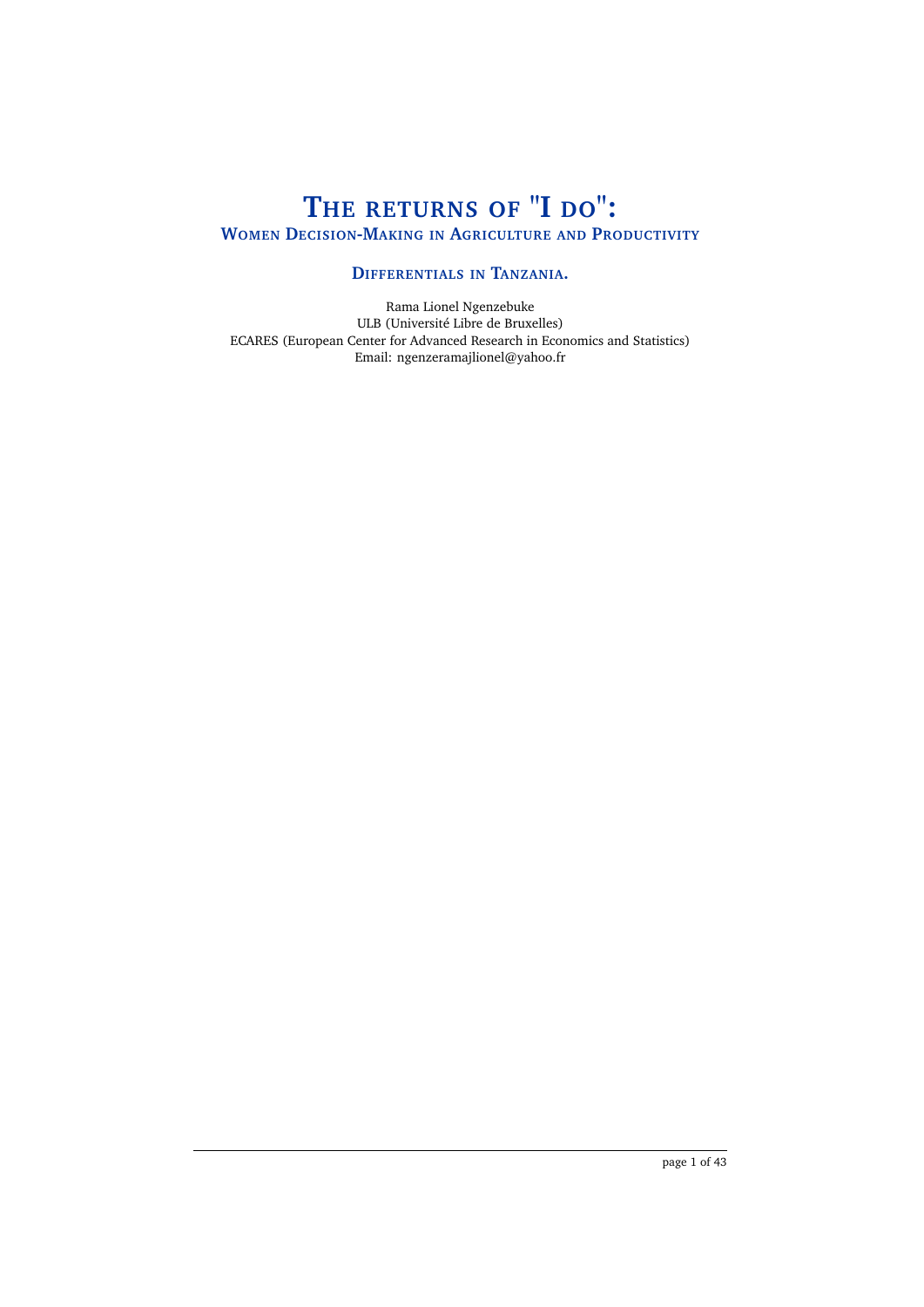# **The Returns of "I do": Women Decision-Making in Agriculture and Productivity Differential in Tanzania.**<sup>∗</sup>

Rama Lionel Ngenzebuke†

June 18, 2014

#### **ABSTRACT:**

The empirical literature on gender in agriculture has consistently found a significant gender gap in disadvantage of female plot owners/managers. This paper goes beyond the plot ownership or management-related gender gaps and investigates the returns of female empowerment in agriculture on agricultural productivity differentials. We use data from the latest Tanzania Panel Survey to explore the existence, the sign and the magnitude of potential gender gaps related to (female) decision-making across the whole value chain in agriculture. We bring to the fore a number of key findings. First, prior to controlling for covariates, we find one significant (unconditional) agricultural productivity gender gap in disadvantage of female plot owners and five (unconditional) pro-female gaps related to female decision-making power in agriculture. Second, After controlling for relevant covariates, the (conditional) gap in disfavor of female-owned-plots substantially drops and is often insignificant. However, and more interestingly, we found that two pro-female conditional gaps are consistently significant: (1) plots on which the female enjoys use rights and (2) plots on which she decides about the use of the (main) crop are significantly more productive, even after controlling for the gender of the plot owner. Moreover, these two pro-female gaps are always greater (in magnitude) than their corresponding plot-ownershiprelated gap. Third, a sub-sample analysis shows that the first pro-female gap operates (only) on female-not-owned plots but not on female-owned plots, while the second pro-female gap operates on both plot sub-samples, although it is more emphasized on female-owned plots. Fourth, the decomposition of these two pro-female gaps shows that they are mainly explained by the structure effect. Fifth, the robustness check highlights that these gender gaps are not homogenous across female marital status: non-married female are further disadvantaged or less advantaged than married female.

**Key words:** Female, decision-making, agriculture, productivity, Tanzania. **JEL codes:** J16, O13, Q12, Q15.

<sup>∗</sup>This research has been undertaken within the framework of the project "Agriculture in Africa: Telling Facts from Myths". The author would like to thank Talip Kilic and Amparo Palacios-Lopez for their invaluable guidelines and comments.

<sup>†</sup>PhD candidate in Economics at the European Center for Advanced Research in Economics and Statistics (ECARES) of the Université Libre de Bruxelles; Avenue F.D. Roosevelt 50, CP 139, B-1050 Brussels; Email: ngenzeramajlionel@yahoo.fr.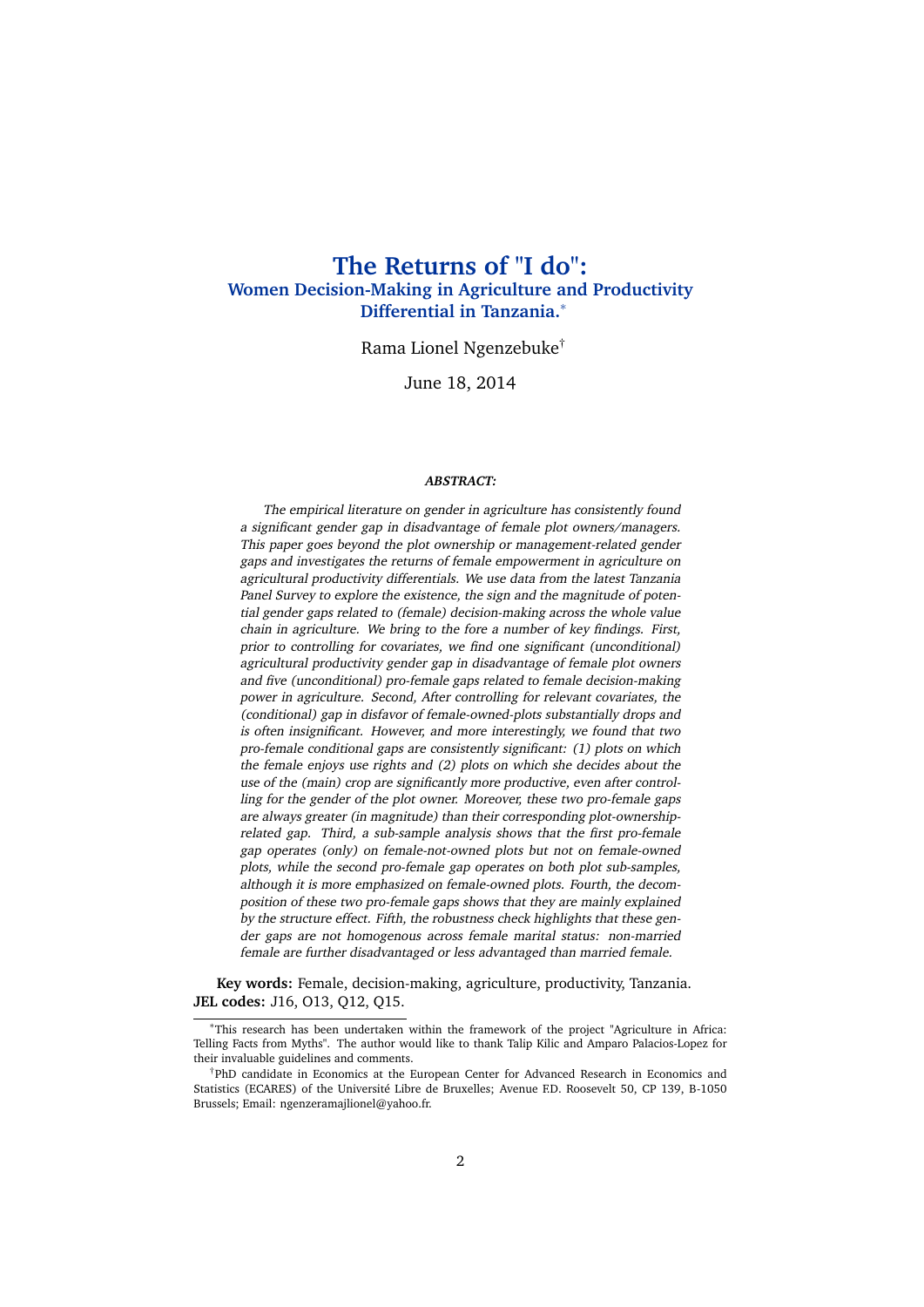# **1 INTRODUCTION**

Agriculture is the backbone of many developping economies. It accounts for 32% of the African GDP, supports the livelihoods of 80% of the African population, employs 65% of the Africa's labour force and 70% of the poorest people in Africa (AFDB, 2010). Smallholder agriculture is the predominant form of farm organization in Sub-Saharan Africa (SSA) (FAO, 2009). Agricultural growth is critical for sustainable development, rural poverty alleviation as well as hunger eradication in most developing countries (World Bank, 2007; Timmer and Akkus, 2008; Binswanger-Mkhize et al., 2010).

In SSA, women farmer's labour is at the core of the agricultural sector. They perform more than 50% of all agricultural activities, producing about 60-70% of the food in SSA (Gawaya, 2008). Women contribute significantly with their labor in agriculture (Tripp, 2004) although recent cross-country evidence does not consistently support the view that women provide the majority of labor in crop production in sub-Saharan Africa.

Despite their role in agriculture, women face more constraints than men. Studies have identified a gender gap in agricultural productivity of 20 to 30 percentage points in disadvantage of women (Fontana, Marzia., Paciello, Cristina., 2009; FAO, 2011; World Bank and FAO and IFAD, 2007; Kilic et al., 2013). This gender gap is counter-productive for agriculture productivity and is an important barrier to the development of the agricultural sector, achievement of food security and welfare improvement of rural poor people (Quisumbing et al., 1995; Udry, 1996; FAO, 2011).

Given the paramount importance of (smallholder) agriculture in SSA, its productivity growth has been identified as a key driver of poverty reduction, increased food security and hunger reduction; and for that growth to take place, it's essential to close the gender gap in agriculture which goes along with the inclusive agriculture sector growth(Moock, 1976; Saito et al., 1994; Udry et al., 1995; Blackden et al., 2006; FAO, 2011; World Bank, 2011). The inclusive agriculture sector growth is broad and multidimensional concept. One important component of it is the assessment of women's empowerment in agriculture. According to the Moser's gender planning framework (Moser, 1989), the needs that women's empowerment aims at achieving are classified into "practical" needs<sup>1</sup> such as adressing the challenge of inputs to women and "strategic" needs $^2$  such as control over decisionmaking on certain productive resources.

According to Allendorf (2007), land is the main source of livelihoods as well as power and status. Land is of paramount importance to women's economic empowerment, especially in countries that depend on agriculture for their livelihood such as SSA countries (Mutangadura, 2004). Unfortunately, few famale have acquired rights over land through ownership of land and are able to influence decisions (see Kevane and Gray (1999) and Walker (2002)). Access to and control over land continues to be a major setback for women farmers which limits their ability to effectively practice sustainable agricultural development (Allendorf, 2007). cite-Mehra2008 speak of a myth that women farmers who head households are the only

<sup>&</sup>lt;sup>1</sup>These are needs that, if met, help women in current activities. They are what result from the condition of the people arising from the gender division of labor.

 $2$ These are needs that, once met, transform the balance of power between men and women. They refer to the subordinate position of women that limits their ability to effectively indulge in socioeconomic activities.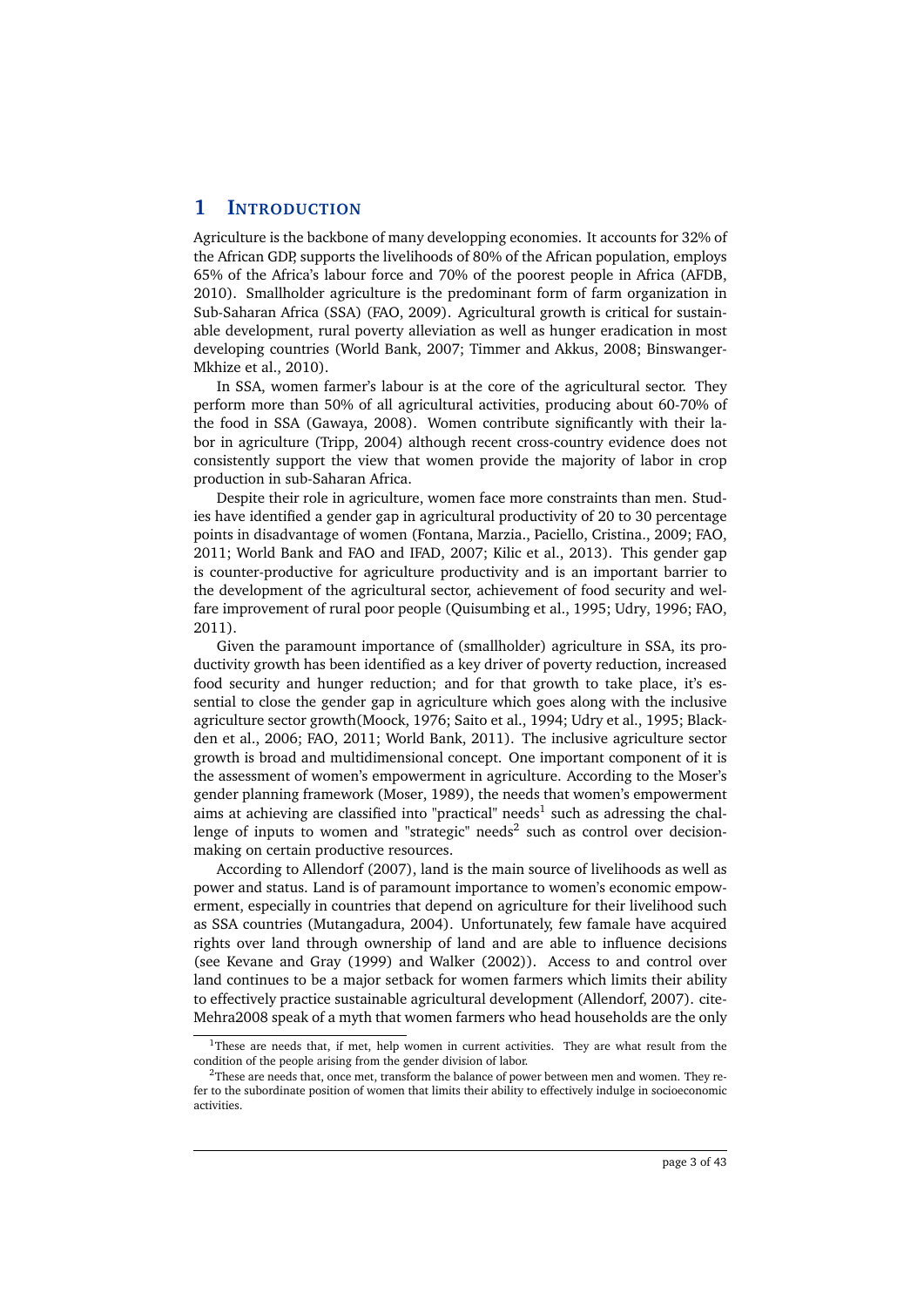ones who need development support<sup>3</sup>. However, as a mater of fact, the majority of women who farm live in male headed households and they need development support too (Doss, 2001)<sup>4</sup>. To reword Doss (2001) but in another regard, the majority of women farmers live in male-headed households and farm on male-owned plots. They need empowerment (in agriculture) too, for instance over decision-making in agricutlture. Moreover, some female plot-owners also live with their husband. For them as well, empowerment in other dimensions (than ownership) is crucial since plot ownership does not guarantee decision-making power on that plot. Indeed, access to resources does not guarantee control over them (Kabira,1997) since the one in control might dominate in the decision-making. For instance, men can challenge women's rights to land even in matrilinear societies (Kevane and Gray, 1999). Women might sometimes lose access even to the land provided to them for food production (Lastarria-Cornhiel, 2006). Men have tended to dominate in making decisions about what to grow since societies are constructed in such a way that they control economic activities in the household (Squire, 2003).

This paper is related to the literature on (1) women empowerment in agriculture and (2) gender productivity differentials in agriculture. In the empirical literature on gender gap in agriculture, the gender gap at plot level is generally investigated as the yields differential on either male- versus female-owned plot or male- versus female-managed plots (we refer to Peterman et al. (2011) and Kilic et al. (2013) for an extensive review of this literature). It has been documented that, for example, female-owned/managed plots are less endowed in production factors (in terms of both quantity and quality) than their male counterparts. In recent literature, this unequal access to productive resources has been highlighted as the main effect, the so called "endowment" or "composition" effect<sup>5</sup>, driving the gender gap in agriculture in disadvantage of female (Kilic et al., 2013; Aguilar et al., 2014).

This paper investigates the role of women empowerment (in agriculture) on agricultural productivity in Tanzania. It makes use of the latest LSMS-ISA data available for Tanzania. As a contribution to existing literature, the women empowerment in agriculture is considered across the whole value chain in agriculture. At our best knowledge, this is the first time such a broad analysis is done. Concretely, we consider female ownership of plots, female decision-making at different levels of the production, marketing of agricultural products and management of agricultural income<sup>6</sup>. Then, we pore the analysis to another level beyond plot ownership and plot management by female.

Our main research question is adressed as follows. Beside the plot ownership and plot management-related gender gaps (i.e. irrespective of the gender of the plot owner and plot manager) in disadvantage of women, are there other gender gaps related to other aspects of women empowerment in agriculture (other than plot ownership and management)? If yes, are they significant, in disadvantage of female or pro-female? How relevant are they compared to the plot

 $3$ (Mehra and Rojas, 2008, p.2)

<sup>4</sup> cited in (Mehra and Rojas, 2008, p.2)

 $5$ The endowment effect is defined as the share of the gender gap that is explained by differences in in the levels of explanatory variables between the male and female-owned/managed plots.

 $6$ This includes whether the female (1) owns the plot; (2) can decide to sell the plot ot to use it as collateral; (3) has use rights to the plot; (4) decides about what to plant on the plot; (5) decides about inputs use; (6) decides about the use of the harvested crops; (7) is crop sales negociator and (8) is crop sale earnings manager.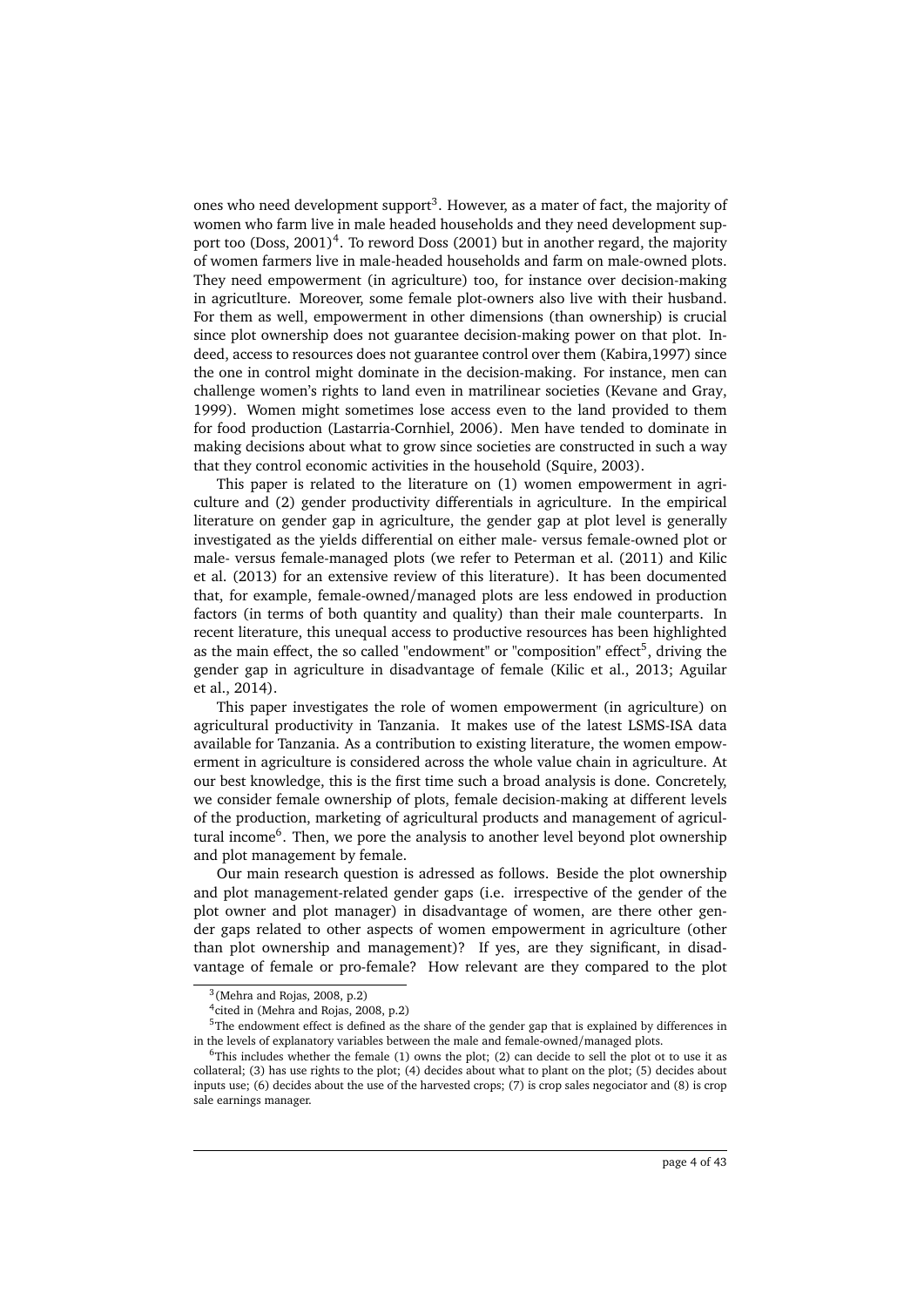ownership/management-related gender gaps? We adress a number of specific research questions. For instance, assume a household with both male and female, some male-owned plots, some jointly-owned plots as well as some female-owned plots. On one hand, could female control over decision-making in agriculture (use rights to the plot, decision-making over what to plan, inputs use, crop use, ) counterbalance the endowment effect that female-owned plots suffer from and, thus, reduce the gender gap? On the other hand, could female decision-making in agriculture boost their efficiency, still on their own plots? On male-owned plots, women obviously contribute, for example with their labor supply. Therefore, would women that enjoy better decision-making position in agriculture (for example control over the use of the crop, management of the crop sale earnings,...) be more efficient on the male-owned plots than those who don't? A priori, the answer to all these questions is "yes".

We hypothesize that these women empowerment domains/dimensions are complementary in some ways. By this, we don't mean that they just add up but they can also interact between each other. None of them would be enough *per se*. Productive resources that foster agricultural production need to be available to women in terms of both accessibility and control to adress their needs. Beyond targeting plot ownership by female, there is a need for increased female decision-making along the value chain on their own plots as well as on male-owned plots. Women decision-making power is also multidimensional. A woman that (can) decides over what to plant but totally loses control over what to do with crop sale earnings is not enough empowered. In such a situation, she might engage more in cultivation of food crops rather than cash crops. If she also decides about inputs use, she might also give priority to food-crop plots than cash-crop plots.

The reminder of the paper is structured as follows. Section 2 gives a background on Tanzania. Section 3 is about the data (dataset and descriptive statistics). Section 4 presents the econometric results. Section 5 is about the robustness check. Finally, Section 6 concludes.

# **2 BACKGROUND ON TANZANIA**

Formed by the Tanzania mainland (former Tanganyika) and the semi-autonomous islands of Zanzibar, the United Republic of Tanzania (URT henceforth) is an East African country as large as 947,300 square kilometers. It's divided into 30 administrative regions of which 25 in the mainland and 5 in Zanzibar. According to the 2012 population and housing census, the population growth rate and the total population stand at 2.7 percent and 44.9 million in 2012,respectively, of which 43.6 million on Tanzania mainland and 1.3 million in Zanzibar. The country is sparsely populated with population density of 51 persons per square kilometre. The average household size is 4.8 and the sex ratio is 95 males per 100 females in 2012.

According the the 2011 Tanzania Agriculture and Food Security Investment Plan (TAFSIP)<sup>7</sup>, the agriculture sector generates 25% of GDP, 24% of exports, employs over 75% of the population and is home to the great majority of the poor. The agriculture sector in Zanzibar is slightly different from that of the mainland: the share of the agricultural sector in GDP is slightly higher (about 28%) but accounts for over 75% of foreign exchange earnings generated by two export commodities (cloves and seaweed); aboout 70% of the population relies directly or indirectly on agriculture for their livelihood. The URT has 95.5 million ha of land of which 44

<sup>7</sup>by United Republic of Tanzania (2011)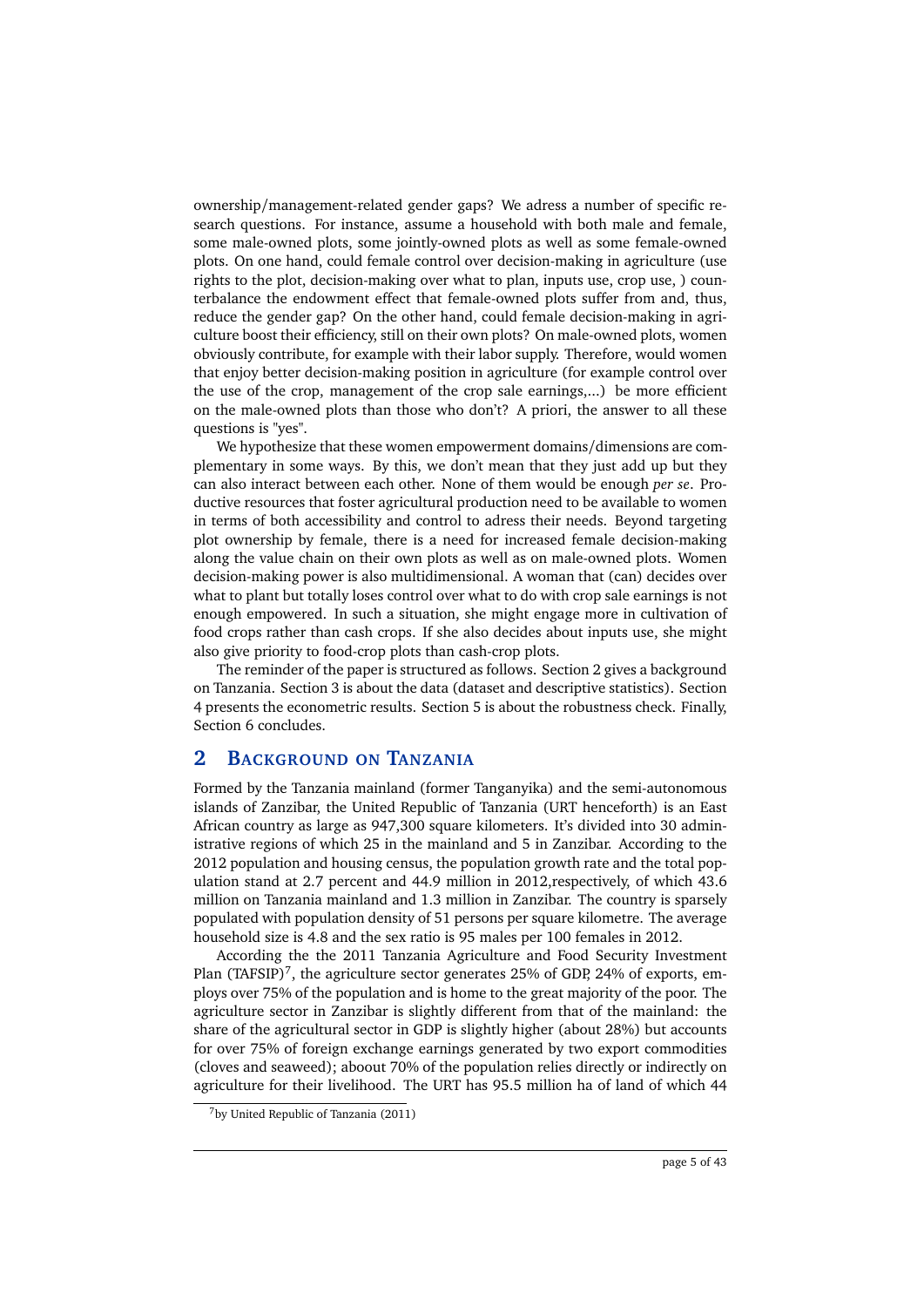million ha are classified as arable, but only 27% of the arable land is under cultivation. Of the 50 million ha suitable for livestock, only 26 milllion ha is under use while the rest can not be accessed due to tsetse fly infestation. the area suitable for irrigation is estimated to be about 29.4 million ha but only 0.34 ha are currrently under irrigation. Over 80% of the arable lad is used by smallholders (with average size of 0.2 to 2 ha) and only 1.5 million ha is under medium or large scale farming.

Agriculture is given a prominent role in economic growth and poverty reduction since the rural sector contains the majority of the poor population. Over the last decades, the country has achieved impressive economic growth with an average 6% annual economic growth mainly driven by the strong growth in the industry and services sector rather than in the agriculture sector. The agricultural sector has performed somewhat weaker performance with persistently lower growth rate compared to other sectors, so that its share of GDP fell from 29 per cent in 2000 to 25 per cent in 2009. The agriculture sector performance has varied between subsectors with the best performance in export crops such as sugar, tea and tobacco, which have recorder growth rates of almost 10 per cent per annum. The agriculture sector in the URT is female-intensive. For instance, 54 percent of the labor force in agriculture are women. 81 percent (98 percent in rural areas) of women, against 73 percent for men, are engaged in agricultural activity (FAO, IFAD and ILO, 2010). This share of women involvement in agriculture is higher than counterpart average in the rest of SSA (55%).

Gender issues in general (i.e not only related to the agriculure sector) are still pertinent. For instance, unemployment is twice higher among women (5.8%) than men (2.8%) whereas women constitute 89 percent of the labor force United Republic of Tanzania (2006). According to the 2007 National Household Budget Survey $^8,$ average earnings are estimated to be 1.7 times higher for men than for women. In the 2013 Global Gender Gap report of the World Economic Forum, the URT is ranked 66th out of 136 countries with a gender gap index of 0.693. The gender inequality index was 0.556 (rank: 119) in the Human Development Report 2013 of the UNDP.To adress the gender disparity, the URT has formulated gender sensitive action plans. Particulary, the URT has launched the Tanzania Agriculture and Food Security Investment Plan (TAFSIP) as an initiative that brings all stakeholders in the agriculture sector to a common agenda of comprehensively transforming the sector to achieve food and nutrition security, create wealth, and poverty alleviation. More importantly, the URT has ackonwledged the importance of gender as key issue pertaining to the success of the TAFSIP. Therefore, the TAFSIP integrates gender as a cross-cutting issue in agriculture vis-à-vis of two areas: (1) Empowerment of women (among other vulnerable groups) through policies that target their ability to be active participants in the agriculture sector. (2) Promoting gender equity: ensuring that women and other vulnerable groups have equitable access to resources.

<sup>8</sup>By United Republic of Tanzania (2007)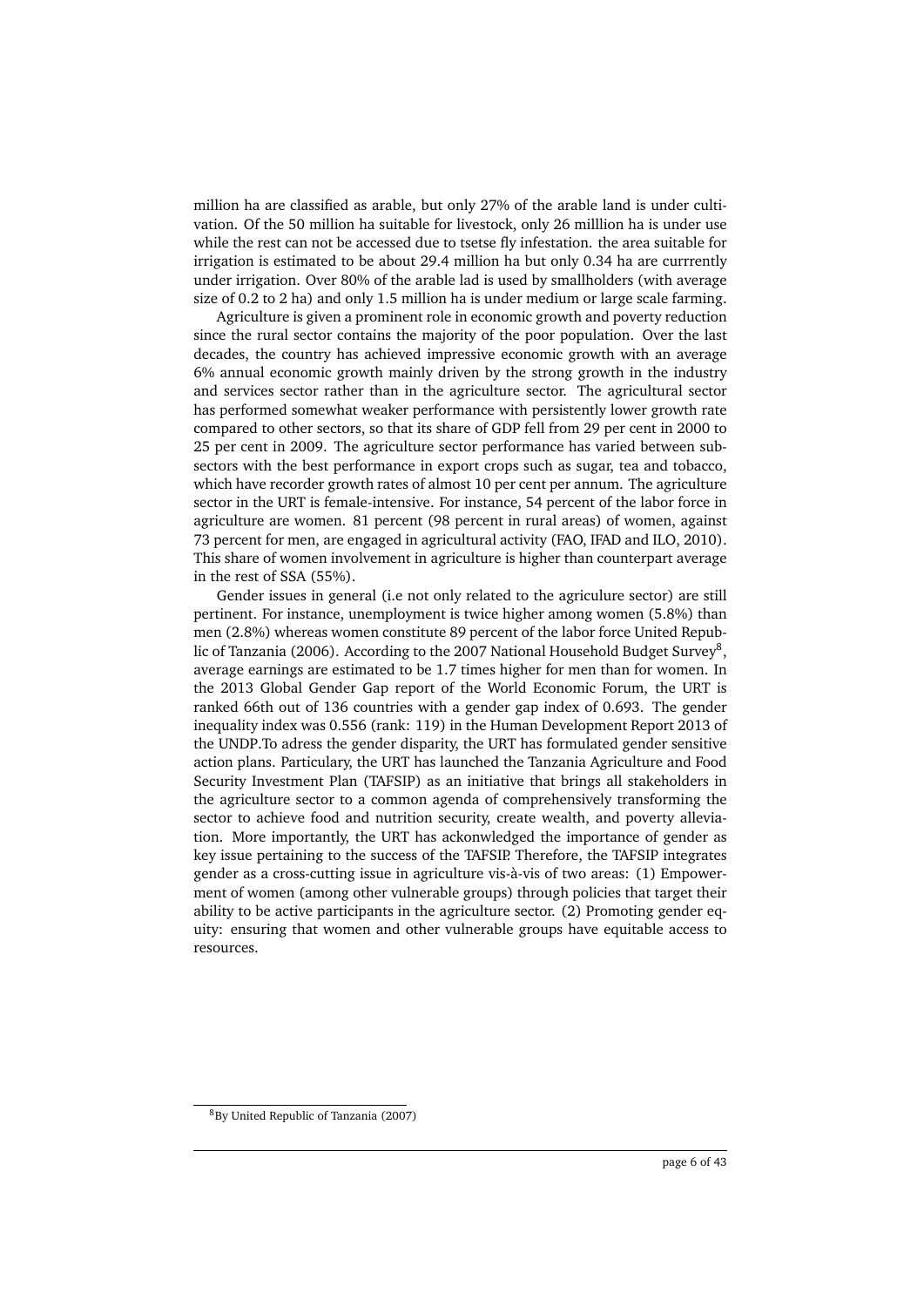# **3 DATA**

## **3.1 THE DATASET**

With support from the World Bank LSMS-ISA team (among others), the Tanzanian National Bureau of Statistics (TNBS) conducted a nation-wide representative household panel survey (The Tanzania National Panel Survey - NPS). So far, three rounds of TZNPS have been implemented, namely the 2008/2009, 2010/2011 and 2012/2013 waves.

Each survey questionnaire is made of three sub-questionnaires namely the household questionnaire, agriculture questionnaire and community questionnaire. In the agriculture questionnaire, some questions are about plot ownership and decisionmaking in agriculture. The number of these questions varies across rounds. The box below summarizes which questions are asked in which round of the NPS.

| Box 1. Ownership and agricultural decision-making questions in the TZNPS. |                |                                              |            |  |
|---------------------------------------------------------------------------|----------------|----------------------------------------------|------------|--|
|                                                                           |                |                                              |            |  |
| Item                                                                      | 2008-2009      | Tanzanian National Panel Survey<br>2010-2011 | 2012-2013  |  |
| Who owns the plot                                                         | <b>YES</b>     | <b>YES</b>                                   | <b>YES</b> |  |
| Who decide(s) whether to sell                                             |                |                                              |            |  |
| this plot or use it as collateral                                         | N <sub>O</sub> | N <sub>O</sub>                               | <b>YES</b> |  |
| Who has use right to the plot                                             | N <sub>O</sub> | N <sub>O</sub>                               | <b>YES</b> |  |
| Who decide(s) what to plant                                               | <b>YES</b>     | <b>YES</b>                                   | <b>YES</b> |  |
| Who decide(s) about input use                                             | NO.            | NO.                                          | <b>YES</b> |  |
| Who decide(s) about the use of<br>the harvesed crop                       | N <sub>O</sub> | NO.                                          | <b>YES</b> |  |
| Who is responsible for negociating<br>the sale of crops to customers      | N <sub>O</sub> | NO.                                          | <b>YES</b> |  |
| Who decide(s) what to do with<br>sale earnings                            | N <sub>O</sub> | <b>YES</b>                                   | <b>YES</b> |  |

# **3.2 DESCRIPTIVE STATISTICS**

**WOMEN DECISION-MAKING OVER THE EIGHT DIMENSIONS.** To link the (i) distribution of plots by the gender of the plot owner or of the decision-maker over a given dimension and (ii) women empowerment, we construct a dummy variable equals 1 if the female solely or jointly own/decide, and 0 elsewhere. Table 1 in the Appendix presents the means of eight dummies representing the women's empowerment in agriculture together with other eight dummies for the man's counterpart. Overall, women own fewer plots than men and have less decision-making than men over a range of decision items in agriculture. 43% of the plots are (co-)owned by a woman. Some women plot owners do not decide to sell or to use the plot as collateral since women can do so on only 35% of the plots. On half of the plots (51%), the woman (co-)decides about what to plant on the plot whereas she (co- )decides about input use on 49% of the plots. The share of plots on which the woman decides about the use of crop is 38%. The share of plots where the woman is sales negociator and earnings manager is only 19% against 36% for men.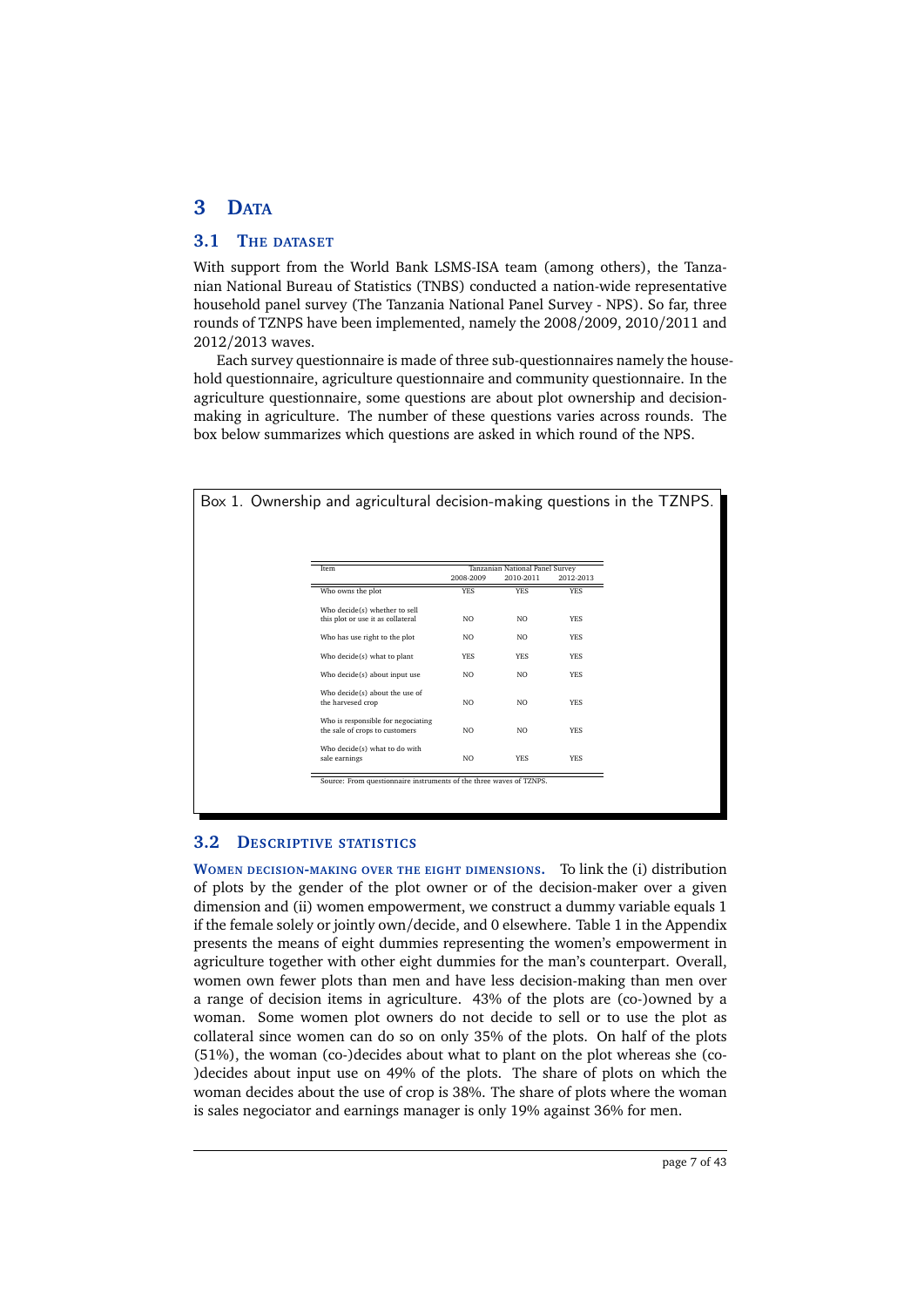The detailed (cross-) distribution of plots by the eight dimensions $^9$  shows that joint ownership/decision-making occurs more often than male and female exclusive ownership/decision-making with female exclusive ownership/decision-making being rather scarce. The plot owner is very often the same who decides when it comes to selling the plot or using it as collateral but little correlation exists between the former attribute and having use rights to the plot. Moreover, the decision-maker about what to plant is the same decision-maker over input use on over 90% of plots, and is still often the same decision-maker about the use of harvested crop.

**PLOT AGRICULTURAL PRODUCTIVITY.** The plot agricultural productivity is proxied by the gross value (in TSH) of plot output per acre. Table 2 in appendix displays the means of the plot agricultural productivity by specific sub-samples defined by whether the female (co-)owns the plot or has some say over a given plot or croprelated decision-making. Agricultural productivity is 12 percent significantly (at 1 percent level) lower on female-(co-)owned plots than on female-not-owned plots. When the female can decide about selling the plot or using it as collateral, the productivity is also higher but weakly, both in magnitude (8 percent higher) and in significance (significance only at 10 percent level). Decision-making by the wife about what to plant and input use on the plot does not significantly increase the agricultural productivity. At the contrary, when the female has use right to the plot or has some say over the use of the crop, the productivity is on average 28 and 27 percent higher. Plots on which the female is (one of the) crop sale negociator or crop sale earnings manager are 33 and 34 percent more productive.

#### **OTHER VARIABLES.**

The Table 3 in Appendix presents some summary statistics of a set of covariates on the pooled sample, on female-(co-)owned plots and female-not-owned plots<sup>10</sup>.

**PLOT CHARACTERISTICS.** Intercropped cultivation occurs on half of the femaleowned-plots against one quarter of the female-not-owned plots. Female-ownedplots are significantl closer to the market than female-not-owned plots. The share of plots cultivated in the 2012 long rainy season and that of plots with good soil quality are 18 percent and 10 percent higher, respectively, on female-owned plots.

**LABOR INPUTS.** The incidence of household male labor is slightly higher on femaleowned plots<sup>11</sup> while househodl male labor is 8 percent less intensive on femaleowned plots. However, although the incidence of household female labor is 20 percent higher on female-owned-plots, household female labor is not more intensive on female-owned plots. As regard the hired labor, there is no difference in its intensity, regardless of its provider (man, woman or child).

 $9$ The cross-tabulations are not reported in this paper just for the space issue.

<sup>&</sup>lt;sup>10</sup>Female-not-owned plots are different from male-owned plots for two reasons: on one hand, female owned plots also include jointly-owned plots while, on the other hand, female-not-owned plots also include outsider-owned-plots.

 $11$ This does not mean that household male labor is necessary lower on male-owned plots: on one hand, female owned plots also include jointly-owned plots while, on the other hand, female-not-owned plots also include outsider-owned-plots.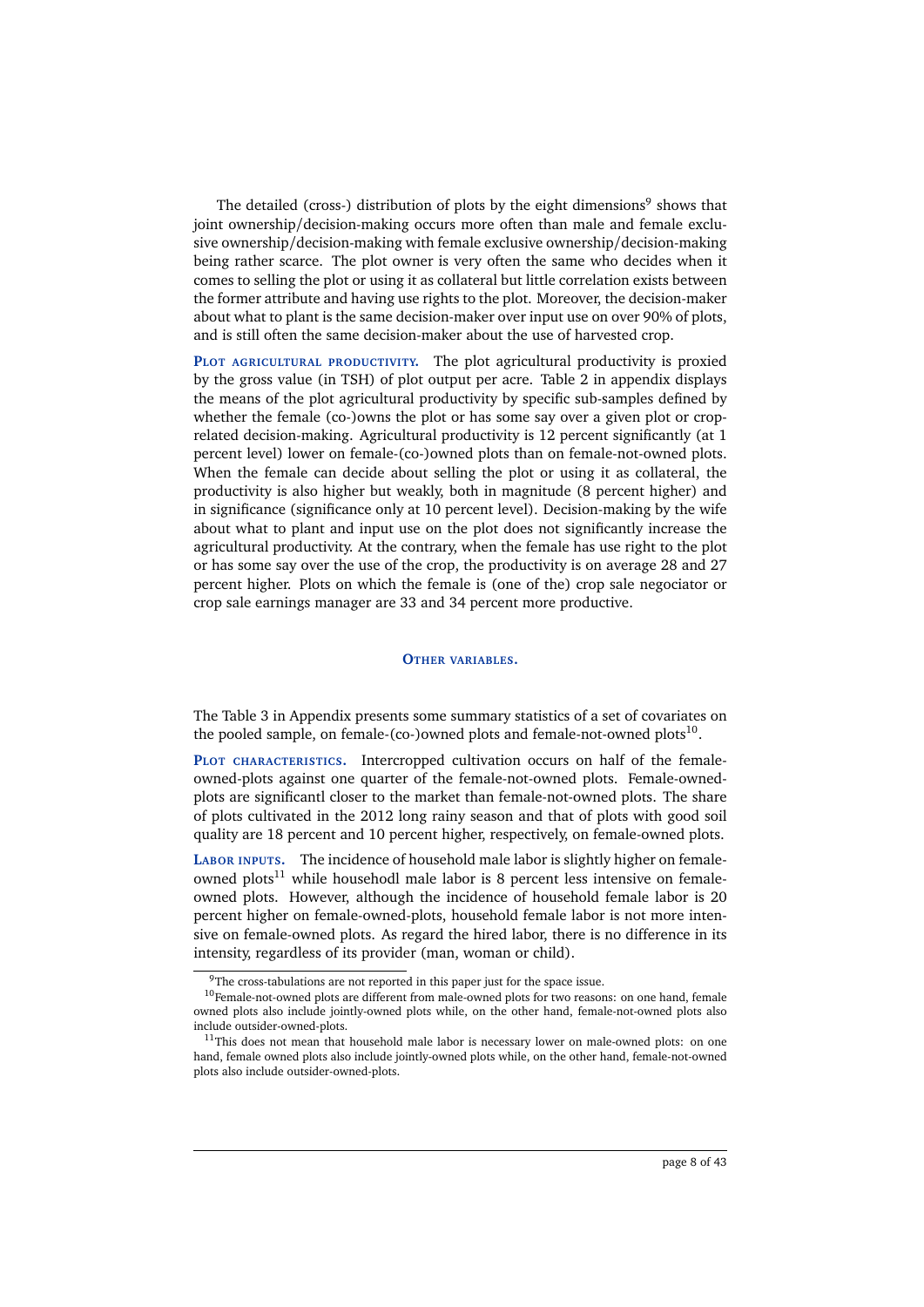**NON-LABOR INPUTS.** The incidence of organic fertilizer use is 3 percent higher on female-owned plots. The share of plots under inorganic fertilizer and pesticide use is roughly the same on female-owned plots and female-not-owned plots. Moreover, there is no significant difference about the instensity of using organic and inorganic fertilizer on female-owned plots versus on female-not-owned plots. However, the average quantity of pesticide used per acre is distinctly six times lower on femaleowned plots.

**HOUSEHOLD AND INDIVIDUAL CHARACTERISTICS.** The majority of female plot owners live in household headed by male. Only 31 percent of them head their household. Female plot owners also live in rather small-size households. They are also 9 years older than other female. As regard human capital, female plot owners are rather deprived along a range of educational achievements vis-à-vis of other female.

**HOUSEHOLD EXPERIENCE OF SHOCKS.** On 29 percent of female-owned plot area, the plot area harvested was less that the area planted; i.e 13 percent higher than on female-not-owned plots. As regards other shocks at household level, female plotowners live in households vulnerable to shocks: 81 percent of households where the female is plot-owner have been severly affected (negatively) by some shocks over the previous five years, particulary agricultural shocks (63 percent) that cause income loss (44 percent)

# **4 ECONOMETRICS**

## **4.1 NAÏVE MODEL REGRESSION RESULTS.**

Table 4 presents naïve estimates of the (unconditional) gender gap in agricultural productivity without fixed effects. From column  $(1)$  to column  $(8)$ , the  $(\log of)$ plot agricultural productivity is regressed on one dummy indicating whether the female (co-)owns the plot and seven dummies indicating whether the female has some decision-making power in agriculture, one by one. From column (9) to column (15), two dummies are simultaneously included: the first (and always the same) indicates whether the female (co-)owns the plot while the second (different across columns) indicates whether she has some say over a given decision-making in agriculture. Table 5 shows similar estimates with district and region fixed effects, respectively.

The unconditional productivity differential points at 12.2 percent in disfavor of female-owned plots. Unlike the ownership-related gender gap, Four out of the seven decision-making-related gaps are pro-female, i.e in favor of plots under female decision-making. For instance, when the wife has use rights to the plot, productivity is 28.3 percent higher. When the wife (co-)decides about the use of the main crop, plot productivity is between 28.1 percent higher. When the wife is crop sale negociator or sale earning's manager, the productivity is 46.4 percent and 47.4 percent higher, respectively. These two last naïve coefficients particularly high are to be interpreted with caution since they might also capture the simple fact that the main crop is for sale.

When two dummies are included simultaneously, the gender gap is consistently significant in disfavor of female-owned plots. Female-owned plots are between 9.48 and 23.9 percent less productive. Moreover, six (out of seven) gender gaps related to decision-making in agriculture are consistently and significantly positive (thus pro-female) and even improve in magnitude.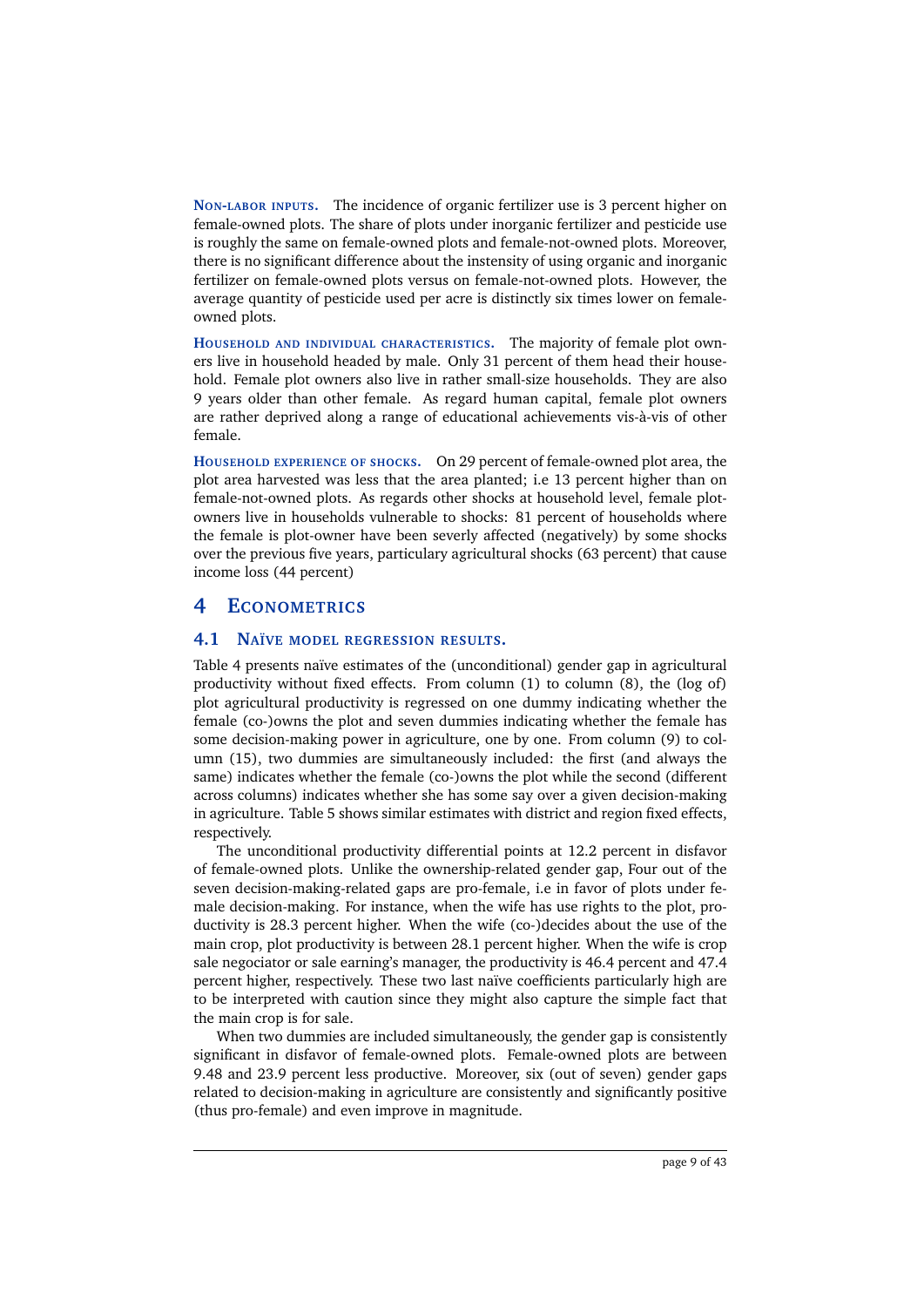Including district and region fixed effects yields qualitatively comparable results. But, it's worth noting that with region fixed effects, the model improves as the coefficient of determination  $(R^2)$  substancially increases relative to the models without fixed effects and with district fixed effects. Therefore, in all what follows, all the estimates we will present and interpret are based on models with region fixed effects.

#### **4.2 FULL MODEL REGRESSION RESULTS**

Table 6 presents the OLS estimates of plot productivity on the pooled sample with region fixed effects. From column (1) to column (8), the dummies indicating women empowerment in agriculture are included one by one (thus, eight specifications). From column (9) to columns (15), a pair combination of the the dummy indicating whether the female owns the plot and one particular dummy indicating if she has some say over a given decision-making in agriculture is included. This table is to be compared to the naïve estimates in Panel B of Table 5 if one wants to compare naïve and full model estimates.

The productivity difference in disfavor of female-owned plots substantially decreases from 15.6 percent to 6.09 percent and is no longer significant (column (1)). When the ownership dummy is pair-combined with one particular decision-making dummy, the gender gap in disfavor of female-owned plots is significant in two cases only (columns (9) and column(13)) and is about 9.5 percent.

As regards the pro-female gender gaps related to female decision-making power in agriculture, only two are still significant although they decrease in magnitude. For instance, when the female has use rights to the plot, the plot is 15.9 percent more productive (column (3)). When the female decides about the use of the main harvested crop, plot productivity is 8.92 percent higher (column (6)). When the dummies underlying these pro-female gaps are pair-combined with the ownershipdummy, these two pro-female gaps remain significant and are 14.5 and 12.1 percent, respectively.

The estimates of the remaining covariates are qualitatively similar across all the fifteen specifications. The statistical significance of the dummy variables indicating whether the female is crop sale negociator and whether she is the manager of sale's earnings vanishes (compared to its estimate in Panel B of Table 5) as we include the dummy indicating whether the main crop is for sale. This confirms our prior presumption that the positive gaps related to female decision-making over sales negociation and earnings management were driven by the mere fact that the main crop is for sale $^{12}$ .

The GPS-based plot area negatively impacts the plot agricultural productivity across all the specifications. Plot agricultural productivity is positively associated with intercropping cultivation. The distance from the plot to the home slightly increases the agricultural productivity. Plots with good-quality soil, under use of improved seeds as well as plots under irrigation are more productive.

The incidence of household male labor has no significant effect whereas the incidence of household female labor has positive effect but is significant in two specifications only. Unlike household labor, any type of hired labor (male, female or children) yields positive returns to plot productivity across all the fifteen specifications. As regards non-labor inputs, the use of organic fertilizer, inorganic fertilizer

 $12$ When the dummy indicating whether the main crop is for sale is not included as a covariate, the profemale gender gaps related to female decision-making over sale's negociation and earnings management are still significant.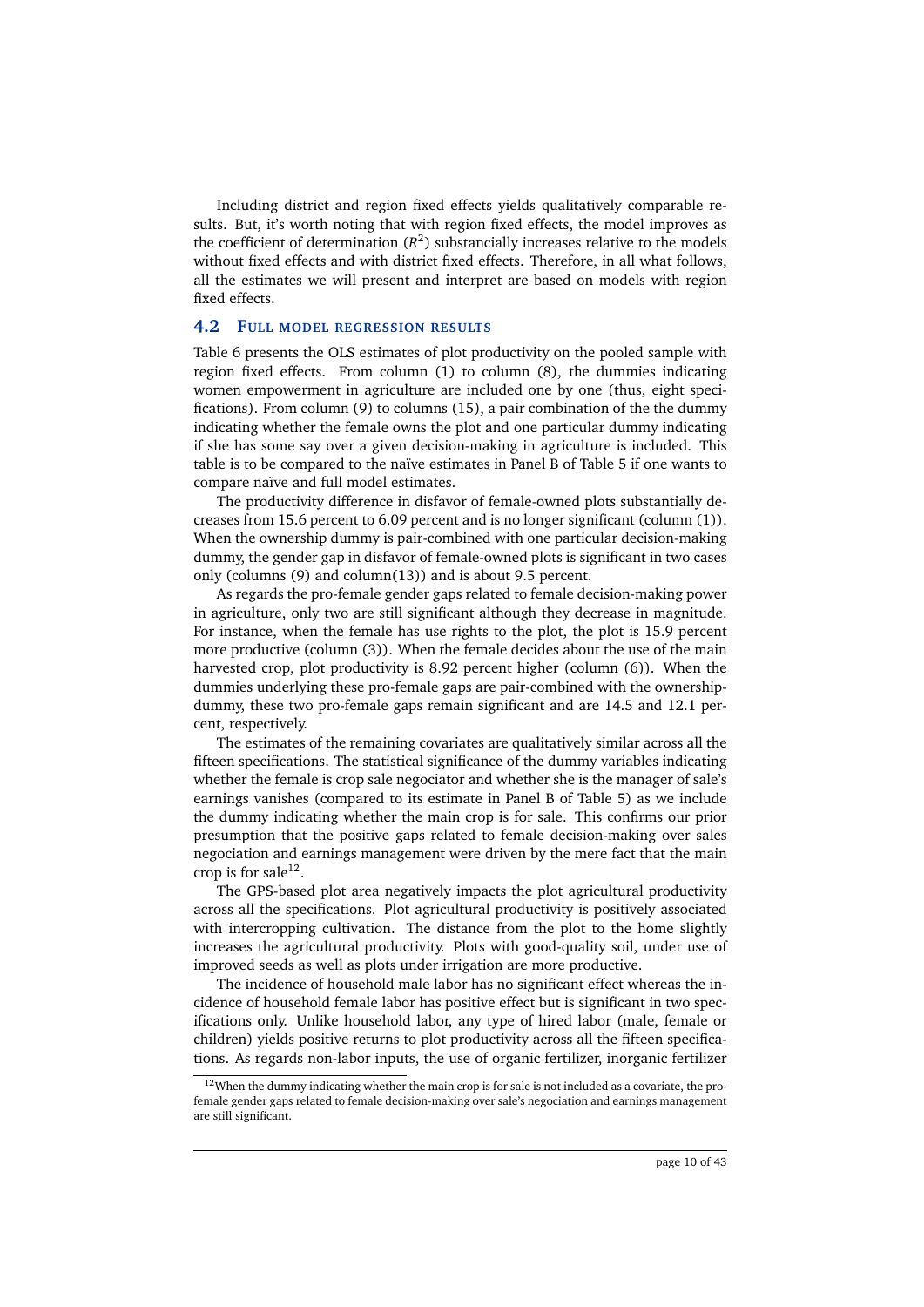and pesticide generates higher plot yields.

Plot agricultural productivity is lower in female-headed households while the size of the household is positively associated with plot productivity. The experience of household agricultural shocks has a negative effect on the agricultural productivity while, as obvious from the construction of our proxy of plot agricultural productivity, when the area harvested is less than the area planted, productivity is consequently lower.

#### An interaction model

From column (9) to column (15) of Table 6, each significant pro-female gender gap related to decision-making in agricutlure is greater than the corresponding gender gap against female-owned plots. The question that naturally arises here is whether these gaps just add up or can interact in some ways. We investigate this by fitting a model that interacts the dummy variables underlying the two gaps. Results are presented in Table 7.

Given that the female does not (co-)own the plot, the plot agricultural productivity is between 17.2 percent higher when the female has useright to the plot. Given that the female (co-)owns the plot, the plot productivity is lower when she has no use rights to the plot but the difference is not significant. Plots owned by the female to which she also has use rights are more productive than female-notowned plots to which she neither has use rights, although this positive difference is not significant ( as indicated by the iterated factor YES\_YES). The returns to having (versus not having) use rights to the plot is lower on female-owned plots than on female-not-owned plots, although this negative difference is not significant ( as indicated by the interaction factor YES YES bis).

Given that the female does not (co-)own the plot, the plot agricultural productivity is arround 10 percent higher when the female decides about the use of the crops. Given that the female (co-)owns the plot, the plot is between 17.2 and 23.9 percent less productive when she has no say about the use of the crop. Plots owned by the female and on which she also decides about the use of the main crop are more productive than female-not-owned plots on which she neither decides about the use of the main crop, although this positive difference is not significant ( as indicated by the iterated factor YES\_YES). The returns to deciding (versus not not deciding) about the use of the main crop is higher on female-owned plots than on female-not-owned plots, although this positive difference is significant at 10 percent level ( as indicated by the interaction factor YES\_YES\_bis).

#### Analysis by sub-sample

To investigate in depth whether the sign, magnitude and significance of the estimates presented in Table 6 are driven by some sub-samples, we re-estimate the agricultural productivity on (1) female-not-owned plots *versus* female-owned plots, (2) plots to which the female has no use rights *versus* plots to which she does and (3) plots on which the female does not decide about the use of the (main) crop *versus* plots on which she does. Results are presented in Tables 8, 9 and 10. All the three set of results are with region fixed effects. A number of observations come in order.

The first set of split results (female-not-owned plots *versus* female-owned plots) are presented in the Table8. The positive effect of "female having use rights to the plot" in the pooled sample is driven by female-not-owned plots. Indeed, Female use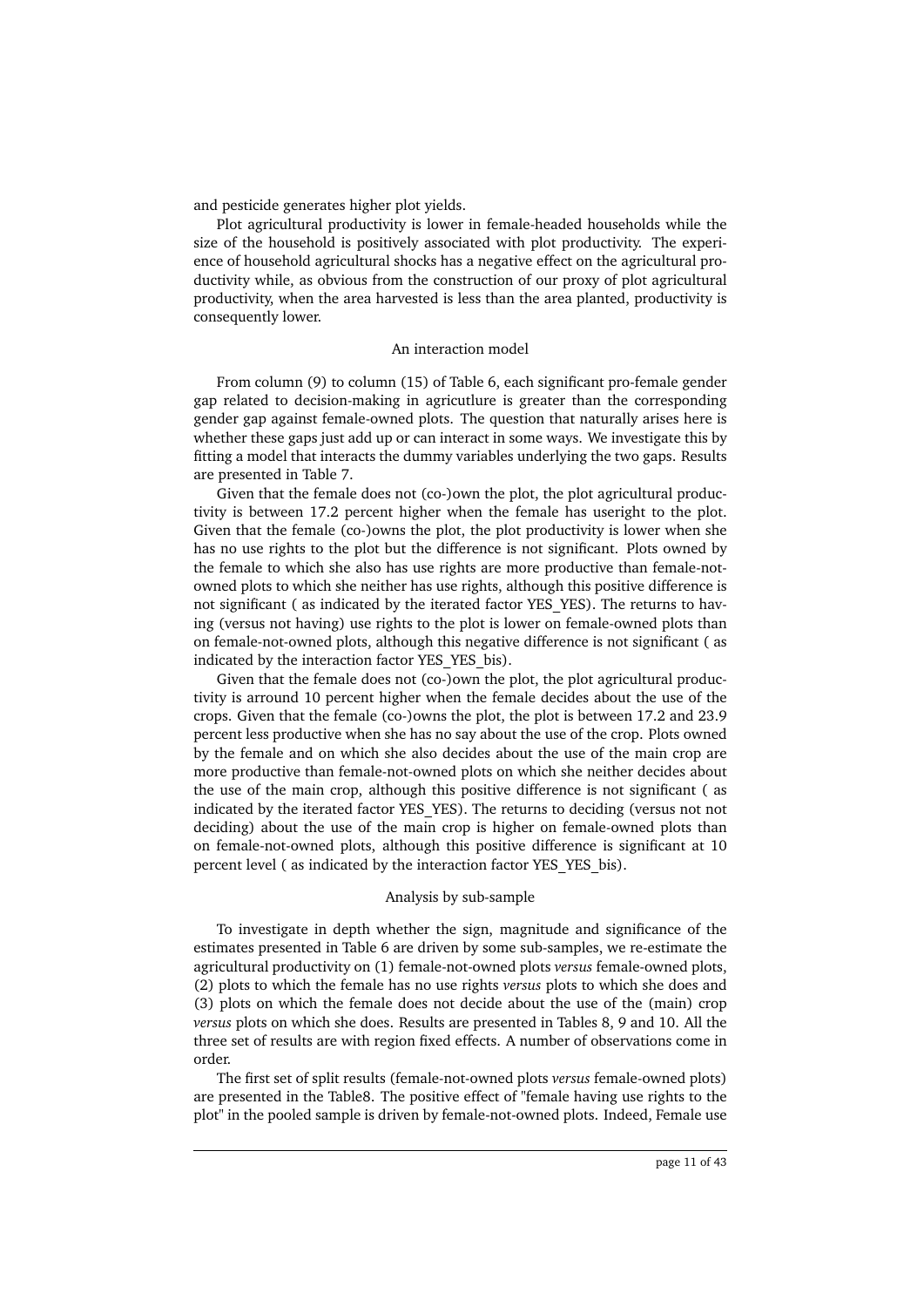rights to the plot are not (positively) associated with plot agriculture productivity on female-owned plots. Unlike on female-owned plots, the agricultural productivity is 14 percent higher when the female has use rights to the plot. This finding suggests that securing female use rights to the plot is good for productivity. Unlike on female-not-owned plots, female decision-making about inputs use and the use of the harvested (main) crop yield higher productivity (18 and 21.9 percent respectively). This finding suggests that at the top of plot ownership by female, female decision-making authority over inputs and crops use is a productivity-enhancing attribute. Estimates of some covariates are qualitatively similar on either sub-sample but others are rather different across the two sub-samples. One covariate's estimate is significantly positive on female-not-owned plots only ("plot\_irrigation\_d"); some covariate estimates are significantly positive on female-owned plots only ("cultivation intercropped d", "organic fertilizer use"); whereas others are more significant (in magnitude) on one sub-sample than on the other, and vice-versa. For instance,

The second set of split results are presented in the Table 9. On plots where the female has no use rights, when she decide about the use of the (main) crop, the agricutural productivity is 9 percent higher. On plots where the female has use rights, if she also own the plot or can decide to sell the plot, the productivity is also higher. This finding indicates that these different dimensions of women empowerment are complementary one to another. As other covariates are concerned, we interestingly notice that, while the incidence of household male labor is not significant on neither sub-sample, the incidence of household female labor yields positive returns on (only) plots where she has use rights. We interpret this as indication that female labor is significantly more efficient when the female enjoy use rights to the plot.

The third set of split results are presented in the Table 10. On plots where the female decides about the use of the (main) crop, if she further enjoy use rights to the plot, the agriculture productivity is even higher. Again, as just previously found for household female labor, a number of variables (incidence of household female labor, incidence of hired woman labor, incidence of organic fertilizer use, incidence of pesticide use) are productivity-enhancing factors (only) on plots where the female decides about the use of the main crop.

#### **4.3 OAXACA-BLINDER DECOMPOSITION**

We resort to the so called "Oaxaca-Blinder" decomposition methods to unpack the gender differentials in agricultural productivity.

Assume that the sample can be split into two mutually-exclusive groups A and B and let *Y* be an outcome variable that can be predicted by a set of covariates *X* according to the linear model:

$$
Y_{gi} = X'_{gi} \beta_g + \epsilon_{gi} \tag{1}
$$

where  $g \in \{A, B\}$ ,  $X_i$  is a  $Kx1$  vector of explanatory variables (including the "unit" for the intercept) and *β<sup>g</sup>* is a *K x*1 vector of group "g"-specific coefficients. *ε<sup>i</sup>* are the errors such that  $E\left(\epsilon_i\right) = 0$ .

The difference in Y between the two groups is defined as:

$$
D = E(Y_A) - E(Y_B) = E(X_A)^{'} \beta_A - E(X_B)^{'} \beta_B
$$
 (2)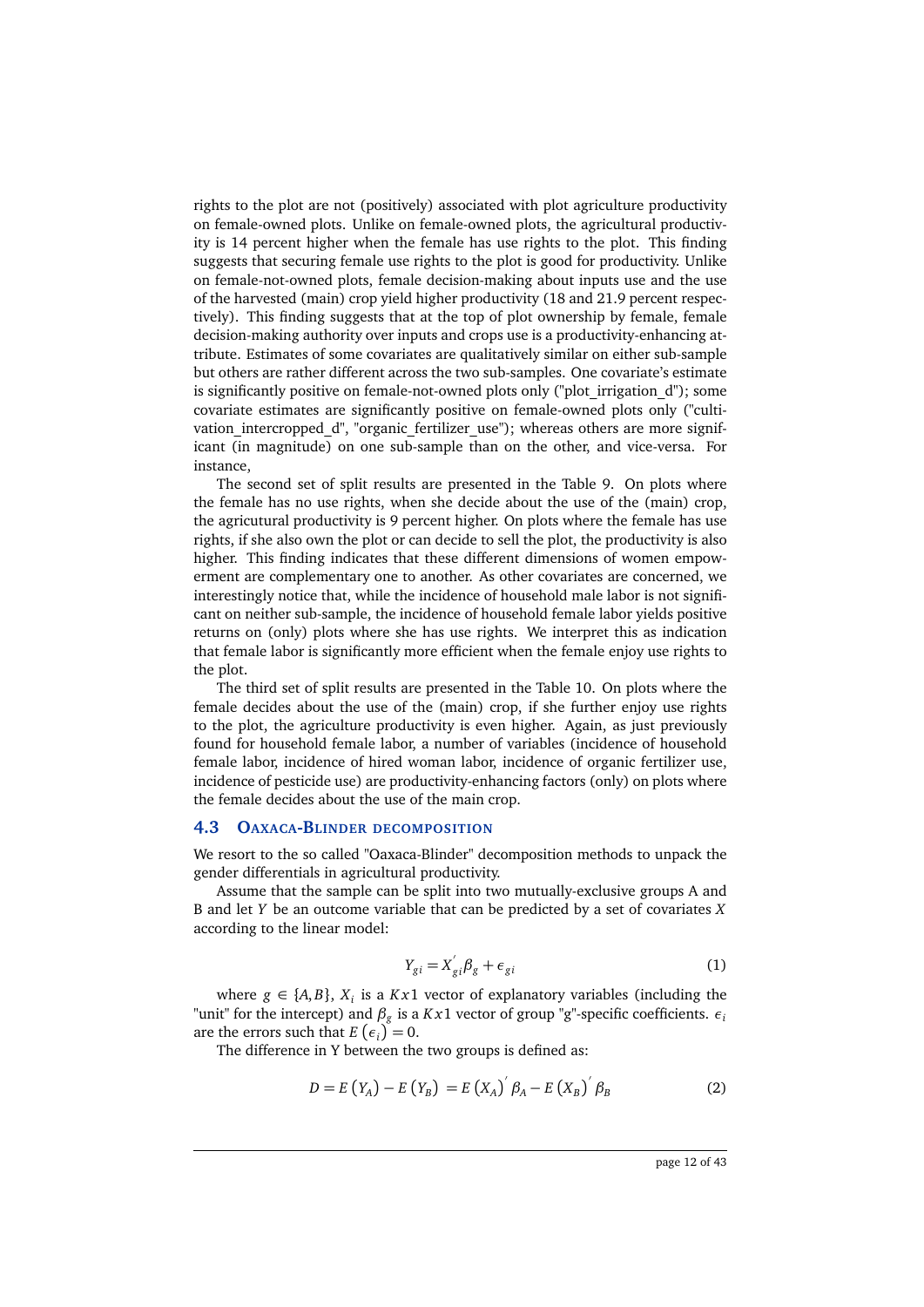To decompose the contribution of group differences in observables to the overall difference in the outcome, two approaches are common in the literature.

**T**HREEFOLD DECOMPOSITION. By adding and substracting  $E\left(X\right)$  $\beta_B$  and  $E\left(X_B^{\dagger}\right)$  $\binom{A}{B}$   $\beta_A$ to the equation 2, the latter can be rearranged as: $^{13}$ 

$$
D = \underbrace{\left[E\left(X_A\right) - E\left(X_B\right)\right]'\beta_B}_{EE} + \underbrace{E\left(X_B\right)\left(\beta_A - \beta_B\right)}_{SE} + \underbrace{\left\{E\left(X_A\right) - E\left(X_B\right)\right\}'\left(\beta_A - \beta_B\right)}_{IE}
$$
\n(3)

Equation 3 is known as the *"aggregate decomposition"*. The first component (**EE**) of equation 3 captures the *"endowments effect"* (also called *"composition effect"*) that amounts to the share of the outcome gap due differences in observables. It measures the expected change in  $Y_B$  if group *B* was endowed with group *A*'s level of observables. The second component "**SE**" is the *"structure effect"* that captures the share of the outcome gap due to differences in returns to the same level of observables. It quantifies the expected change in *Y<sup>B</sup>* if group *B* had the same returns to observables as group *A*. The third component of (**IE**) is the *"interaction effect"* accounting for simultaneous difference in level of observables and returns to observables.

**TWOFOLD DECOMPOSITION.** This is an alternative decomposition starts from the assumption that there is a nondiscriminatory coefficient vector *B*<sup>∗</sup> that should be used the reference vector coefficient when quantifying the endowments effect. By adding and substracting  $E(X)$  $\binom{X}{A}$   $\beta^*$  and  $E\left(\vec{X}_1\right)$  $\binom{b}{B}$   $\beta^*$  to the equation 2, the latter can be rearranged as:

$$
D = \underbrace{\left\{E\left(X_A\right) - E\left(X_B\right)\right\}^{\prime} \beta^*}_{\text{EE}} + \underbrace{\left\{E\left(X_A\right)^{\prime} \left(\beta_A - \beta^*\right) + \underbrace{E\left(X_B\right)^{\prime} \left(\beta^* - \beta_B\right)}_{\text{GBSD/A}}\right\}}_{\text{SE}} \tag{4}
$$

The first component (**EE**) of equation 4 (*aggregate decomposition*) is the *"endowement effect"* that still quantifies the expected change in *Y<sup>B</sup>* if group *B* was endowed with group A's level of observables, except that the differences in observables are valued at the nondiscriminatory return. The second component of equation 4 is the *"structure effect"* (also referred to as the *"unexplained effect"* and captures the share of the gap in the outcome that is driven by deviatios of each group-specific vector of coefficients (*β<sup>A</sup>* and *β<sup>B</sup>* ) from the nondiscriminatory vector of coefficients  $\beta^*$ . Several estimates of the (unknown) nondiscriminatory vector of coefficients (*β* <sup>∗</sup> have been suggested in the literature(Oaxaca, 1973; Reimers, 1983; Cotton, 1988; Neumark, 1988; Oaxaca and Ransom, 1994). We refer to Jann (2008) for a detailed review of those suggested estimates. The *"structure effect"* itself is composed of two components namely the group A's structural advantage/disadvantage (GASA/D) and the group B's structural disadvantage/advantage (GBSD/A). Beyond the *aggregate decomposition*, it is also possible to perform a *detailed decomposition* that disentagles the composition and structure effects into individual contribution of each covariate.

<sup>&</sup>lt;sup>13</sup>The following equation is formulated from the wiewpoint of group B. Obviously, it's alternatively possible to formulate the the difference in outcome means from the viewpoint of group A.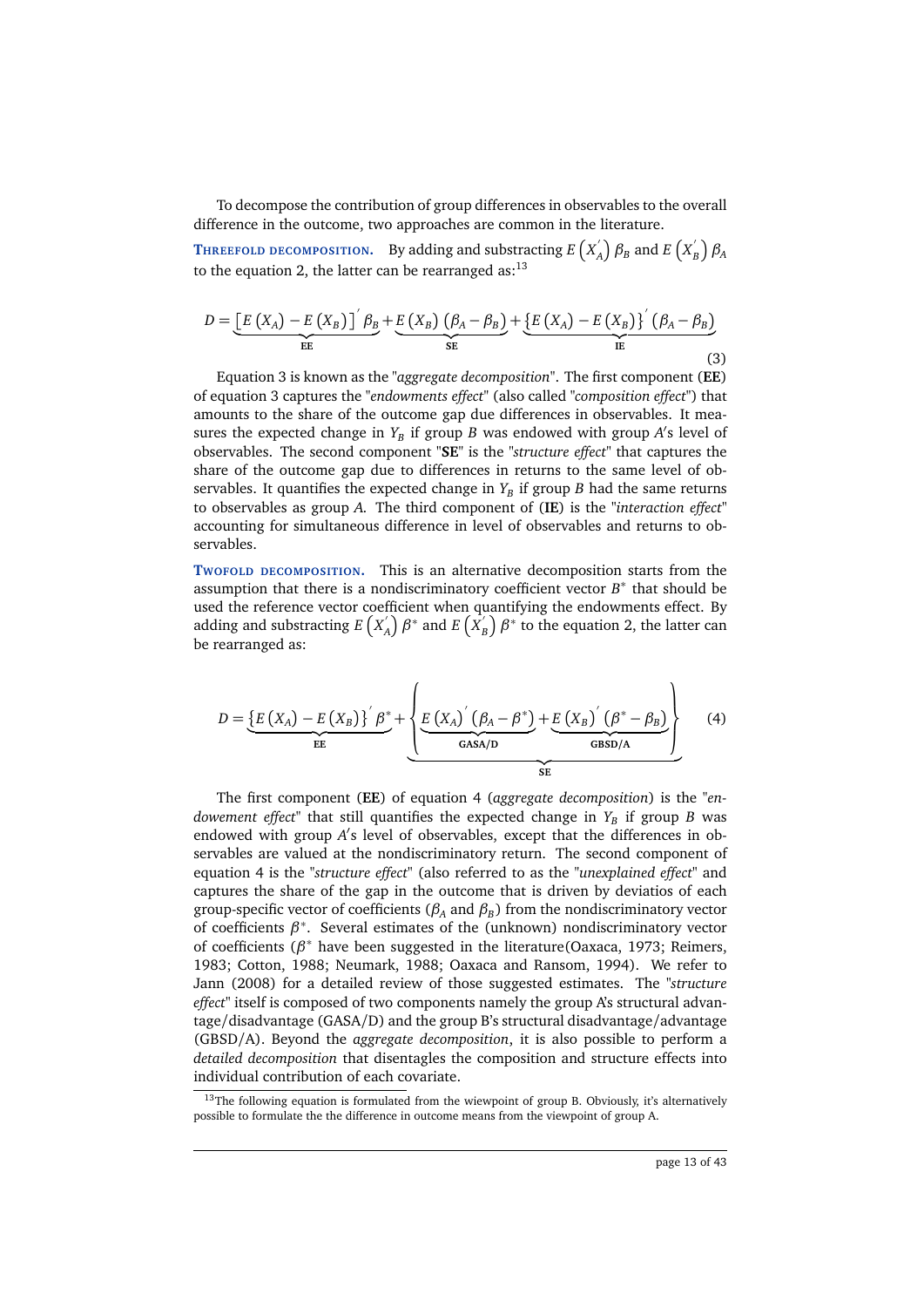Identification of the parameters of interest for the *aggregate* and *detailed decomposition* rests on some identification restrictions on the joint distribution of observable and unobservable characteristics(Fortin et al., 2011). The first assumption underlying the *aggregate decomposition* is the *overlapping support* that guarantees that no single values of  $X = x$  or  $\epsilon = e$  can identify membership into one the two groups, i.e. let  $D_G$  be a dummy variable indicating whether an individual belongs to group "G" with  $G \in \{A, B\}$  and  $\left[X', \epsilon'\right]'$  be  $\chi \times \varepsilon$ . Thus,  $0 < Pr \left[ D_G = 1 | X = x, \epsilon = e \right] < 1, \forall \left[ x', e' \right]^2 \in \mathcal{X} \times \epsilon$ . The second assumption behind the *aggregate decomposition* is the *ignorability* (or *unconfoundness*) that imposes the distribution of unobservables to be orthogonal to the group membership indicator conditional on observables (i.e.,  $\forall x \in \chi : D_G \perp \epsilon | X$ ). The *detailed decomposition*' exercise requires additional assumptions namely the *additive linearity* and *zero conditional mean* (Fortin et al., 2011).

In this paper, we rely on the twofold decomposition approach to disentangle the *"endowment effect"* and *"structure effect"* driving the agricultural productivity gaps aforementionned. Following Jann (2008), we choose the nondiscriminatory vector of coefficients  $\beta^*$  to be the one estimated from the pooled model including the group indicator as an additional covariate<sup>14</sup>. As regards the productivity gap in disfavor of female-owned plots, in further splitting the *"structure effect"*, we will speak of structural disadvantage on female-owned plots (female owners structural disadvantage). Conversely, as regards the two pro-female gaps in favor of plots wherein the female has use rights or decides about the use of the harvested crops, we will rather speak of female structural advantage.

#### **4.3.1 OAXACA-BLINDER DECOMPOSITION RESULTS, BY THE GENDER OF THE PLOT OWNER.**

Table 11 presents the results from decomposing agricultural productivity differentials by whether the wife owns (or not) the plot. In some cases, one of the two relevant decision-making variables (that exhibited significant pro-female gaps) is included among other covariates. The (log of the) average productivity is 11.47 on female-not-owned plots agains 11.35 on female-owned-plots, i.e 12.3 percent gap.

First, when neither of the two decision-making variables are included, neither the endowment effect nor the structure effect are significant.

Second, when the dummy indicating whether the female has use rights to the plot is included, the endowment effect explains 72.43 percent of the gap (i.e. 0.0891 / 0.123) and the remaining 27.57 percent is unexplained. The endowment effect is mainly driven by the dummy indicating whether the wife has use rights to the plot.

Third, when the dummy indicating whether the female decides about the use of the main crop is included, female structural disadvantage explain 93.5 percent of the gender productivity gap  $(0.115 / 0.123)$ . Interestingly, the fact that the female decides about the use of the harvested crops contributes negatively (and strongly) to the female structural disadvantage.

#### **4.3.2 OAXACA-BLINDER DECOMPOSITION RESULTS, BY WHETHER THE WIFE HAS USE RIGHTS.**

Table 12 presents the results from decomposing agricultural productivity differentials by whether the female has (or not) use rights the plot.

<sup>&</sup>lt;sup>14</sup>Jann (2008) shows that if the group indicator is not included in the pooled model, some of the unexplained parts of the differential can be inappropriately transferred into the explained component.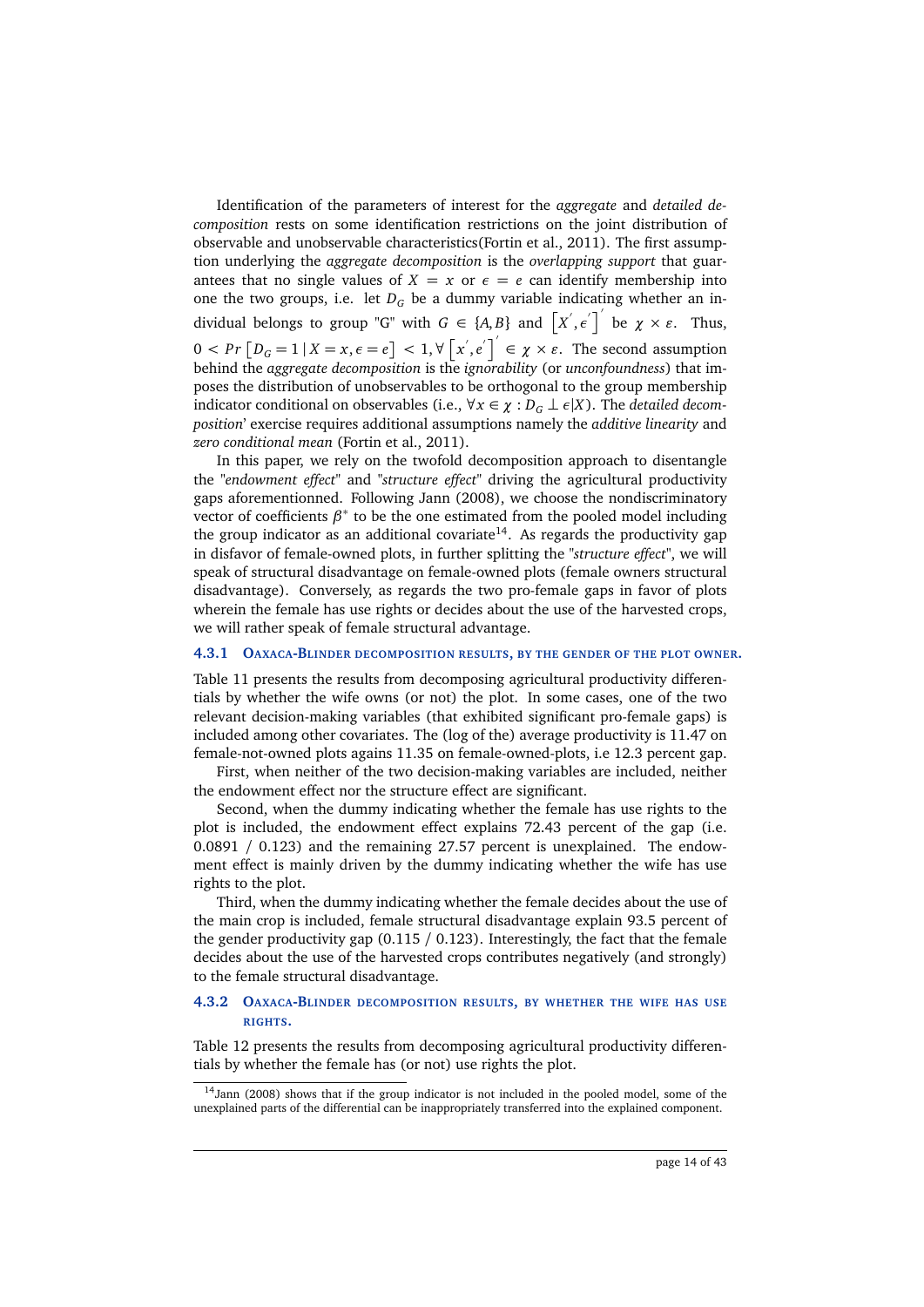First, when no other empowerment variable is included, the female structural advantage explains 75 percent (0.212 / 0.284) of the pro-female gender gap in productivity.

Second, when the dummy indicating whether the female owns the plot is controlled for, the female structural advantage explains 70 percent (0.200 / 0.284) of the pro-female gender gap in productivity. The fact that the female owns the plot contributes positively to the female structural advantage. Moreover, wife labor incidence is more efficient and contribute positively towards the female structural advantage.

Third, when the dummy indicating whether the female decides about the use of the main crop is controlled for, 34 percent (0.0968 / 0.284) and 66 percent (0.187 / 0.284) of the pro-female gender gap in productivity are explained by the endowment effect and the female structural advantage, respectively.

#### **4.3.3 OAXACA-BLINDER DECOMPOSITION RESULTS, BY WHETHER THE FEMALE DECIDES ABOUT THE USE OF THE MAIN CROP.**

Table 13 presents the results from decomposing agricultural productivity differentials by whether the wife decides (or not) about the use of the harvested crops.

First, when no other empowerment variable is included, 52 percent (0.147 / 0.284) and 48 percent (0.137 / 0.284) of the pro-female gender gap in productivity are explained by the endowment effect and female structural advantage, respectively. Interestingly, the wife labor incidence contributes positively to the female structural advantage. This points to higher returns to female labor incidence when the female decides about the use of the main crop.

Second, when the dummy indicating whether the female owns the plot is included as a covariate, the female structural advantage explains 62 percent of the pro-female gender productivity gap (0.176 / 0.284). The remaining 38 percent (0.108 / 0.284) of the gap are explained by the endowment effect. The fact that the female owns the plot contribute negatively to the endowment effect but positively to the female structural advantage. Interestingly, the female labor incidence still contributes positively to the female structural advantage.

Third, when the dummy indicating whether the female has use right to the plot is includes as a covariate, the endowment effect explains 58 percent (0.164 / 0.284) of the pro-female gender gap in productivity. The remainig 42 percent (0.119 / 0.284) are explained by the female structural advantage. Unlike previously, the fact that the female has use rights to the plot only contribute positively to the endowment effect but not to the female structural advantage. Still, the incidence of female labor contributes positively to the female structural advantage.

# **5 ROBUSTNESS CHECK.**

## **5.1 SENSITIBITY OF THE OLS MAIN RESULTS BY FEMALE MARITAL STA-TUS**

We decompose the main results (from Table 6) by female marital status to check their robustness. First, we merely distinguish between married female and nonmarried female<sup>15</sup>. Second, we provide full marital status decomposition. The results are presented in Table 14.

<sup>&</sup>lt;sup>15</sup>The marital status is composed of seven categories, namely: (1) monogamous married, (2) polygamous married, (3) living together, (4) separated, (5) divorced, (6) never married and (7) widow. We consider the three first categories as referring to simply "married".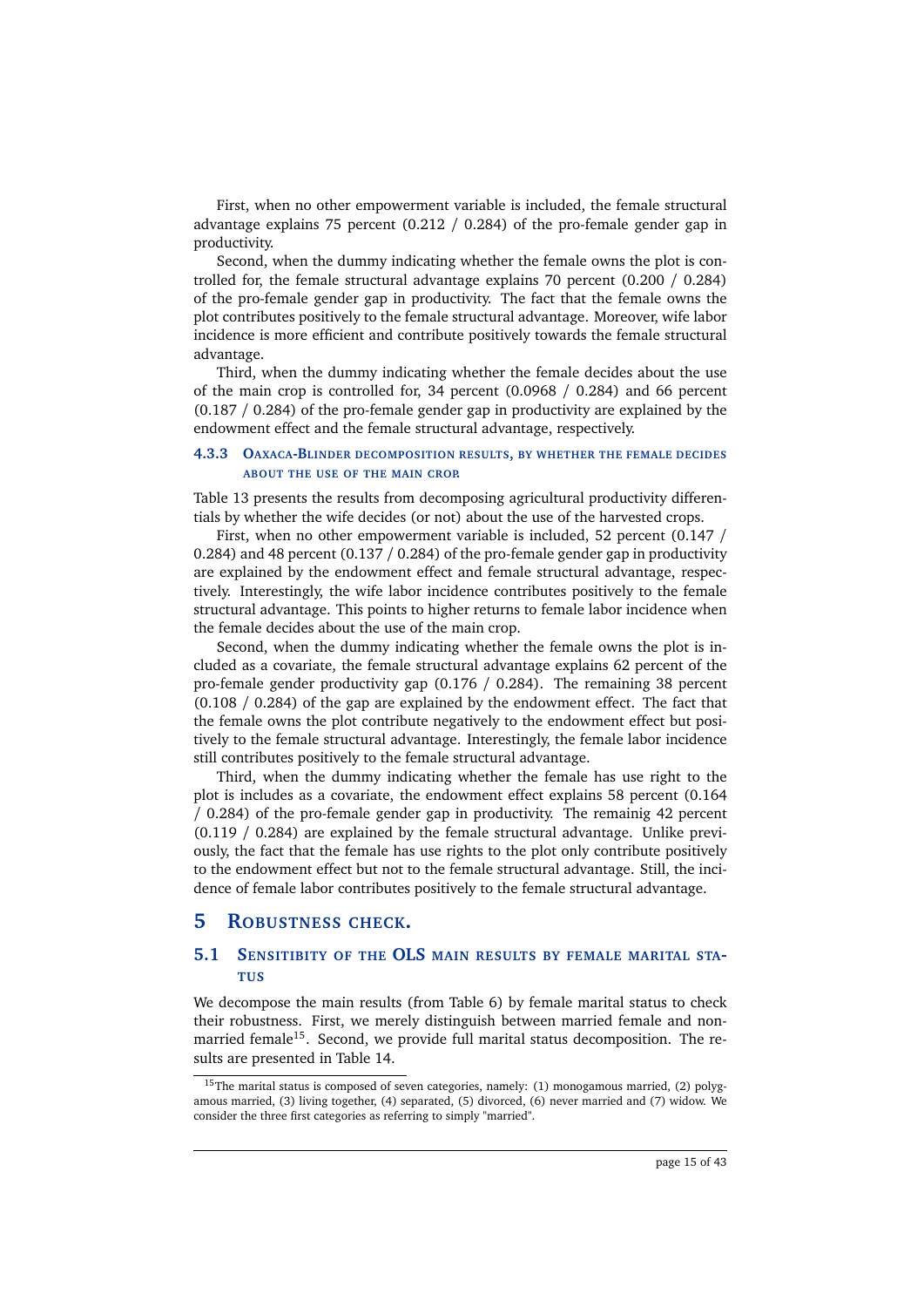Results in Panel A of Table 14 show that, irrespective of female having or not use right to the plot, productivity is higher if they are married (col (2)). This effect remains significant even after controlling for the gender of the plot owner(col (4)). On the contrary, there is no productivity gain favoring female who are married but who don't decide about the use of the main crop. However, plots whereon the female decides about the use of the main crop and is also married are significantly more productive than the baseline plot category. Results in Panel B of Table 14 show that the disadvantage of non-married female is more driven by separated, divorced and widow women.

# **5.2 SENSITIVITY OF THE OB DECOMPOSITION RESULTS TO SUB-SAMPLE RESTRICTIONS.**

The two mutually exclusive groups that underlied the three gender gaps are (i) female-(co-)owned-plots *versus*female-not-owned plots; (ii) plots whereto the female (jointly) has use rights *versus* plots whereto she does not and (iii) plots whereon the female (co-)decides about the use of the main crop *versus* plots whereon she does not at all. By such construction, for example *female-not-owned plots* are not equivalent to *male-owned plots* since, one hand, the former also include *jointlyowned plots*, while on the other hand the latter also include *outsider-owned plots*. Consequently, as mentionned earlier, this calls attention to the interpretation of the results as they should not viewed from the angle of *female versus male*.

We apply three restrictions to the sample as a robustness check. The first restriction (R1) downsizes the sample by excluding plots owned by somebody else but the head of the household or his/her spouse (male or female). Thes second restriction (R2) downsizes the sample by excluding plots whereto neither the household head nor his/her spouse has use rights. Finally, the third restriction (R3) downsizes the sample by excluding plots whereon neither the household head, nor his/her spouse decide about the use of the (main) harvested crop. Therefore, the reusults can be interpreted from the view of (i) female-(co-)owned plots *versus* male-solely-owned plots, (ii) plots under female use rights (exclusively or jointly with the male) *versus* plots under male use rights (exclusively), and (iii) plots under female decisionmaking (exclusively or jointly with the male) *versus* plots under male exclusive decision-making.

Table 15 in the Appendix presents the results of the OB decomposition under these restrictions. As pertaining to the first gender gap against female-owned plots, it is statistically significant in only one case and reveals to be driven by the endowment effect. As for the first *pro-female* gap in favor of plots whereto the female (jointly) has use rights, the difference remains significant in all cases. Moreover, il all cases, the female structural advantage drive a substantial portion of the gap. As for the second *pro-female* gap related to (female) decision-making about the use of the (main) harvested crop, it is (still) significant in all cases. This gap turns out to be main driven by the endowment effect (significant in all cases but one) rather than the female structural advantage (significant in only one case).

# **6 CONCLUSION**

This paper uses the third wave of the Tanzanian National Panel Survey to investigate the role of female empowerment in agriculture on agricultural productivity differentials.

The findings, prior to controling for observables, support the existence of an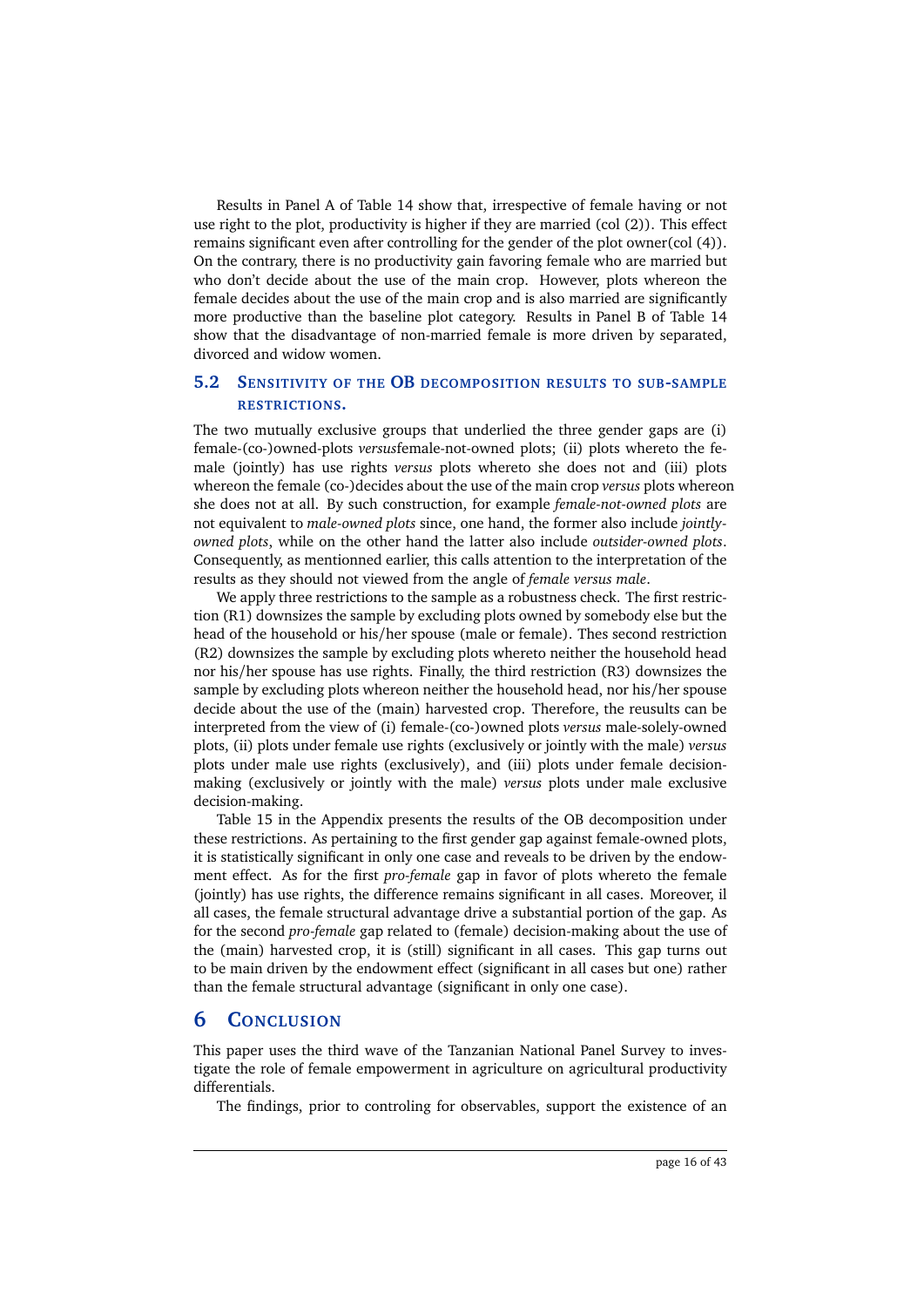unconditional gender gap in agricultural productivity in disadvantage of femaleowned plots. We also find out that there are rather pro-female unconditional gender gaps in agricultural productivity when the female enjoys some power over decision-making in agriculture. For instance, when the female (1) has use rights to the plot, (2) decides about inputs use, (3) decides about the use of the main crop, (4) negociates the crop sales and (5) manages the crop sale earnings, the plot agricultural productivity is significantly higher than when she does not.

After controling for different relevant covariates, the (conditional) gender gap in disadvantage of female-owned plots substantially decrease in magnitude and is often statistically insignificant. However, two of the five unconditionally-significant pro-female gaps are still significant in the multivariate analysis. For instance, when the female has use rights to the plot and when she decides about the use of the main crop, plot agricultural productivity is 14.5 and 12.1 percent higher, respectively.

The first pro-female gender gap related to whether the female has use rights to the plot reveals to significantly operate (only) on female-not-owned plots but not on female-owned plots. For instance, on female-not-owned plots, the gain in productivity ranges between 17.2 percent and 24.8 percent (according to whether fixed effects are included or not) when the wife has use right to the plot. The second pro-female gender gap related to whether the female decides over the use of the crop reveals to operate on both female-not-owned plots (with arround 10 percent increase in productivity whe she decides) and female-owned plots (with arround 17 percent decrease in productivity when she does not decide). But, the returns of female decision-making about the use of the crop on agricultural productivity is higher on female-owned plots than on female-not-owned plots (arround 17 percent difference).

The decomposition of these two pro-female gaps brings to light that they are mainly driven by the *"structure effect"*. On one hand, as regard the first pro-female gender gap related to whether the female has (or not) use rights to the plot, between 66 percent and 78 percent of it are explained by the *"structural effect"*, precisely the *" female structural advantage"*. On the other hand, as regards the second pro-female gender gap related to whether the female decides (or not) over the use of the crop, between 42 percent and 62 percent of it are driven by the *"structure effect"*, precisely the *" female structural advantage"*.

An analysis by subgroups defined by female marital status put in evidence that the gender gaps are not homogenous across female marital status: non-married female are further disadvantaged or less advantaged than married female.

To conlude on this, the answer to our research question is "Yes, there are significant pro-female gaps in agricultural productivity related to (female) decisionmaking in agriculture" (hence the title of the paper). These pro-female gaps are greater in magnitude than the plot ownership/management-related gender gap against female. They can counterbalance it either in an adding-up fashion or interaction fashion. A relatively large portion of these pro-female gaps are explained by the *"structure effect"*, precisely the female structural advantage.

### **REFERENCES**

AFDB (2010). *Agriculture Sector Strategy 2010-2014*. The African Development Bank.

Aguilar, A., Carranza, E., Goldstein, M., Kilic, T., and Oseni, G. (2014). Decom-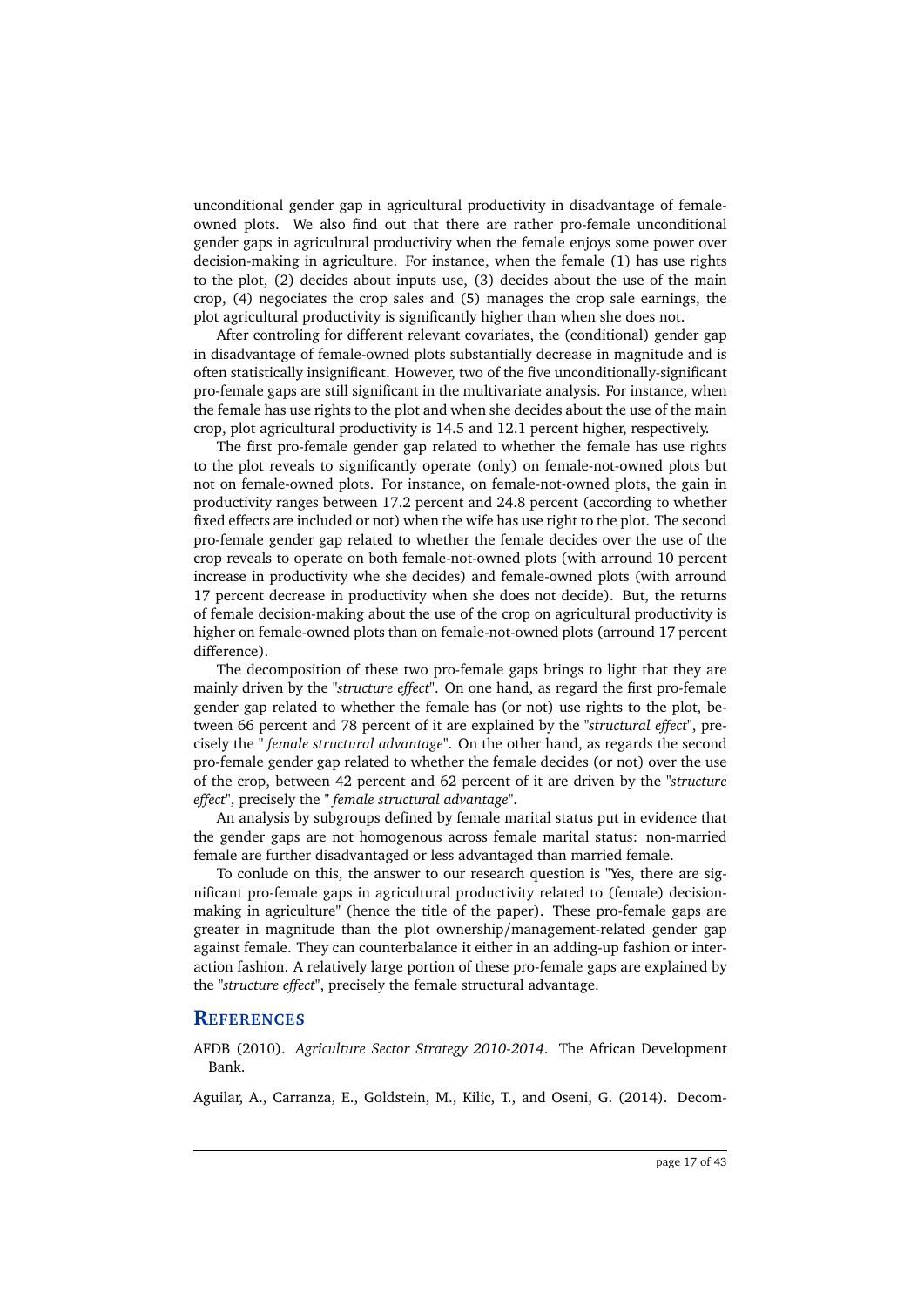position of gender differentials in agricultural productivity in Ethiopia. Policy Research Working Paper Series 6764, The World Bank.

- Allendorf, K. (2007). Do Women's Land Rights Promote Empowerment and Child Health in Nepal? *World Development*, 35(11):1975–1988.
- Binswanger-Mkhize, H. P., McCalla, A. F., and Patel, P. (2010). Structural transformation and african agriculture. *Global Journal of Emerging Market Economies*, 2(2):113–152.
- Blackden, M., Canagarajah, S., Klasen, S., and Lawson, D. (2006). Gender and Growth in Sub-Saharan Africa: Issues and Evidence. Working Paper Series RP2006/37, World Institute for Development Economic Research (UNU-WIDER).
- Cotton, J. (1988). On the Decomposition of Wage Differentials. *The Review of Economics and Statistics*, 70(2):236–43.
- Doss, C. R. (2001). Designing Agricultural Technology for African Women Farmers: Lessons from 25 Years of Experience. *World Development*, 29(12):2075–2092.
- FAO (2009). *The State of The Food and Agriculture*. The Food and Agriculture Organization. Rome.
- FAO (2011). *The State of Food and Agriculture: Women in Agriculture Closing the Gender Gap for Development.* The Food and Agriculture Organization. Rome.
- FAO, IFAD and ILO (2010). *Gender Dimensions of Agricultural and Rural Employment: Differentiated pathways out of poverty.* The Food and Agricultural Organization of the United Nations, the International Fund for Agricultural Development and the International Labour Office. Rome, 2010.
- Fontana, Marzia., Paciello, Cristina. (2009). Gender Dimensions of rural and agricultural employment differentiated patwhays out of poverty : a global perspective : paper presented at the FAO-IFAD-ILO Workshop on Gaps, trends and current research in gender dimensions of agricultural and rural employment : differentiated pathways out of poverty, Rome, 31 March - 2 April 2009. Technical report, Rome.
- Fortin, N., Lemieux, T., and Firpo, S. (2011). *Decomposition Methods in Economics*, volume 4 of *Handbook of Labor Economics*, chapter 1, pages 1–102. Elsevier.
- Gawaya, R. (2008). Investing in women farmers to eliminate food insecurity in southern africa: policy-related research from mozambique. *Gender & Development*, 16(1):147–159.
- Jann, B. (2008). The blinder-oaxaca decomposition for linear regression models. *Stata Journal*, 8(4):453–479(27).
- Kevane, M. and Gray, L. (1999). A Woman's Field Is Made At Night: Gendered Land Rights And Norms In Burkina Faso. *Feminist Economics*, 5(3):1–26.
- Kilic, T., Palacios-Lopez, A., and Goldstein, M. (2013). Caught in a productivity trap: a distributional perspective on gender differences in Malawian agriculture. Policy Research Working Paper Series 6381, The World Bank.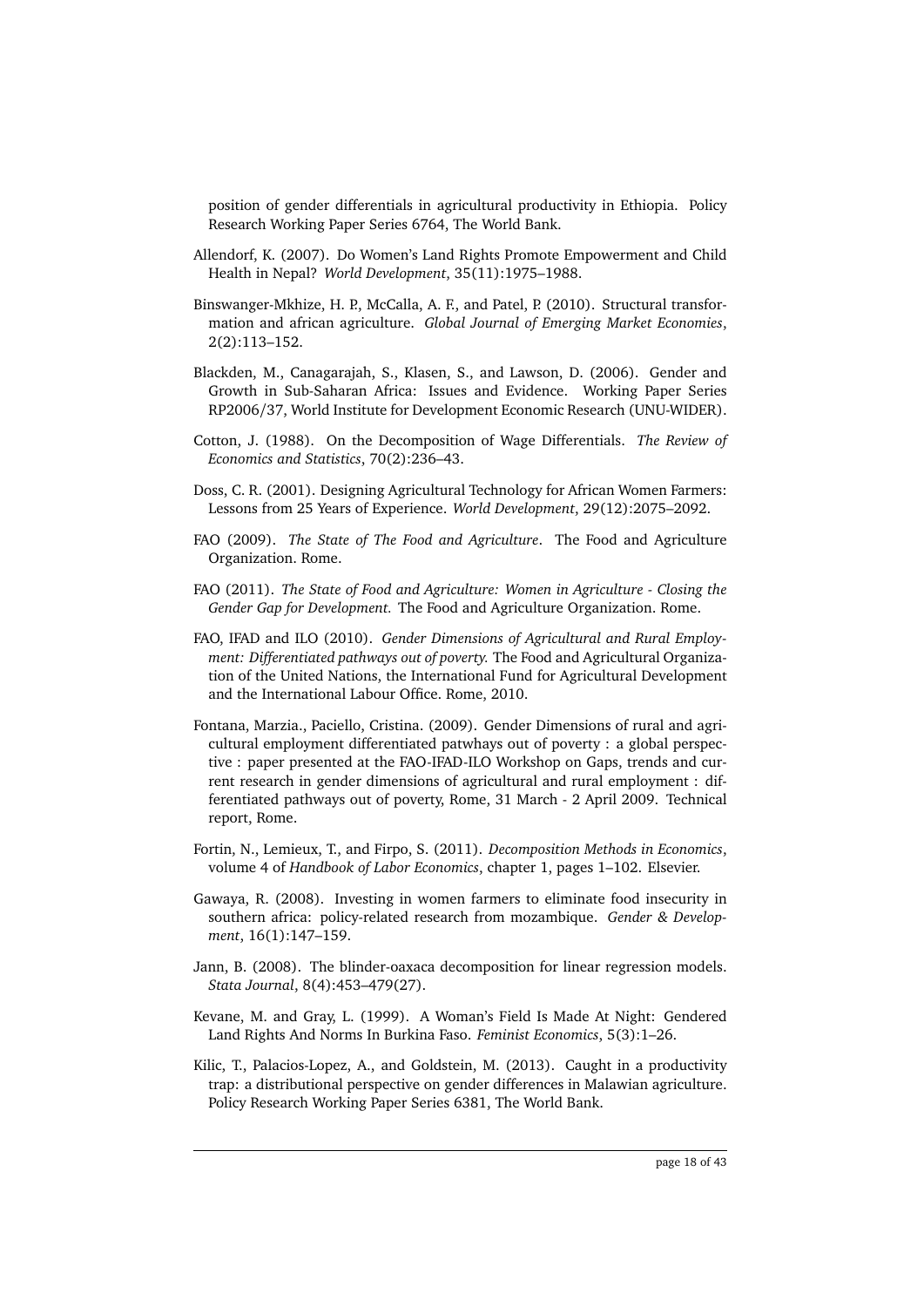- Lastarria-Cornhiel, S. (2006). Feminisation of Agriculture: Trends and Driving Forces. Background paper for the world development report 2008., The World Bank.
- Mehra, R. and Rojas, M. H. (2008). Women, food security and agriculture in a globar marketplace: A significant shift. Technical report, International Center for Research on Women.
- Moock, P. R. (1976). The efficiency of women as farm managers: Kenya. *American Journal of Agricultural Economics*, 58(5):831–835.
- Moser, C. O. (1989). Gender planning in the third world: Meeting practical and strategic gender needs. *World Development*, 17(11):1799 – 1825.
- Neumark, D. (1988). Employers' Discriminatory Behavior and the Estimation of Wage Discrimination. *Journal of Human Resources*, 23(3):279–295.
- Oaxaca, R. (1973). Male-Female Wage Differentials in Urban Labor Markets. *International Economic Review*, 14(3):693–709.
- Oaxaca, R. L. and Ransom, M. R. (1994). On discrimination and the decomposition of wage differentials. *Journal of Econometrics*, 61(1):5–21.
- Peterman, A., Quisumbing, A., Behrman, J., and Nkonya, E. (2011). Understanding the complexities surrounding gender differences in agricultural productivity in nigeria and uganda. *Journal of Development Studies*, 47(10):1482–1509.
- Quisumbing, M. A. R., International Food Policy Research Institute. Food Consumption, and Division, N. (1995). *Gender Differences in Agricultural Productivity: A Survey of Empirical Evidence*. FCND discussion paper. Food Consumption and Nutrition Division, International Food Policy Research Institute.
- Reimers, C. W. (1983). Labor Market Discrimination against Hispanic and Black Men. *The Review of Economics and Statistics*, 65(4):570–79.
- Saito, K. A., Spurling, D., and Mekonnen, H. (1994). *Raising the Productivity of Women Farmers in Sub-Saharan Africa*. The World Bank.
- Squire, P. (2003). Strategies for enhancing women's full participation in sustainable agricultural development and environmental conservation in sub saharan africa. *International Agriculture and Extension Education.*, 10(1).
- Timmer, P. and Akkus, S. (2008). The Structural Transformation as a Pathway out of Poverty: Analytics, Empirics and Politics. Working Papers 150, Center for Global Development.
- Tripp, A. M. (2004). Women's Movements, Customary Law, and Land Rights in Africa: The Case of Uganda. *African Studies Quarterly*, 7(4):1–19.
- Udry, C. (1996). Gender, Agricultural Production, and the Theory of the Household. *Journal of Political Economy*, 104(5):1010–46.
- Udry, C., Hoddinott, J., Alderman, H., and Haddad, L. (1995). Gender differentials in farm productivity: implications for household efficiency and agricultural policy. *Food Policy*, 20(5):407–423.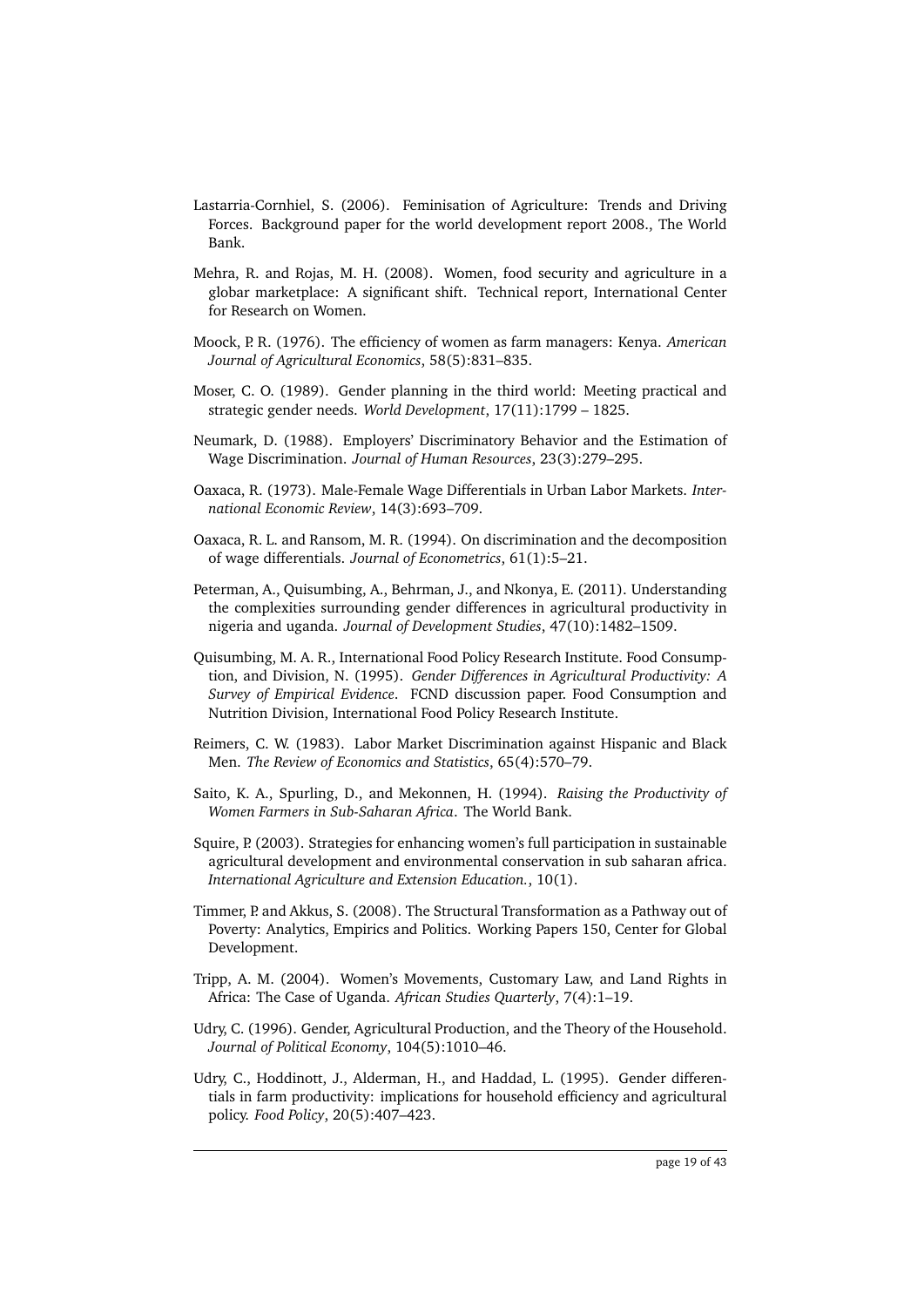- UNDP. *Human Development Report 2013: The Rise of the South: Human Progress in a Diverse World.*
- United Republic of Tanzania (2006). *Integrated Labor Force Survey (ILFS)*. Dar es Salaam: National Bureau of Statistics.
- United Republic of Tanzania (2007). *National Household Budget Survey (HBS)*. Dar es Salaam: National Bureau of Statistics.
- United Republic of Tanzania (2011). *Tanzania Agriculture and Food Security Investment Plan (TAFSIP)*. The United Republic of Tanzania.
- World Bank (2007). *World Development Report 2008: Agriculture for Development.* The World Bank. Washington DC.
- World Bank (2011). *Wordl Development Report 2012: Gender Equality and Development*. The World Bank. Washington DC.
- World Bank and FAO and IFAD (2007). *Gender in Agriculture Sourcebook*. Agriculture and Rural Development. The World Bank. Washington DC.

World Economic Forum. *The Global Gender Gap Report 2013*.

# **Appendices**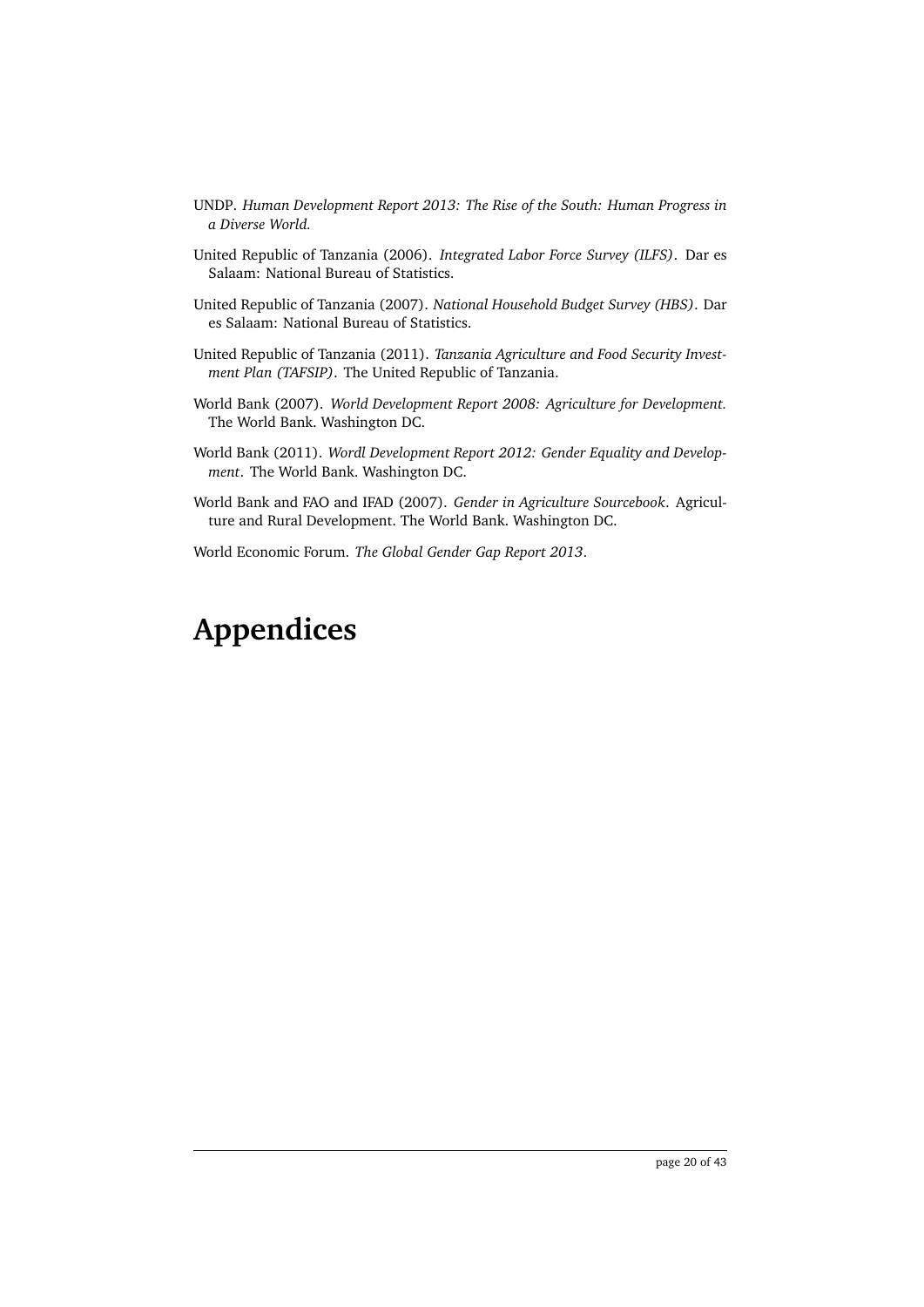| Wife empowerment variable         | All plots    |             |            | By plot ownership |
|-----------------------------------|--------------|-------------|------------|-------------------|
|                                   |              | <b>FNOP</b> | <b>FOP</b> | <b>Difference</b> |
|                                   |              |             |            |                   |
| wife own plot<br>husband own plot | 0.43<br>0.70 | 0.58        | 0.86       | $-0.28***$        |
| wife_decide_sell_plot             | 0.35         | 0.02        | 0.77       | $-0.75***$        |
| husband decide sell plot          | 0.66         | 0.53        | 0.82       | $-0.29***$        |
| wife_has_useright                 | 0.13         | 0.13        | 0.14       | $-0.02**$         |
| husband has useright              | 0.30         | 0.29        | 0.31       | $-0.02*$          |
| wife decide what2plant            | 0.51         | 0.30        | 0.78       | $-0.47***$        |
| husband decide what2plant         | 0.69         | 0.62        | 0.78       | $-0.16***$        |
| wife_decide_inputuse              | 0.49         | 0.28        | 0.76       | $-0.48***$        |
| husband decide inputuse           | 0.69         | 0.62        | 0.77       | $-0.15***$        |
| wife_decide_cropuse_t1            | 0.38         | 0.22        | 0.59       | $-0.37***$        |
| husband decide cropuse t1         | 0.52         | 0.46        | 0.60       | $-0.15***$        |
| wife sale negociator              | 0.2          | 0.09        | 0.33       | $-0.23***$        |
| husband sale negociator           | 0.37         | 0.31        | 0.45       | $-0.14***$        |
| wife earnings manager             | 0.2          | 0.09        | 0.34       | $-0.24***$        |
| husband earnings manager          | 0.37         | 0.31        | 0.45       | $-0.15***$        |
| <b>Observations</b>               | 9697         | 5491        | 4206       |                   |

|  |  |  | Table 1: Means of woman empowerment variables |  |
|--|--|--|-----------------------------------------------|--|
|--|--|--|-----------------------------------------------|--|

Notes: **FNOP** and **FOP** stand for "Female-Not-Owned Plots" and "Female-Owned-Plots" respectively. \*, \*\* and \*\*\* indicate significance at 10, 5 and 1 percent level, respectively.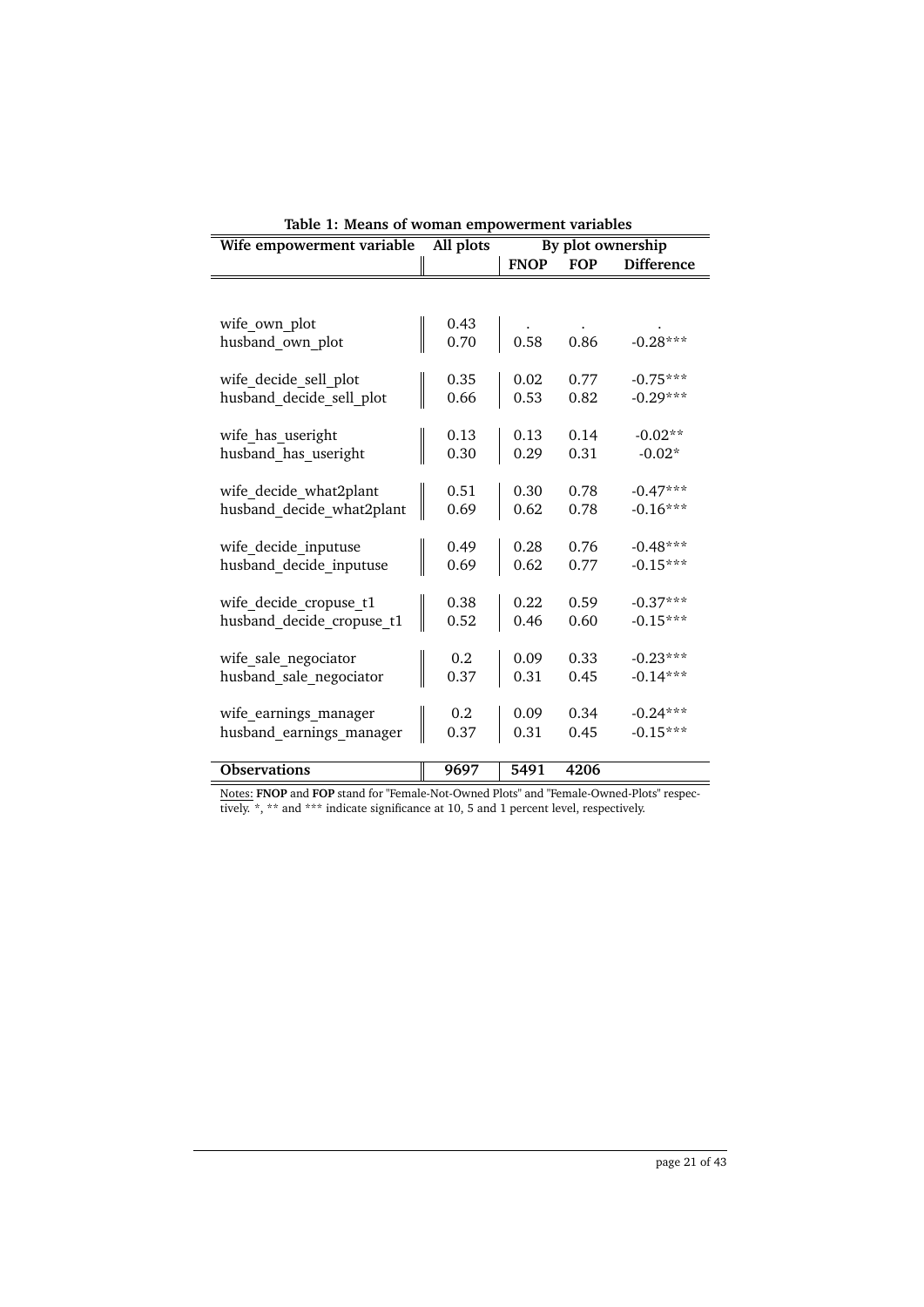**Table 2: Means of plot productivity by plot ownership and decision-making on the plot .**

Plot productivity = Gross Output Value (in TSH) / plot area (in acres)

The means are computed on the log-version of the plot productivity The full sample-based mean is 11.40 **Criterion Mean of Log(Output value/acre) Diff NO YES** Wife (co-)owns the plot  $\frac{11.47}{11.47}$  11.35  $\frac{10.12***}{11.35}$ Wife (co-)decides to sell the plot...  $\begin{array}{|l|l|}\n\hline\n11.44 & 11.35 & 0.081* \\
\hline\n11.37 & 11.65 & -0.28***\n\end{array}$ Wife has useright to the plot  $\parallel$  11.37 11.65 Wife (co-)decides what to plant on the plot  $\parallel$  11.36 11.41  $\parallel$  -0.05 Wife (co-)decides about input use on the plot  $\parallel$  11.36 11.41  $\parallel$  -0.05 Wife (co-)decides about the use of the crop  $\parallel$  11.21 11.48  $\parallel$  -0.27\*\*\* Wife is crop sale negociator  $\parallel$  11.32 11.65  $\parallel$  -0.33\*\*\* Wife is crop sale earnings manager  $\parallel$  11.31 11.65  $\parallel$  -0.34\*\*\*

Note: \*, \*\* and \*\*\* indicate signicance at 10, 5 and 1 percent level respectively.

Table 3: **Descriptive Statistics of other covariates by whether the wife owns the plot.**

| Variable Names               | All plots |             | By plot ownership |                        |
|------------------------------|-----------|-------------|-------------------|------------------------|
|                              |           | <b>FNOP</b> | <b>FOP</b>        | Diff p-value           |
|                              |           |             |                   |                        |
| <b>Plot characteristics</b>  |           |             |                   |                        |
| plot area gps                | 3.08      | 3.16        | 3.03              | 0.55                   |
| cultivation intercropped d   | 0.36      | 0.26        | 0.51              | 0.00                   |
| distance plot home           | 6.76      | 6.98        | 6.57              | 0.60                   |
| distance_plot_road           | 2.46      | 2.44        | 2.47              | 0.81                   |
| distance plot market         | 10.93     | 11.57       | 10.36             | 0.00                   |
| plot cultivated d            | 0.68      | 0.59        | 0.77              | 0.00                   |
| soil_quality_good_d          | 0.31      | 0.27        | 0.36              | 0.00                   |
| erosion control d            | 0.08      | 0.07        | 0.08              | 0.21                   |
| erosion problems d           | 0.10      | 0.11        | 0.10              | 0.30                   |
| plot irrigation d            | 0.02      | 0.02        | 0.02              | 0.59                   |
| <b>HH Labor inputs</b>       |           |             |                   |                        |
| husband labor incidence all  | 0.44      | 0.44        | 0.45              | 0.06                   |
| wife labor incidence all     | 0.53      | 0.45        | 0.64              | 0.00                   |
| husband_labor_supply_all     | 13.83     | 13.70       | 14.00             | 0.52                   |
| husband labor supply all bis | 20.03     | 24.46       | 16.62             | 0.00                   |
| wife_labor_supply_all        | 17.00     | 14.39       | 20.40             | 0.00                   |
| wife labor supply all bis    | 36.36     | 37.43       | 35.53             | 0.75                   |
| <b>Hired Labor inputs</b>    |           |             |                   |                        |
| hired_labor_man_all          | 2.81      | 2.78        | 2.84              | 0.81                   |
| hired labor man all bis      | 1.50      | 1.60        | 1.42              | 0.30                   |
|                              |           |             |                   | Continued on next page |

page 22 of 43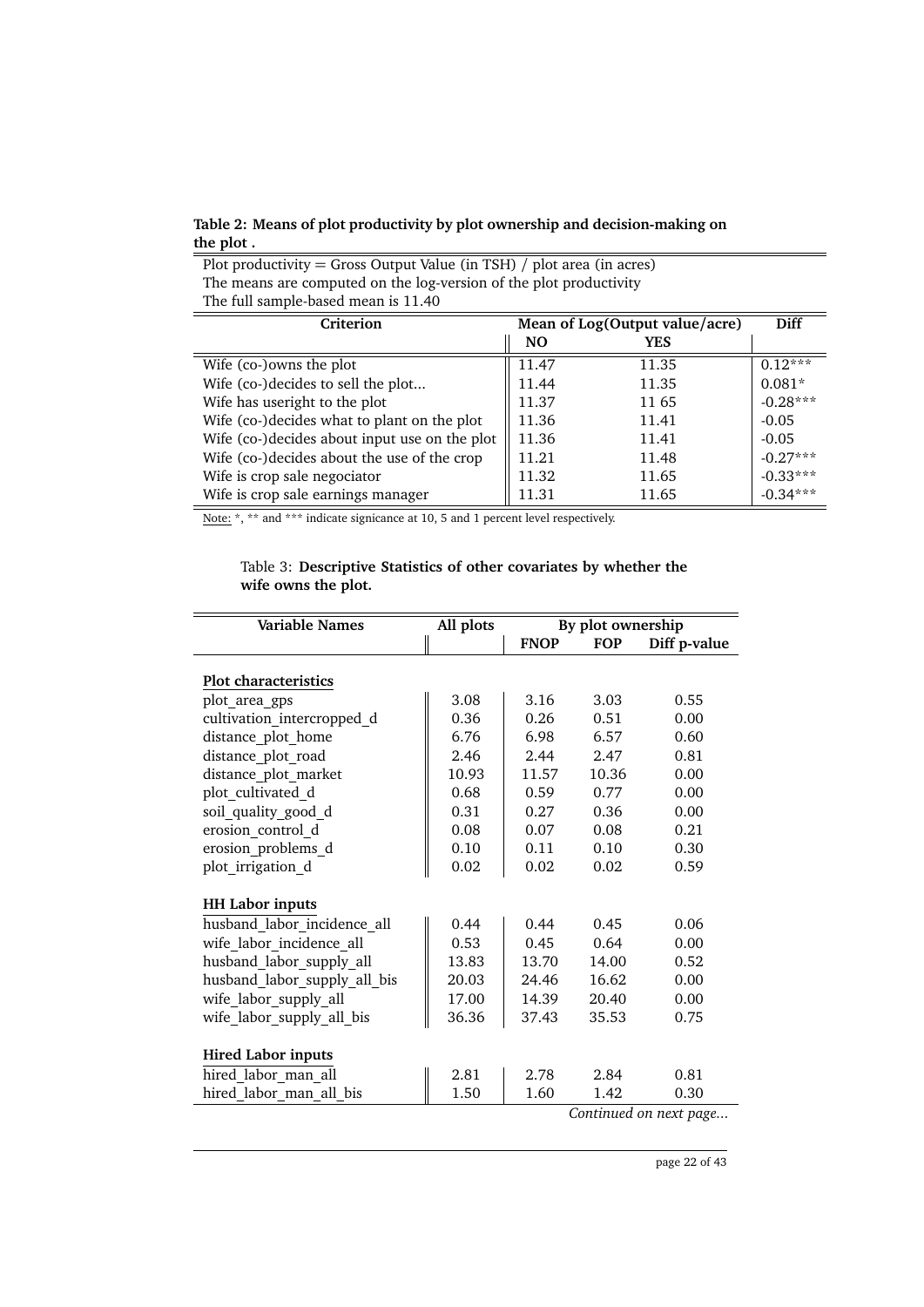# *... table 3 continued*

| table 3 continued                 |           |             |                   |                        |
|-----------------------------------|-----------|-------------|-------------------|------------------------|
| Variable Names                    | All plots |             | By plot ownership |                        |
|                                   |           | <b>FNOP</b> | <b>FOP</b>        | Diff p-value           |
| hired_labor_woman_all             | 2.36      | 2.21        | 2.53              | 0.15                   |
| hired labor woman all bis         | 1.64      | 1.49        | 1.74              | 0.45                   |
| hired labor child all             | 0.21      | 0.26        | 0.16              | 0.22                   |
| hired labor child all bis         | 0.08      | 0.06        | 0.10              | 0.35                   |
| hired labor all all               | 5.38      | 5.25        | 5.53              | 0.47                   |
| hired labor all all bis           | 3.22      | 3.16        | 3.26              | 0.80                   |
| Non-Labor inputs                  |           |             |                   |                        |
| org fert use d                    | 0.12      | 0.10        | 0.13              | 0.00                   |
| inorg_fert_use_d                  | 0.11      | 0.11        | 0.11              | 0.71                   |
| pest use d                        | 0.10      | 0.10        | 0.09              | 0.23                   |
| org fert qty                      | 876.50    | 800.24      | 930.95            | 0.32                   |
| org fert qty bis                  | 967.90    | 1061.40     | 910.12            | 0.48                   |
| ln_org_fert_qty_bis               | 5.71      | 5.80        | 5.65              | 0.24                   |
| inorg fert qty                    | 8.15      | 6.63        | 9.97              | 0.02                   |
| inorg fert qty bis                | 7.43      | 7.57        | 7.33              | 0.85                   |
| ln_inorg_fert_qty_bis             | 3.65      | 3.63        | 3.66              | 0.73                   |
| pest_qty                          | 22.16     | 23.19       | 21.12             | 0.72                   |
|                                   | 23.26     | 42.15       | 7.36              | 0.06                   |
| pest_qty_bis                      | $-0.22$   |             | $-0.25$           |                        |
| ln_pest_qty_bis                   |           | $-0.20$     |                   | 0.83                   |
| HH characteristics                |           |             |                   |                        |
| hhh is male d                     | 0.78      | 0.84        | 0.69              | 0.00                   |
| hhh is female d                   | 0.22      | 0.16        | 0.31              | 0.00                   |
| hh size                           | 5.62      | 5.75        | 5.46              | 0.00                   |
| kids own size                     | 2.51      | 2.64        | 2.35              | 0.00                   |
| kids ext1 size                    | 2.62      | 2.76        | 2.45              | 0.00                   |
| kids ext2 size                    | 3.28      | 3.27        | 3.30              | 0.57                   |
| <b>Individual characteristics</b> |           |             |                   |                        |
| husband age                       | 46.04     | 44.59       | 48.30             | 0.00                   |
| wife age                          | 41.91     | 38.38       | 47.29             | 0.00                   |
| husband_read_write_kiswahili_d    | 0.79      | 0.80        | 0.78              | 0.04                   |
| wife read write kiswahili d       | 0.52      | 0.63        | 0.45              | 0.00                   |
| husband_went_to_school_d          | 0.83      | 0.84        | 0.82              | 0.02                   |
| wife went to school d             | 0.58      | 0.68        | 0.52              | 0.00                   |
| husband_years schooling           | 7.06      | 7.23        | 6.78              | 0.00                   |
| wife years schooling              | 6.53      | 7.09        | 6.02              | 0.00                   |
| husband_adult_class_d             | 0.06      | 0.05        | 0.07              | 0.00                   |
| wife adult class d                | 0.02      | 0.01        | 0.03              | 0.00                   |
| husband adult class duration      | 9.18      | 7.56        | 10.70             | 0.00                   |
| wife adult class duration         | 5.82      | 7.42        | 5.13              | 0.05                   |
|                                   |           |             |                   |                        |
| <b>Experience of shocks</b>       |           |             |                   |                        |
| plot less area harvested d        | 0.21      | 0.16        | 0.29              | 0.00                   |
|                                   |           |             |                   | Continued on next page |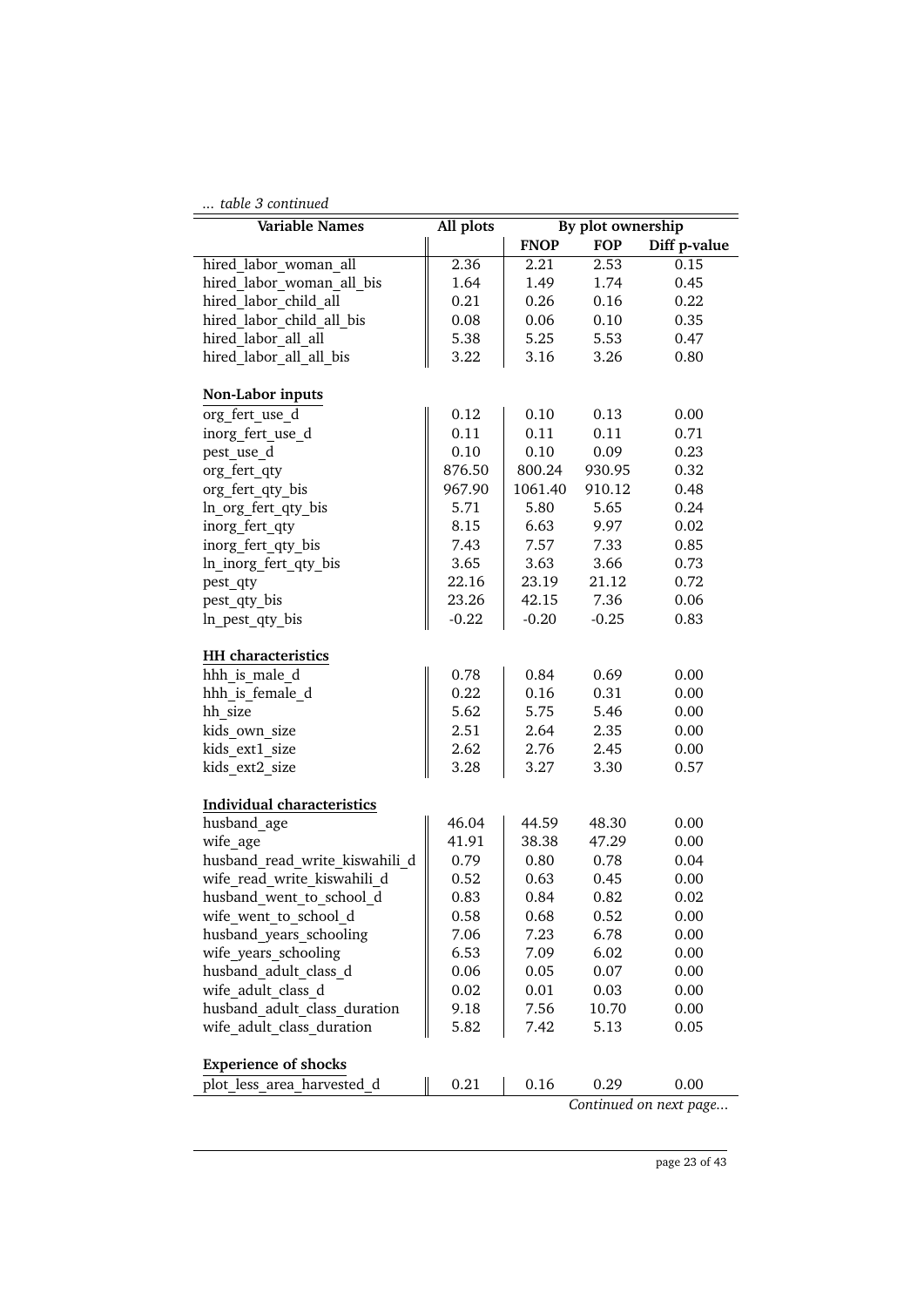|  | table 3 continued |
|--|-------------------|
|  |                   |

| <b>Variable Names</b>                                                          | All plots |                                 | By plot ownership |              |
|--------------------------------------------------------------------------------|-----------|---------------------------------|-------------------|--------------|
|                                                                                |           | <b>FNOP</b>                     | <b>FOP</b>        | Diff p-value |
| hh shocks d                                                                    | 0.78      | 0.76                            | 0.81              | 0.00         |
| hh shocks nr                                                                   | 2.40      | 2.27                            | 2.57              | 0.00         |
| hh agri shocks d                                                               | 0.57      | 0.53                            | 0.63              | 0.00         |
| hh agri shocks nr                                                              | 1.27      | 1.15                            | 1.43              | 0.00         |
| hh agri shocks noloss d                                                        | 0.04      | 0.04                            | 0.04              | 0.76         |
| hh agri shocks noloss nr                                                       | 0.04      | 0.04                            | 0.04              | 0.91         |
| hh agri shocks incomeloss d                                                    | 0.37      | 0.31                            | 0.44              | 0.00         |
| hh agri shocks incomeloss nr                                                   | 0.52      | 0.43                            | 0.64              | 0.00         |
| hh agri shocks assetloss d                                                     | 0.08      | 0.07                            | 0.08              | 0.08         |
| hh agri shocks assetloss nr                                                    | 0.08      | 0.08                            | 0.09              | 0.18         |
| hh agri shocks bothloss d                                                      | 0.14      | 0.15                            | 0.14              | 0.86         |
| hh agri shocks bothloss nr                                                     | 0.18      | 0.19                            | 0.18              | 0.14         |
| $1 \text{ mod } 1$ $1 \text{ mod } 1$ $1 \text{ mod } 1$<br>T1170D<br>$\cdots$ | 1.721     | 1 <sub>m</sub><br>$\sim$ $\sim$ | 1.721             | $\cdots$     |

**Notes:** FNOP and FOP stands for Female-Not-Owned Plots and Female-Owned Plots respectively.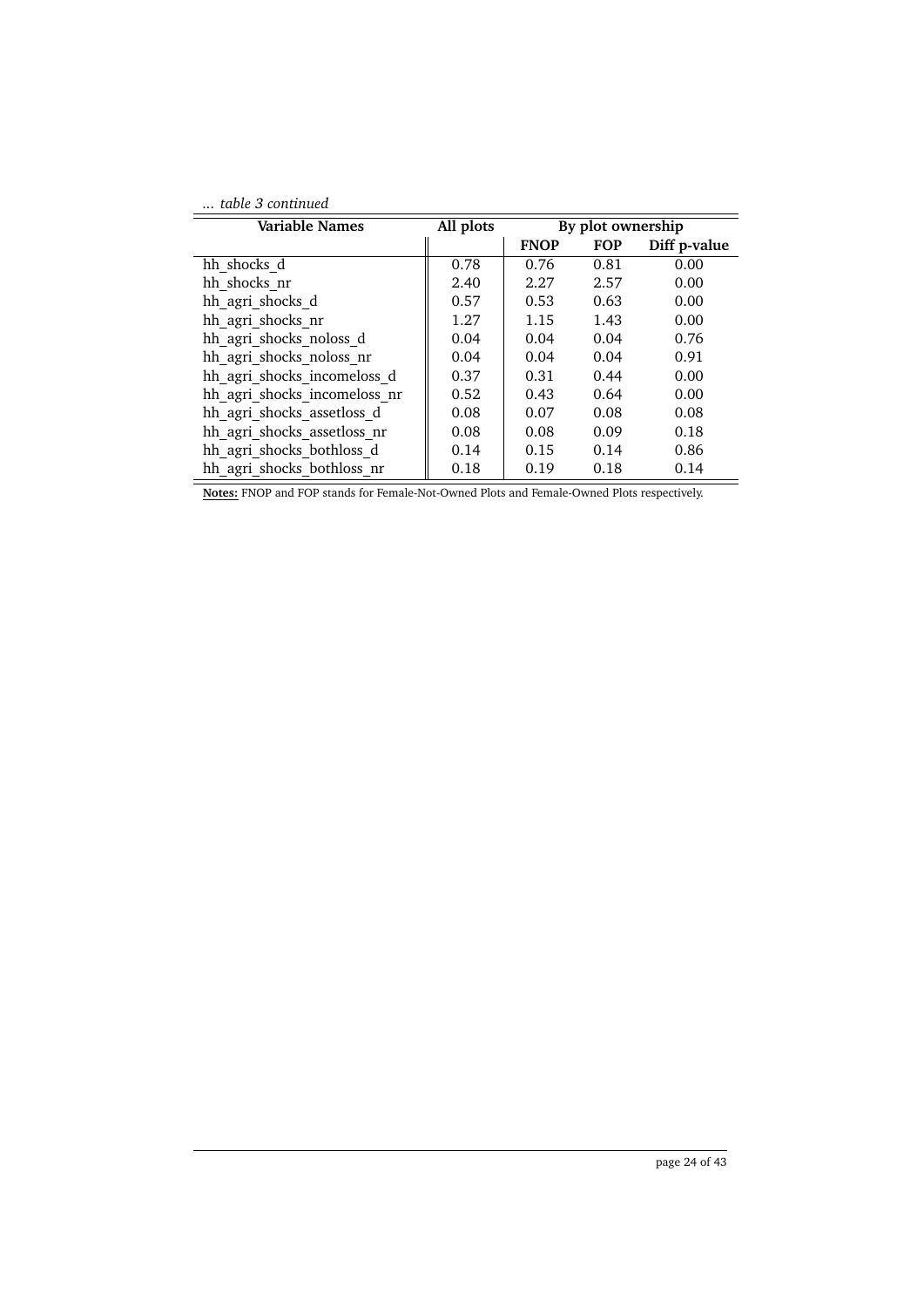|                                                                       | $-0.207$ ***<br>$(-4.08)$<br>(15)<br>$(-3.89)$<br>(14)             |                       |                      |                                |                      |                        | $0.498***$<br>(9.65) | $0.513***$<br>$(9.87)$ | $11.36***$<br>(228.19)<br>$11.36***$<br>(227.11) | 3636<br>3636 | 6133.5<br>0.033<br>$-6137.2$<br>0.031 |                                                            |
|-----------------------------------------------------------------------|--------------------------------------------------------------------|-----------------------|----------------------|--------------------------------|----------------------|------------------------|----------------------|------------------------|--------------------------------------------------|--------------|---------------------------------------|------------------------------------------------------------|
|                                                                       | $-0.197$ <sup>**</sup><br>$-0.239**$<br>$(-4.32)$<br>(13)          |                       |                      |                                |                      | $0.369***$<br>(5.80)   |                      |                        | $11.28^{\ast\ast\ast}$<br>(187.64)               | 3636         | 6165.2<br>0.016                       |                                                            |
|                                                                       | $-0.170***$<br>$(-2.86)$<br>$(12)$                                 |                       |                      |                                | $0.135***$<br>(2.13) |                        |                      |                        | $11.40***$<br>203.21                             | 3636         | -6188.7<br>0.004                      |                                                            |
| Table 4: Naive regression of plot productivity with no fixed effects. | $-0.166***$<br>$(-2.72)$<br>$\begin{array}{c} (11) \\ \end{array}$ |                       |                      | $0.131$ <sup>*</sup><br>(1.85) |                      |                        |                      |                        | $11.40***$<br>(189.12)                           | 3636         | -6189.1<br>0.003                      |                                                            |
|                                                                       | $-0.0948$ <sup>*</sup><br>$\boxed{0}$                              |                       | $0.260***$<br>(3.60) |                                |                      |                        |                      |                        | $11.43***$<br>(221.09)                           | 3636         | -6184.5<br>0.006                      |                                                            |
|                                                                       | $-0.133$ <sup>*</sup><br>(-1.78)<br>$\circ$                        | 0.0150<br>(0.20)      |                      |                                |                      |                        |                      |                        | $11.47***$<br>(233.54)                           | 3636         | 6191.6<br>0.002                       |                                                            |
|                                                                       | $\circ$                                                            |                       |                      |                                |                      |                        |                      | $0.474***$<br>(9.03)   | $11.25***$<br>(273.74)                           | 3636         | $-6144.3$<br>0.028                    |                                                            |
|                                                                       | $\circ$                                                            |                       |                      |                                |                      |                        | $0.464***$<br>(8.87) |                        | $11.26***$<br>(276.25)                           | 3636         | $-6147.1$<br>0.026                    |                                                            |
|                                                                       | $\circ$                                                            |                       |                      |                                |                      | $0.281***$<br>(4.56)   |                      |                        | $11.21^{\,\ast\ast\ast}$<br>(193.30)             | 3636         | $-6178.2$<br>0.009                    |                                                            |
|                                                                       | $\overline{5}$                                                     |                       |                      |                                | $0.0566$<br>$(1.01)$ |                        |                      |                        | $11.36***$<br>(207.30)                           | 3636         | $-6194.8$<br>0.000                    |                                                            |
|                                                                       | $\oplus$                                                           |                       |                      | $0.0536$<br>$(0.87)$           |                      |                        |                      |                        | $11.36***$<br>(187.73)                           | 3636         | 6194.9<br>0.000                       |                                                            |
|                                                                       | $\circ$                                                            |                       | $0.283***$<br>(4.01) |                                |                      |                        |                      |                        | $11.37***$<br>(285.50)                           | 3636         | $-6186.8$<br>0.005                    |                                                            |
|                                                                       | $\circ$                                                            | $-0.0813$<br>(1.51)   |                      |                                |                      |                        |                      |                        | $11.44***$<br>(254.59)                           | 3636         | $-6193.7$<br>0.001                    | $\leq 0.05$ , *** $p \leq 0.01$ .                          |
|                                                                       | $-0.122$ <sup>*</sup><br>$(-2.31)$                                 |                       |                      |                                |                      |                        |                      |                        | $11.47***$<br>(233.76)                           | 3636         | $-6191.7$<br>0.002                    |                                                            |
|                                                                       | wife_own_plot                                                      | wife_decide_sell_plot | wife_has_useright    | wife_decide_what2plant         | wife_decide_inputuse | wife_decide_cropuse_t1 | wife_sale_negociator | wife_earnings_manager  | cons                                             |              |                                       | t statistics in parentheses. $^*$ $p < 0.10$ , $^{**}$ $p$ |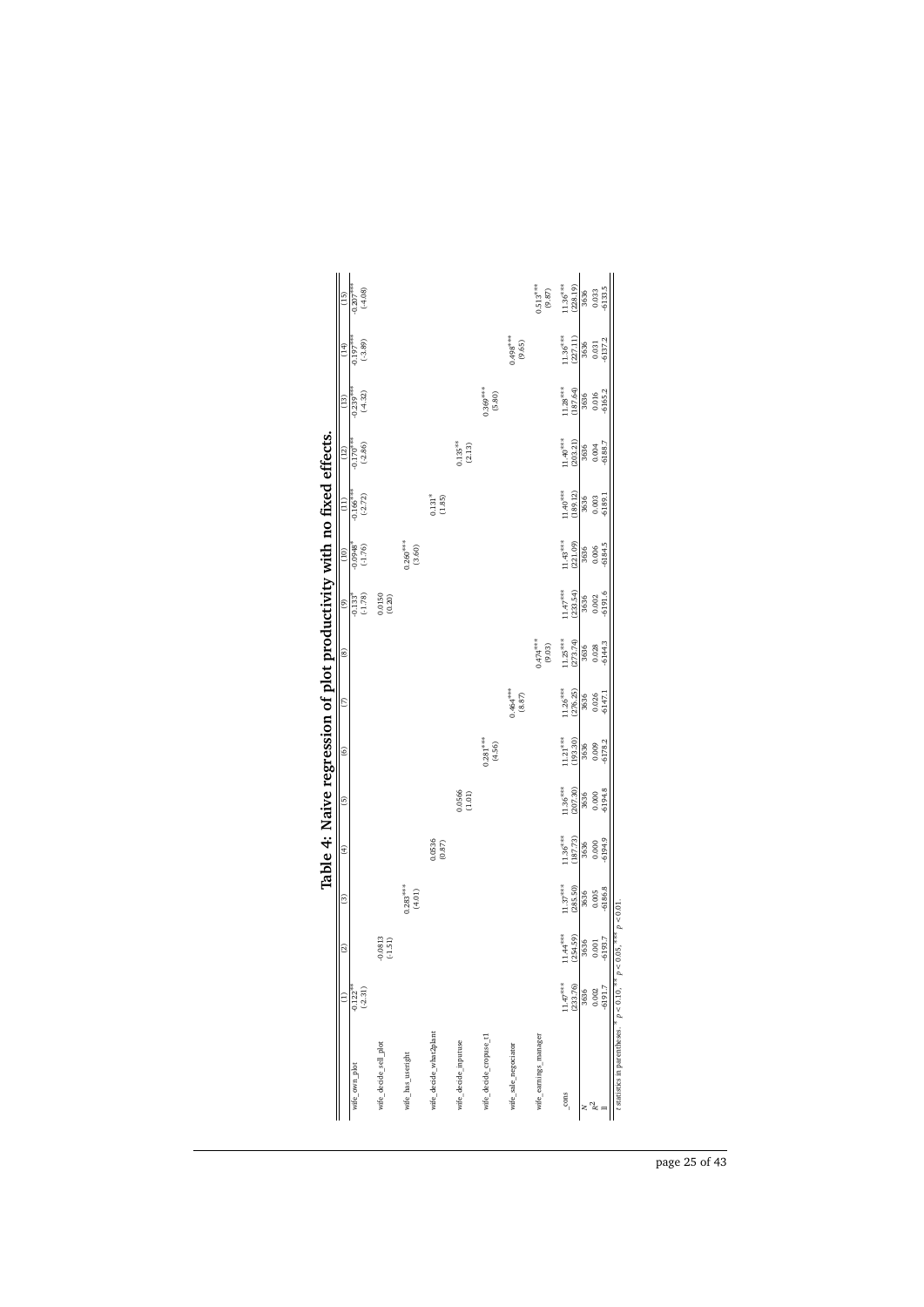|                                                                              |                                               |                                      |                               |                                  |                                                         | Panel A. Naïve estimates with district fixed effects $(7)$ $(8)$ $(9)$ |                              |                                                                      |                                                  |                                                                |                                 |                                 |                                        |                                           |                                    |
|------------------------------------------------------------------------------|-----------------------------------------------|--------------------------------------|-------------------------------|----------------------------------|---------------------------------------------------------|------------------------------------------------------------------------|------------------------------|----------------------------------------------------------------------|--------------------------------------------------|----------------------------------------------------------------|---------------------------------|---------------------------------|----------------------------------------|-------------------------------------------|------------------------------------|
|                                                                              | Ξ                                             | ∥ଷ                                   | ြ                             | ∣€                               | ∥ତ                                                      |                                                                        |                              |                                                                      | $\parallel$ s                                    | s                                                              | a                               | $\sqrt{\frac{2}{2}}$            | $\sqrt{13}$                            | $\frac{1}{(14)}$                          | $\sqrt{\frac{15}{2}}$              |
| wife_own_plot                                                                | $(-2.27)$<br>$-0.118$ <sup>*</sup>            |                                      |                               |                                  |                                                         |                                                                        |                              |                                                                      | $-0.127$ <sup>*</sup>                            | $\frac{1}{(1.72)}$                                             | $-0.164***$                     | $\frac{0.168***}{(-2.84)}$      | $-0.236***$<br>(4.28)                  | 698'6-)<br>****861'0                      | $-0.203***$<br>(-4.06)             |
| wife_decide_sell_plot                                                        |                                               | $-0.0797$<br>(-1.51)                 |                               |                                  |                                                         |                                                                        |                              |                                                                      | $0.0121$<br>$(0.16)$                             |                                                                |                                 |                                 |                                        |                                           |                                    |
| wife_has_useright                                                            |                                               |                                      | $0.279***$<br>(4.02)          |                                  |                                                         |                                                                        |                              |                                                                      |                                                  | $0.256***$<br>(3.64)                                           |                                 |                                 |                                        |                                           |                                    |
| wife_decide_what2plant                                                       |                                               |                                      |                               | 0.0590<br>(0.95)                 |                                                         |                                                                        |                              |                                                                      |                                                  |                                                                | $0.137$ <sup>*</sup>            |                                 |                                        |                                           |                                    |
| wife_decide_inputuse                                                         |                                               |                                      |                               |                                  | $0.0604$<br>$(1.08)$                                    |                                                                        |                              |                                                                      |                                                  |                                                                |                                 | $0.138^{**}$<br>(2.17)          |                                        |                                           |                                    |
| wife_decide_cropuse_t1                                                       |                                               |                                      |                               |                                  |                                                         | $0.285***$<br>(4.70)                                                   |                              |                                                                      |                                                  |                                                                |                                 |                                 | $0.372***$<br>(5.89)                   |                                           |                                    |
| wife_sale_negociator                                                         |                                               |                                      |                               |                                  |                                                         |                                                                        | $0.468***$<br>(8.94)         |                                                                      |                                                  |                                                                |                                 |                                 |                                        | $0.502***$<br>(9.67)                      |                                    |
| wife_earnings_manager                                                        |                                               |                                      |                               |                                  |                                                         |                                                                        |                              | $0.478***$<br>(9.09)                                                 |                                                  |                                                                |                                 |                                 |                                        |                                           | $0.516***$<br>(9.91)               |
| $\frac{\text{cons}}{\text{cons}}$                                            | $11.51***$<br>(111.84)                        | $11.48***$<br>(114.10)               | $11.42***$<br>(118.52)        | $11.41***$<br>(104.20)           | $11.41***$<br>(110.53)                                  | $11.26^{\text{\tiny\textup{300}}\star\text{100}}$<br>(104.16)          | $11.33***$<br>(119.84)       | $11.32^{\text{\tiny{34}}\text{\tiny{34}}\text{\tiny{4}}$<br>(120.45) | $11.51***$<br>(111.74)                           | $11.47^{\tiny\textstyle\textrm{\tiny{343}}\times}$<br>(109.37) | $11.43***$<br>(104.94)          | $11.44***$<br>(109.60)          | $11.32***$<br>(103.77)                 | $11.42***$<br>(114.12)                    | $11.41***$<br>(114.94)             |
| $\mathbb{R}^2$<br>z                                                          | $0.006$<br>-6185.4<br>3636                    | $0.004$<br>$-6187.3$<br>3636         | $0.008$<br>-6180.5<br>3636    | $0.004$<br>$-6188.3$<br>3636     | $-6188.2$<br>0.004<br>3636                              | $0.013$<br>$-6171.1$<br>3636                                           | $0.030$<br>$-6139.9$<br>3636 | $0.032$<br>$-6137.2$<br>3636                                         | $0.006$<br>-6185.4<br>3636                       | $0.009$<br>$-6178.5$<br>3636                                   | $-6182.5$<br>$0.007$<br>3636    | $0.007$<br>-6182.2<br>3636      | $-6158.5$<br>0.020<br>3636             | $0.035$<br>$-6130.5$<br>3636              | $0.037$<br>$-6126.8$<br>3636       |
| t statistics in parentheses.                                                 | * $p < 0.10$ , ** $p < 0.05$ , *** $p < 0.01$ |                                      |                               |                                  |                                                         | Panel B. Naïve estimates with region fixed effects                     |                              |                                                                      |                                                  |                                                                |                                 |                                 |                                        |                                           |                                    |
|                                                                              |                                               | $\widehat{\omega}$                   | ම                             | E)                               | ල                                                       | $\widehat{\circ}$                                                      | $\epsilon$                   | $\circledcirc$                                                       |                                                  |                                                                |                                 |                                 |                                        |                                           |                                    |
| wife_own_plot                                                                | $\frac{\overline{11}}{\overline{1156}}$       |                                      |                               |                                  |                                                         |                                                                        |                              |                                                                      | $\frac{1}{(9)}$<br>$\frac{189^{***}}{189^{***}}$ | $\frac{(10)}{0.137}$<br>$(-2.72)$                              | $\frac{(11)}{0.182}$<br>(-3.21) | $\frac{(12)}{0.192^{***}}$      | $\frac{(13)}{-0.244}$ ***<br>$(-4.73)$ | $\frac{(14)}{-0.216}$<br>(4.42)           | $\frac{(15)}{-0.226}$<br>$(-4.61)$ |
| wife_decide_sell_plot                                                        |                                               | $-0.0926$ <sup>*</sup><br>(-1.94)    |                               |                                  |                                                         |                                                                        |                              |                                                                      | $0.0445$<br>$(0.67)$                             |                                                                |                                 |                                 |                                        |                                           |                                    |
| wife_has_useright                                                            |                                               |                                      | $0.222***$<br>(3.34)          |                                  |                                                         |                                                                        |                              |                                                                      |                                                  | $0.190***$<br>(2.82)                                           |                                 |                                 |                                        |                                           |                                    |
| wife_decide_what2plant                                                       |                                               |                                      |                               | $-0.00842$<br>$(-0.15)$          |                                                         |                                                                        |                              |                                                                      |                                                  |                                                                | $0.0773$<br>(1.17)              |                                 |                                        |                                           |                                    |
| wife_decide_inputuse                                                         |                                               |                                      |                               |                                  | (6100                                                   |                                                                        |                              |                                                                      |                                                  |                                                                |                                 | $0.0983$ <sup>*</sup><br>(1.65) |                                        |                                           |                                    |
| wife_decide_cropuse_t1                                                       |                                               |                                      |                               |                                  |                                                         | $0.198***$<br>(3.45)                                                   |                              |                                                                      |                                                  |                                                                |                                 |                                 | $0.287***$<br>(4.89)                   |                                           |                                    |
| wife_sale_negociator                                                         |                                               |                                      |                               |                                  |                                                         |                                                                        | $0.394***$<br>$(7.60)$       |                                                                      |                                                  |                                                                |                                 |                                 |                                        | $0.429***$<br>(8.32)                      |                                    |
| wife_earnings_manager                                                        |                                               |                                      |                               |                                  |                                                         |                                                                        |                              | $0.408***$<br>(7.78)                                                 |                                                  |                                                                |                                 |                                 |                                        |                                           | $0.448***$<br>(8.53)               |
| $_{\rm cons}$                                                                | $11.27^{\rm sw}$<br>$\frac{(90.70)}{3636}$    | $11.22***$<br>$\frac{(90.38)}{3636}$ | $11.15^{\rm stat}$<br>(92.34) | $11.18$ $^{\rm stat}$<br>(88.37) | $11.16^{\text{\tiny{3+3+8}}}$<br>$\frac{(90.29)}{3636}$ | $11.01^{\,\mathrm{stat}}$<br>(94.57)                                   | $11.06^{\rm***}$<br>(99.73)  | $11.05***$<br>$\frac{(98.31)}{3636}$                                 | $11.27^{\rm stat}$<br>(90.80)                    | $11.24***$<br>(89.26)                                          | $11.22^{\rm ****}$<br>(89.72)   | $11.22***$<br>(91.57)           | $11.10***$<br>(93.54)                  | $11.18^{\mbox{\tiny{304}}\times}$         | $11.18^{\rm stat}$<br>(96.74)      |
| $\rm R^2$<br>z                                                               | $-6046.6$<br>0.079                            | $-6050.9$<br>0.076                   | $0.078$<br>-6047.5<br>3636    | $0.075$<br>-6053.1<br>3636       | $\frac{0.075}{0.053.1}$                                 | $0.080$<br>-6044.3<br>3636                                             | 0.093<br>-6017.1<br>3636     | 0.095<br>-6014.0                                                     | 0.079<br>-6046.4<br>3636                         | $0.081$<br>$-6042.6$<br>3636                                   | 0.079<br>-6045.7<br>3636        | $0.079$<br>-6044.9<br>8636      | 0.087<br>3636                          | $\frac{(97.09)}{3636}$<br>0.100<br>0004.7 | 0.102<br>3636                      |
| t statistics in parentheses. * $p < 0.10$ , ** $p < 0.05$ , *** $p < 0.01$ . |                                               |                                      |                               |                                  |                                                         |                                                                        |                              |                                                                      |                                                  |                                                                |                                 |                                 |                                        |                                           |                                    |

page 26 of 43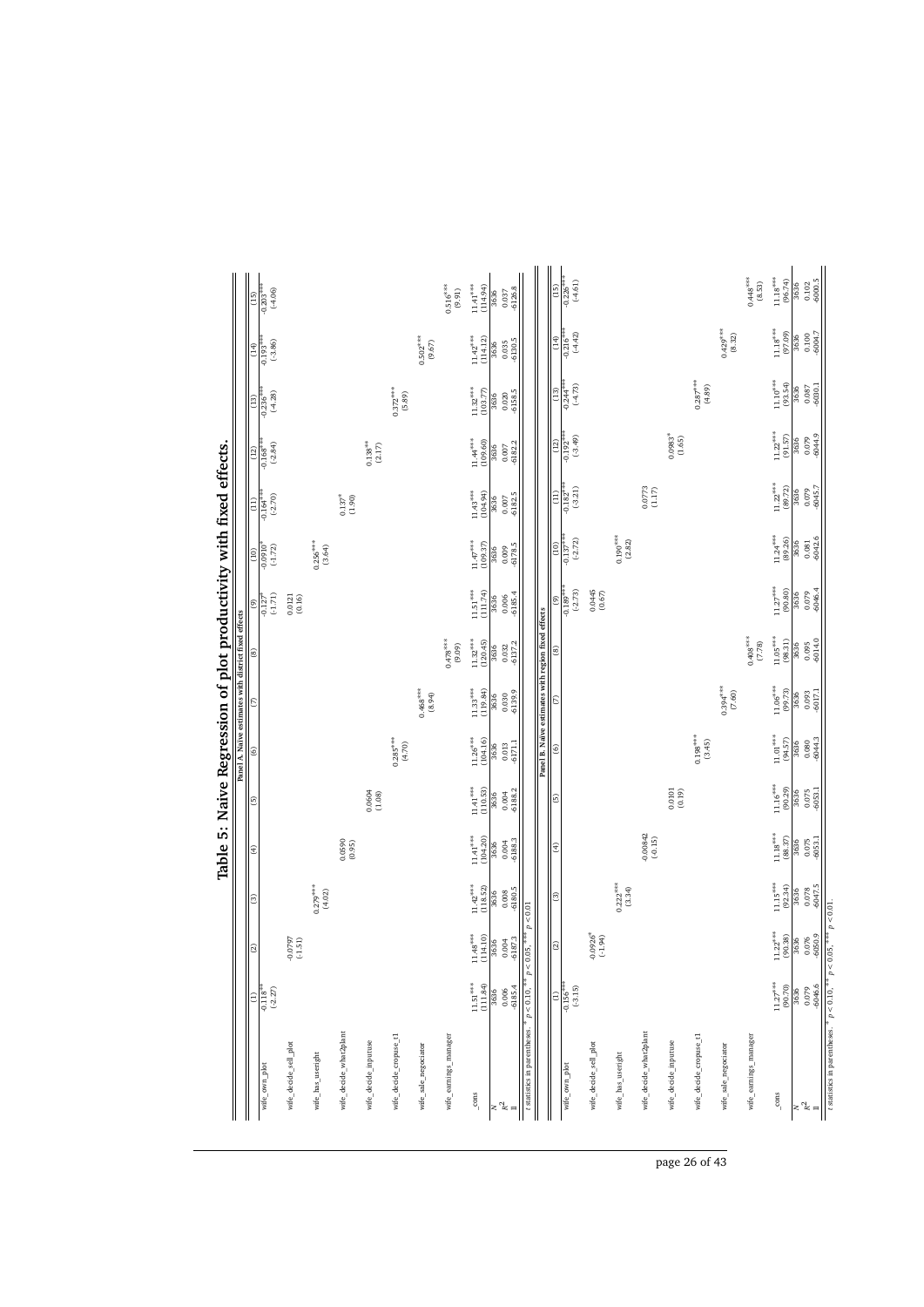| $\boxed{5}$<br>(FL) | $\frac{0.0671}{(-1.51)}$<br>$-0.0662$<br>$(-1.49)$ |                        |                      |                        |                      |                                 | 0.0343<br>(0.64)     | 0.0360<br>(0.67)      | $0.615***$<br>(11.52)<br>$0.616***$<br>(11.58) | $0.533***$<br>$(-29.83)$<br>$0.533***$<br>$(-29.86)$ | $0.118***$<br>$\left( 2.92\right)$<br>$0.118***$<br>(2.92) | $0.0189***$<br>(3.64)<br>$0.0189***$<br>(3.64) | $-0.00111$<br>$(-0.74)$<br>$-0.00114$<br>$(-0.76)$ | $0.184***$<br>(4.96)<br>$0.184***$<br>(4.95) | 0.0711<br>(0.88)<br>0.0712<br>(0.88) | $-0.0221$<br>$(-0.33)$<br>$-0.0227$<br>$(-0.34)$ | $0.482***$<br>$(3.02)$<br>$0.481***$<br>(3.02) | 0.0457<br>(1.00)<br>0.0458<br>(1.01) | $-0.0686$<br>$-0.0684$      |
|---------------------|----------------------------------------------------|------------------------|----------------------|------------------------|----------------------|---------------------------------|----------------------|-----------------------|------------------------------------------------|------------------------------------------------------|------------------------------------------------------------|------------------------------------------------|----------------------------------------------------|----------------------------------------------|--------------------------------------|--------------------------------------------------|------------------------------------------------|--------------------------------------|-----------------------------|
| E                   | $^{0.0961}_{(-2.12)}$                              |                        |                      |                        |                      | $0.121***$<br>(2.42)            |                      |                       | $0.625***$<br>(14.64)                          | $0.530***$<br>$(-29.65)$                             | $0.127***$<br>(3.16)                                       | $0.0185***$<br>(3.61)                          | $-0.000975$<br>$(-0.65)$                           | $0.187***$<br>(5.03)                         | 0.0678<br>(0.84)                     | $-0.0167$<br>$(-0.25)$                           | $0.496***$<br>$\left( 3.11\right)$             | 0.0420<br>(0.92)                     | $-0.0636$                   |
| $\frac{2}{2}$       | $-0.0739$<br>$(-1.65)$                             |                        |                      |                        | 0.0406<br>(0.86)     |                                 |                      |                       | $0.639***$<br>(14.95)                          | $0.533***$<br>$(-29.72)$                             | $0.118***$<br>$\left( 2.92\right)$                         | $0.0186***$<br>(3.59)                          | $-0.00107$<br>$(-0.71)$                            | $0.185***$<br>(4.97)                         | 0.0712<br>(0.88)                     | $-0.0222$<br>$(-0.33)$                           | $0.482***$<br>$(3.02)$                         | 0.0462<br>$(1.01)$                   | $-0.0660$                   |
| Ē                   | $-0.0757$<br>$(-1.60)$                             |                        |                      | $0.0488$<br>$(0.89)$   |                      |                                 |                      |                       | $0.639***$<br>(14.96)                          | $0.533***$<br>$(-29.78)$                             | $0.118***$<br>$\left( 2.91\right)$                         | $0.0187***$<br>(3.60)                          | $-0.00108$<br>$(-0.72)$                            | $0.185***$<br>(4.97)                         | 0.0723<br>(0.89)                     | $-0.0219$<br>$(-0.33)$                           | $0.480***$<br>(3.01)                           | 0.0461<br>(1.01)                     | $-0.0661$                   |
| e)                  | $-0.0415$<br>$(-0.92)$                             |                        | $0.145**$<br>(2.49)  |                        |                      |                                 |                      |                       | $0.640***$<br>(15.02)                          | $0.532***$<br>$(-29.82)$                             | $0.121***$<br>$(3.00)$                                     | $0.0185***$<br>$(3.57)$                        | $-0.000962$<br>$(-0.65)$                           | $0.187***$<br>(5.05)                         | 0.0691<br>(0.85)                     | $-0.0178$<br>$(-0.26)$                           | $0.479***$<br>(3.01)                           | 0.0468<br>(1.03)                     | $-0.0714$                   |
| l©                  | (69.1, 69)                                         | 0.0494<br>(0.90)       |                      |                        |                      |                                 |                      |                       | $0.640***$<br>(15.06)                          | $0.533***$<br>$(-29.83)$                             | $0.118***$<br>(2.91)                                       | $0.0187***$<br>(3.62)                          | $-0.00116$<br>$(-0.78)$                            | $0.183***$<br>(4.95)                         | 0.0718<br>(0.89)                     | $-0.0228$<br>$(-0.34)$                           | $0.480***$<br>(3.01)                           | 0.0451<br>(0.99)                     | $-0.0683$                   |
| ම                   |                                                    |                        |                      |                        |                      |                                 |                      | 0.0111<br>(0.21)      | $0.632***$<br>(11.80)                          | $0.534***$<br>$(-29.82)$                             | $0.117***$<br>(2.90)                                       | $0.0188***$<br>(3.60)                          | $-0.00107$<br>$(-0.72)$                            | $0.184***$<br>(4.95)                         | 0.0715<br>(0.88)                     | $-0.0221$<br>$(-0.33)$                           | $0.482***$<br>(3.00)                           | 0.0417<br>(0.92)                     | $-0.0674$                   |
| ΙE                  |                                                    |                        |                      |                        |                      |                                 | $0.0126$<br>$(0.24)$ |                       | $0.632***$<br>(11.89)                          | $0.534***$<br>$(-29.83)$                             | $0.117***$<br>(2.90)                                       | $0.0188***$<br>(3.60)                          | $-0.00107$<br>$(-0.72)$                            | $0.184***$<br>(4.95)                         | 0.0715<br>(0.88)                     | $-0.0223$<br>$(-0.33)$                           | $0.481***$<br>(3.00)                           | 0.0417<br>(0.92)                     | $-0.0674$                   |
| ୲୭                  |                                                    |                        |                      |                        |                      | $0.0892$ <sup>*</sup><br>(1.85) |                      |                       | $0.630***$<br>(14.73)                          | $0.532***$<br>$(-29.65)$                             | $0.124***$<br>$(3.07)$                                     | $0.0185***$<br>(3.56)                          | $-0.000935$<br>$(-0.63)$                           | $0.186***$<br>(4.99)                         | 0.0682<br>(0.84)                     | $-0.0173$<br>$(-0.26)$                           | $0.493***$<br>$(3.07)$                         | 0.0374<br>(0.82)                     | $-0.0633$                   |
| Ι©                  |                                                    |                        |                      |                        | 0.0110<br>(0.24)     |                                 |                      |                       | $0.640***$<br>(14.96)                          | $0.534***$<br>$(-29.75)$                             | $0.117***$<br>(2.90)                                       | $0.0187***$<br>$(3.57)$                        | $-0.00105$<br>$(-0.71)$                            | $0.184***$<br>(4.95)                         | 0.0716<br>(0.88)                     | $-0.0222$<br>$(-0.33)$                           | $0.482***$<br>(3.00)                           | 0.0417<br>(0.92)                     | $-0.0667$                   |
| E                   |                                                    |                        |                      | 0.0173<br>(0.34)       |                      |                                 |                      |                       | $0.640***$<br>(14.97)                          | $0.534***$<br>$(-29.78)$                             | $0.117***$<br>(2.90)                                       | $0.0187***$<br>(3.58)                          | $-0.00105$<br>$(-0.71)$                            | $0.184***$<br>(4.94)                         | 0.0718<br>(0.88)                     | $-0.0219$<br>$(-0.33)$                           | $0.481***$<br>(2.99)                           | 0.0416<br>(0.92)                     | $-0.0665$                   |
| ම                   |                                                    |                        | $0.159***$<br>(2.84) |                        |                      |                                 |                      |                       | $0.641***$<br>(15.03)                          | $0.532***$<br>$(-29.78)$                             | $0.121***$<br>(3.00)                                       | $0.0184***$<br>(3.54)                          | $-0.000910$<br>$(-0.62)$                           | $0.187***$<br>(5.05)                         | 0.0683<br>(0.83)                     | $-0.0167$<br>$(-0.25)$                           | $0.480***$<br>(3.00)                           | 0.0444<br>(0.98)                     | $-0.0710$                   |
| ∣ଷ                  |                                                    | $-0.0169$<br>$(-0.39)$ |                      |                        |                      |                                 |                      |                       | $0.640***$<br>(14.96)                          | $-0.534***$<br>$(-29.83)$                            | $0.117***$<br>$(2.90)$                                     | $0.0188***$<br>(3.59)                          | $-0.00107$<br>$(-0.72)$                            | $0.184***$<br>(4.98)                         | $0.0724$<br>$(0.89)$                 | $-0.0230$<br>$(-0.34)$                           | $0.481***$<br>$\left( 3.00\right)$             | 0.0428<br>(0.94)                     | $-0.0678$                   |
| Э                   | $-0.0609$<br>$(-1.39)$                             |                        |                      |                        |                      |                                 |                      |                       | $0.639***$<br>(14.95)                          | $-0.533***$<br>$(-29.85)$                            | $0.117***$<br>$\left( 2.91\right)$                         | $0.0188***$<br>(3.63)                          | $-0.00113$<br>$(-0.75)$                            | $0.184***$<br>(4.97)                         | 0.0726<br>(0.90)                     | $-0.0234$<br>$(-0.35)$                           | $0.480***$<br>(3.01)                           | $0.0457$<br>(1.00)                   | $-0.0686$                   |
|                     | wife_own_plot                                      | wife_decide_sell_plot  | wife_has_useright    | wife_decide_what2plant | wife_decide_inputuse | wife_decide_cropuse_t1          | wife_sale_negociator | wife_earnings_manager | plot_maincrop_4_sale_d                         | In_plot_area_gps                                     | cultivation_intercropped_d                                 | distance_plot_home                             | distance_plot_market                               | soil_quality_good_d                          | erosion_control_d                    | erosion_problems_d                               | plot_irrigation_d                              | plot_seed_improved_d                 | husband_labor_incidence_all |

ivity With Region Fixed Effects. Table 6: **Full Model Regression of Plot Productivity With Region Fixed Effects.** Table 6: Full Model Regression of Plot Produ

page 27 of 43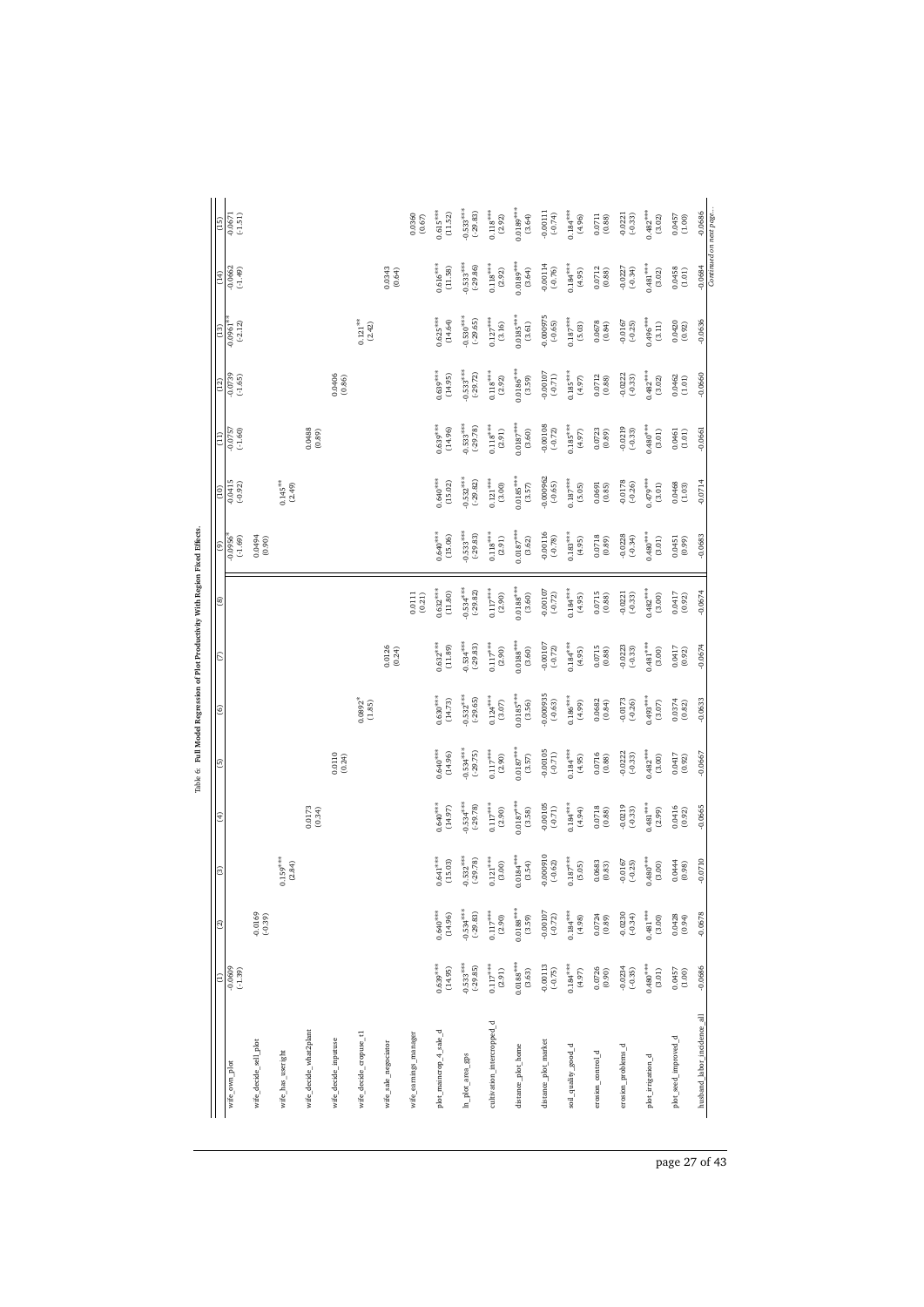| table 6 continued                                                          |                          |                          |                         |                       |                         |                                  |                          |                           |                        |                                  |                                  |                        |                                  |                       |                       |
|----------------------------------------------------------------------------|--------------------------|--------------------------|-------------------------|-----------------------|-------------------------|----------------------------------|--------------------------|---------------------------|------------------------|----------------------------------|----------------------------------|------------------------|----------------------------------|-----------------------|-----------------------|
|                                                                            | Ξ                        | ම                        | $\circ$                 | $\circ$               | $\overline{5}$          | (6)                              | $\overline{C}$           | (8)                       | $\widehat{e}$          | (10)                             | $\left(11\right)$                | (12)                   | (13)                             | (14)                  | e)                    |
|                                                                            | (1.00)                   | $(-0.98)$                | $(-1.03)$               | (0.97)                | (.0.97)                 | $(-0.92)$                        | (96.0)                   | (0.98)                    | (66.0)                 | $(-1.04)$                        | $(-0.96)$                        | $(-0.96)$              | $(-0.93)$                        | $_{00.1}$             | $(-1.00)$             |
| wife labor incidence all                                                   | 0.0550<br>(0.98)         | 0.0584<br>(1.04)         | $0.121***$<br>(1.99)    | 0.0591<br>(1.07)      | $0.0602$<br>(1.09)      | 0.0519<br>(0.94)                 | 0.0636<br>(1.10)         | (1.10)<br>0.0631          | 0.0590<br>(1.04)       | $0.112*$<br>(1.80)               | 0.0488<br>(0.87)                 | 0.0511<br>(0.92)       | 0.0395<br>(0.71)                 | 0.0620<br>(1.07)      | $0.0617$<br>(1.06)    |
| hired labor man all bis                                                    | $0.0232***$<br>(3.72)    | $0.0233***$<br>(3.71)    | $0.0231***$<br>(3.64)   | $0.0233***$<br>(3.70) | $0.0233***$<br>$(3.70)$ | $0.0233***$<br>(3.70)            | $0.0233***$<br>(3.71)    | $0.0233***$<br>(3.71)     | $0.0232***$<br>(3.71)  | $0.0230***$<br>(3.66)            | $0.0232***$<br>(3.71)            | $0.0232***$<br>(3.71)  | $0.0232***$<br>(3.72)            | $0.0232***$<br>(3.72) | $0.0232***$<br>(3.72) |
| hired_labor_woman_all_bis                                                  | $0.00467**$<br>(2.00)    | $0.00465***$<br>(1.98)   | $0.00474**$<br>(2.00)   | $0.00464**$<br>(1.97) | $00464**$<br>$(1.97)$   | $0.00463$ <sup>*</sup><br>(1.97) | $0.00464**$<br>(1.97)    | $0.00464**$<br>(1.98)     | $0.00465**$<br>(2.00)  | $0.00475***$<br>(2.02)           | $0.00468**$                      | $0.00468***$<br>(2.01) | $0.00466***$<br>$(2.01)$         | $0.00468**$<br>(2.01) | $0.00467**$<br>(2.01) |
| hired_labor_child_all_bis                                                  | $0.0166***$<br>(2.76)    | $0.0164***$<br>(2.70)    | $0.0163***$<br>$(2.71)$ | $0.0162***$<br>(2.63) | $0.0162***$<br>(2.64)   | $0.0169***$<br>(2.76)            | $0.0163***$<br>(2.69)    | $0.0164***$<br>(2.68)     | $0.0166***$<br>(2.78)  | $.0165***$<br>(2.75)             | $0.0162***$<br>(2.67)            | $0.0162***$<br>(2.68)  | $0.0175***$                      | $0.0165***$           | $0.0168***$<br>(2.76) |
| org_fert_use_d                                                             | $0.119***$<br>(2.30)     | $0.116**$<br>(2.23)      | $0.119***$<br>(2.31)    | $0.115***$<br>(2.21)  | $0.114***$<br>(2.21)    | $0.111***$<br>(2.16)             | $0.115***$<br>(2.21)     | $0.115***$<br>(2.21)      | $0.120***$<br>(2.31)   | $0.122***$<br>(2.36)             | $0.120^{**}$<br>(2.31)           | $0.119***$<br>(2.30)   | $0.117***$<br>(2.28)             | $0.119**$<br>(2.30)   | $0.119***$<br>(2.31)  |
| inorg_fert_use_d                                                           | $0.415***$<br>(6.28)     | $0.417***$<br>(6.27)     | $0.413***$<br>(6.19)    | $0.418***$<br>(6.28)  | $0.418***$<br>(6.25)    | $0.415***$<br>(6.22)             | $0.418***$<br>(6.27)     | $0.418***$<br>(6.28)      | $0.416***$<br>(6.28)   | $0.412***$<br>(6.20)             | $0.415***$<br>(6.29)             | $0.413***$<br>(6.21)   | $0.409$ <sup>###</sup><br>(6.20) | $0.414***$<br>(6.27)  | $0.414***$<br>(6.28)  |
| pest_use_d                                                                 | $0.340***$<br>(5.13)     | $0.341***$<br>(5.16)     | $0.342***$<br>(5.19)    | $0.342***$<br>(5.18)  | $0.342***$<br>(5.18)    | $0.350***$<br>(5.35)             | $0.342***$<br>(5.17)     | $0.342***$<br>(5.17)      | $0.339***$<br>(5.12)   | $0.341***$<br>(5.17)             | $0.341***$<br>(5.17)             | $0.341***$<br>(5.17)   | $0.349***$<br>(5.34)             | $0.341***$<br>(5.16)  | $0.341***$<br>(5.16)  |
| hhh_is_female_d                                                            | $-0.139*$<br>$(-1.85)$   | $-0.155***$<br>$(-2.08)$ | $-0.162**$<br>(-2.20)   | $-0.162**$<br>(-2.15) | $-0.162**$<br>(-2.14)   | $-0.170**$<br>$(-2.26)$          | $-0.160**$<br>$(-2.16)$  | $-0.160**$<br>$(-2.16)$   | $-0.141*$<br>$(-1.87)$ | $-0.148$ <sup>*</sup><br>(-1.95) | $-0.142$ <sup>*</sup>            | $-0.143$ <sup>*</sup>  | $-0.142$ <sup>*</sup>            | $-0.139$ <sup>*</sup> | $-0.139$ <sup>*</sup> |
| hh_size                                                                    | $0.0317***$<br>(4.42)    | $0.0319***$<br>(4.48)    | $0.0340***$<br>(4.76)   | $0.0322***$<br>(4.58) | $0.0322***$             | $0.0327***$<br>(4.68)            | $0.0321***$<br>(4.54)    | $0.0321***$<br>(4.55)     | $0.0319***$<br>(4.43)  | $0.0336***$<br>(4.62)            | $0.0320***$<br>(4.51)            | $0.0320***$<br>(4.51)  | $0.0324***$<br>(4.58)            | $0.0319***$<br>(4.45) | $0.0320***$<br>(4.47) |
| hh_shocks_d                                                                | 0.0421<br>(0.65)         | 0.0387<br>(0.60)         | $0.0324$<br>$(0.50)$    | 0.0362<br>(0.56)      | $0.0360$<br>$(0.55)$    | $0.0278$<br>$(0.42)$             | 0.0371<br>(0.57)         | $0.0371$<br>$(0.57)$      | 0.0416<br>(0.64)       | $0.0359$<br>$(0.55)$             | $0.0393$<br>$(0.60)$             | $0.0371$<br>$(0.57)$   | $0.0313$<br>$(0.48)$             | $0.0411$<br>$(0.63)$  | $0.0409$<br>$(0.63)$  |
| hh_agri_shocks_d                                                           | $-0.103*$<br>$(-1.94)$   | $-0.104*$<br>$(-1.96)$   | $-0.0989*$<br>$(-1.87)$ | $0.104***$<br>(.1.97) | $0.104***$<br>(-1.97)   | $0.105***$<br>$(-1.99)$          | $-0.105***$<br>$(-1.98)$ | $0.105***$<br>$(-1.98)$   | $-0.103*$<br>$(-1.95)$ | $0.0983$ <sup>*</sup><br>(-1.85) | $-0.102$ <sup>*</sup><br>(-1.93) | $-0.101$ <sup>*</sup>  | $-0.103$ <sup>*</sup><br>(-1.95) | $-0.103$ <sup>*</sup> | $-0.103$ <sup>*</sup> |
| less area harvested plot d                                                 | $-0.222***$<br>$(-4.68)$ | $-0.225***$<br>$(-4.71)$ | $0.230***$<br>(-4.87)   | $0.227***$<br>(4.75)  | $0.227***$<br>(4.72)    | $0.230***$<br>(4.80)             | $0.226***$<br>(4.75)     | $0.226***$<br>$(-4.75)$   | $0.223***$<br>(4.71)   | $0.227***$<br>(4.80)             | $0.225***$<br>(4.72)             | $0.224***$<br>(4.69)   | $0.226***$<br>(4.74)             | $0.223***$<br>(4.68)  | $0.223***$<br>(4.69)  |
| cons                                                                       | $10.89***$<br>(75.05)    | $10.87***$<br>(74.85)    | $10.78***$<br>(74.49)   | $10.85***$<br>(74.32) | $10.85***$<br>(74.37)   | $10.80***$<br>(76.59)            | $10.86***$<br>(76.91)    | $10.86***$<br>(76.63)     | $10.89***$<br>(74.66)  | $10.81***$<br>(71.42)            | $\frac{10.87***}{(73.99)}$       | $10.87***$<br>(73.87)  | $10.83***$<br>(75.47)            | $10.89***$<br>(75.18) | $10.89***$<br>(74.94) |
| <b>Region Fixed effects</b>                                                | Yes                      | Yes                      | <b>Yes</b><br>3634      | Yes<br>3634           | Yes<br>3634             | $\frac{Yes}{3634}$               | Yes                      | $\frac{\text{Yes}}{3634}$ | Yes                    |                                  | Yes<br>3634                      | Yes                    | $\frac{Yes}{3634}$               | $\frac{Yes}{3634}$    | $\frac{Yes}{3634}$    |
| k,<br>z                                                                    | 0.417<br>3634            | 0.416<br>3634            | 0.417                   |                       |                         | 0.417                            | 3634                     | 0.416                     | 0.417<br>3634          | 3634                             |                                  | 0.417<br>3634          |                                  |                       | 0.417                 |
|                                                                            | $-5210.5$                | $-5211.8$                | 5208.1                  | 0.416<br>5211.8       | 0.416<br>5211.9         | 5209.3                           | 0.416<br>5211.9          | 5211.9                    | 5210.0                 | 0.418<br>5207.5                  | 0.417<br>5209.9                  | 5210.1                 | 0.418<br>5206.2                  | 0.417<br>5210.3       | 5210.3                |
| t statistics in parentheses. * $p < 0.10$ , ** $p < 0.05$ , *** $p < 0.01$ |                          |                          |                         |                       |                         |                                  |                          |                           |                        |                                  |                                  |                        |                                  |                       |                       |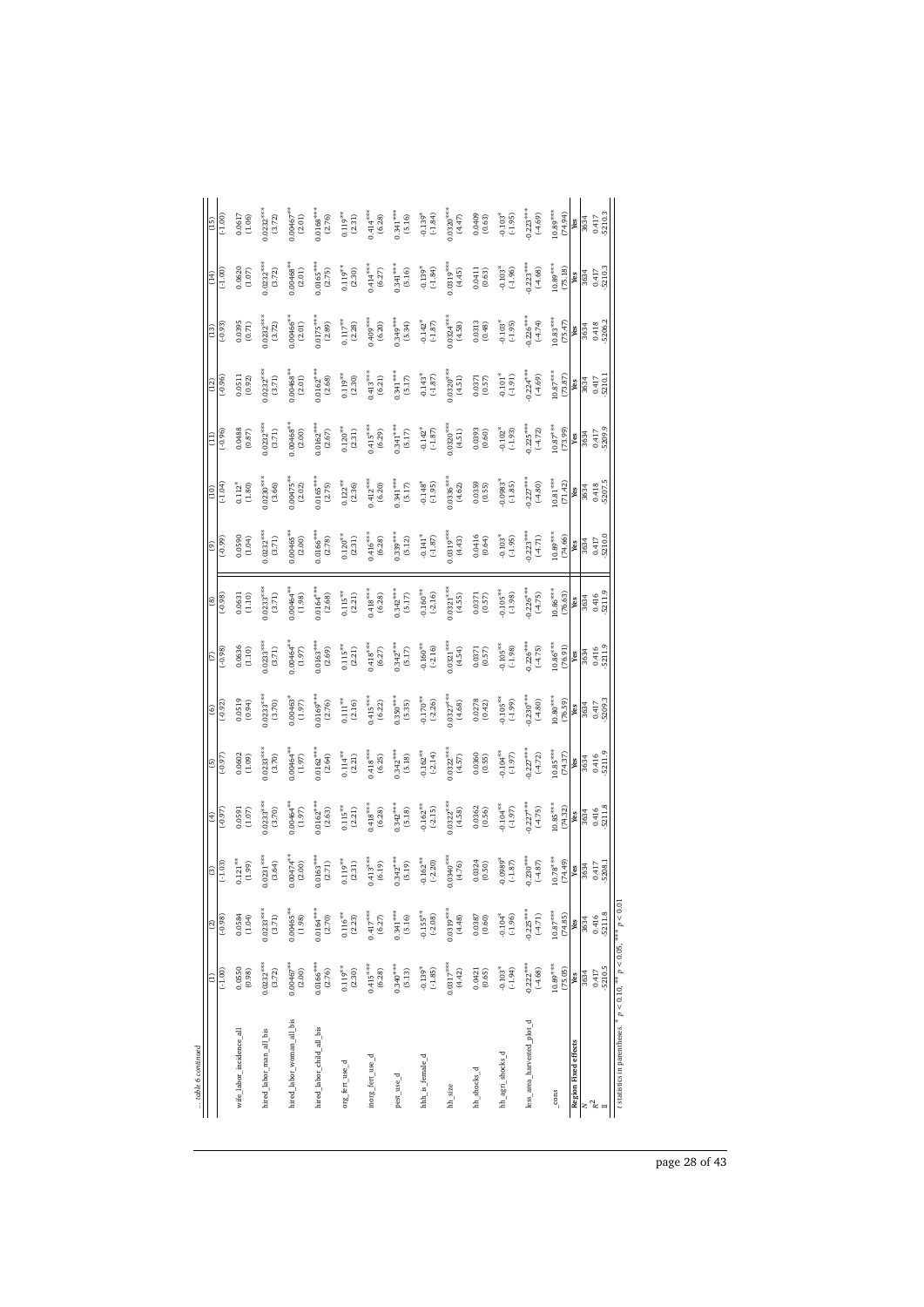|                                                              | (1)               | (2)               | (3)               | (4) | (5) | (6) |
|--------------------------------------------------------------|-------------------|-------------------|-------------------|-----|-----|-----|
| The wife owns the plot versus She has use right to the plot. |                   |                   |                   |     |     |     |
| NO NO                                                        | 0                 | 0                 | 0                 |     |     |     |
|                                                              | $\left( .\right)$ | $\left( .\right)$ | $\left( .\right)$ |     |     |     |
| NO YES                                                       | $0.248***$        | $0.229***$        | $0.172**$         |     |     |     |
|                                                              | (3.22)            | (3.01)            | (2.36)            |     |     |     |
| YES NO                                                       | $-0.0149$         | $-0.0188$         | $-0.0306$         |     |     |     |
|                                                              | $(-0.30)$         | $(-0.38)$         | $(-0.64)$         |     |     |     |
| YES YES                                                      | 0.0675            | 0.0674            | 0.0478            |     |     |     |
|                                                              | (0.60)            | (0.61)            | (0.42)            |     |     |     |
| YES YES bis                                                  | $-0.165$          | $-0.142$          | $-0.0941$         |     |     |     |
|                                                              | $(-1.18)$         | $(-1.05)$         | $(-0.69)$         |     |     |     |

**Table 7: Full model OLS estimates of plot productivity with pair-interaction of relevant empowerment variables.**

**The wife owns the plot** *versus* **She decides about the use of harvested crops.**

| NO_NO                |                       |                       |                       | $\mathbf{0}$<br>$\left( .\right)$ | $\Omega$<br>(.)          | $\overline{0}$<br>(.)   |
|----------------------|-----------------------|-----------------------|-----------------------|-----------------------------------|--------------------------|-------------------------|
| NO_YES               |                       |                       |                       | $0.107*$<br>(1.80)                | $0.102*$<br>(1.72)       | 0.0771<br>(1.31)        |
| YES NO               |                       |                       |                       | $-0.232***$<br>$(-2.75)$          | $-0.239***$<br>$(-2.83)$ | $-0.172**$<br>$(-2.05)$ |
| YES_YES              |                       |                       |                       | 0.0404<br>(0.69)                  | 0.0387<br>(0.66)         | 0.0121<br>(0.21)        |
| YES YES bis          |                       |                       |                       | $0.165*$<br>(1.82)                | $0.176*$<br>(1.95)       | 0.107<br>(1.19)         |
| cons                 | $10.73***$<br>(79.93) | $10.76***$<br>(74.49) | $10.83***$<br>(70.20) | $10.78***$<br>(86.37)             | $10.80***$<br>(80.23)    | 10.85***<br>(74.34)     |
| Other covariares     | <b>YES</b>            | <b>YES</b>            | <b>YES</b>            | <b>YES</b>                        | <b>YES</b>               | <b>YES</b>              |
| <b>Fixed effects</b> | NO                    | <b>District</b>       | Region                | N <sub>O</sub>                    | <b>District</b>          | Region                  |
| $\boldsymbol{N}$     | 3634                  | 3634                  | 3634                  | 3634                              | 3634                     | 3634                    |
| $R^2$                | 0.386                 | 0.390                 | 0.418                 | 0.388                             | 0.392                    | 0.418                   |
| $\mathbf l$          | -5303.6               | $-5290.6$             | $-5207.3$             | $-5298.9$                         | $-5284.7$                | $-5205.3$               |

*t* statistics in parentheses.  $p < 0.10$ ,  $\binom{p}{k} < 0.05$ ,  $\binom{p}{k} < 0.01$ .

**YES\_YES** and **YES\_YES\_bis** are underlied by different parameterizations: **YES\_YES** is the difference in productivity between two subsamples defined by  $\int$  (wife\_decide\_d = 1) | wife\_own = 1] and  $[(\text{write\_decide\_d} = 0) \mid \text{wire\_own} = 0].$  **YES\_YES** is the difference in productivity between two subsamples defined by  $[$  (wife\_decide\_d = 1) - (wife\_decide\_d = 1) at wife\_own = 1] and  $[$  (wife\_decide\_d  $= 1$ ) - (wife\_decide\_d = 1) at wife\_own = 0].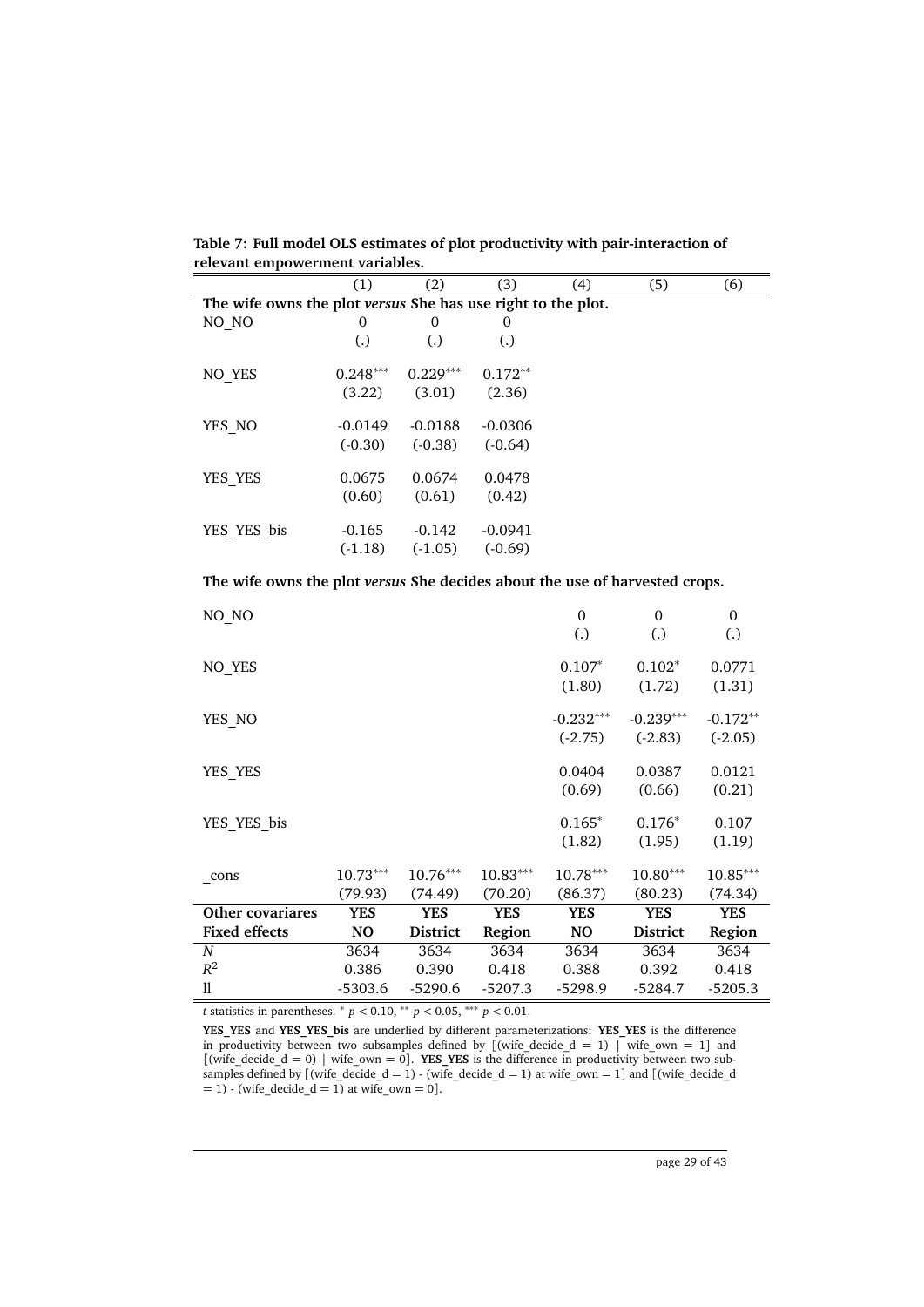|                             | $\widehat{c}$             | ම                         |                        | Female-Not-Owned Plots $[(1)$ to $(7)]$<br>(3) $(6)$ |                           | ම                        | E                         | $^\circledR$              | ම                                   | (10)                                | Female-Owned Plots [(8) to (14)]<br>$\left(11\right)$ | $(12)$                    | $(13)$                    | (14)                     |
|-----------------------------|---------------------------|---------------------------|------------------------|------------------------------------------------------|---------------------------|--------------------------|---------------------------|---------------------------|-------------------------------------|-------------------------------------|-------------------------------------------------------|---------------------------|---------------------------|--------------------------|
| wife_decide_sell_plot       | $\frac{0.223}{(1.58)}$    |                           |                        |                                                      |                           |                          |                           | $\frac{0.306}{(0.51)}$    |                                     |                                     |                                                       |                           |                           |                          |
| wife_has_useright           |                           | $0.140^{*}$<br>(1.69)     |                        |                                                      |                           |                          |                           |                           | $0.0805$<br>$(0.61)$                |                                     |                                                       |                           |                           |                          |
| wife_decide_what2plant      |                           |                           | $0.00126$<br>$(0.02)$  |                                                      |                           |                          |                           |                           |                                     | $0.162$<br>$(1.42)$                 |                                                       |                           |                           |                          |
| wife_decide_inputuse        |                           |                           |                        | $-0.0379$<br>$(-0.64)$                               |                           |                          |                           |                           |                                     |                                     | $0.180***$<br>(2.12)                                  |                           |                           |                          |
| wife_decide_cropuse_t1      |                           |                           |                        |                                                      | 0.0398<br>(0.64)          |                          |                           |                           |                                     |                                     |                                                       | $0.219***$<br>(2.84)      |                           |                          |
| wife_sale_negociator        |                           |                           |                        |                                                      |                           | 0.0140                   |                           |                           |                                     |                                     |                                                       |                           | $0.0261$<br>$(0.33)$      |                          |
| wife_earnings_manager       |                           |                           |                        |                                                      |                           |                          | $-0.0102$<br>$(-0.12)$    |                           |                                     |                                     |                                                       |                           |                           | 0.0385                   |
| plot_maincrop_4_sale_d      | $0.624***$<br>(11.04)     | $0.623***$<br>(10.97)     | $0.623***$<br>(10.96)  | $0.623***$<br>(10.95)                                | $0.619***$<br>(10.75)     | $0.615***$<br>(8.36)     | $0.628***$<br>(8.50)      | $0.650***$<br>(11.51)     | $0.648***$<br>(11.42)               | $0.644***$<br>(11.42)               | $0.643***$<br>(11.37)                                 | $0.618***$<br>(11.10)     | $0.628***$<br>(7.81)      | $0.617***$<br>(8.00)     |
| In_plot_area_gps            | $-0.528***$<br>$(-18.94)$ | $-0.526***$<br>$(-18.70)$ | $0.529***$<br>(-19.00) | $-0.531***$<br>(-18.92)                              | $-0.528***$<br>$(-18.56)$ | $0.529***$<br>$(-18.67)$ | $-0.530***$<br>$(-18.66)$ | $-0.539***$<br>$(-25.18)$ | $-0.539***$<br>$(-25.20)$           | $-0.540***$<br>$(-25.22)$           | $-0.540***$<br>$(-25.17)$                             | $-0.537***$<br>$(-25.35)$ | $-0.539***$<br>$(-25.14)$ | $0.539***$<br>$(-25.20)$ |
| cultivation_intercropped_d  | 0.0224<br>(0.38)          | 0.0317<br>(0.54)          | (0.0239)               | 0.0236<br>(0.40)                                     | 0.0278<br>(0.47)          | 0.0242<br>(0.41)         | 0.0238<br>(0.40)          | $0.197***$<br>(3.91)      | $0.197***$<br>$(3.92)$              | $0.197***$<br>(3.93)                | $0.201***$<br>(3.98)                                  | $0.212***$<br>(4.27)      | $0.197***$<br>$(3.92)$    | $0.197***$               |
| distance_plot_home          | $0.0192***$<br>(2.12)     | $0.0173*$<br>$(1.91)$     | $0.0187***$<br>(2.07)  | $0.0190***$<br>(2.10)                                | $0.0185***$<br>(2.04)     | $0.0187***$<br>$(2.07)$  | $0.0187***$<br>$(2.07)$   | $0.0162***$<br>(2.51)     | $0.0164***$<br>$\left( 2.53\right)$ | $0.0163***$<br>$\left( 2.51\right)$ | $0.0159***$<br>(2.45)                                 | $0.0161***$<br>(2.57)     | $0.0164***$<br>(2.53)     | $0.0164**$<br>(2.53)     |
| distance_plot_market        | $-0.00164$<br>$(-0.76)$   | $-0.00148$<br>$(-0.68)$   | (0.00181)              | $(68.0 - 1)$                                         | $-0.00171$<br>$(-0.78)$   | $-0.00181$<br>$(-0.84)$  | $-0.00182$<br>$(-0.85)$   | 0.000537<br>$(-0.26)$     | $-0.000481$<br>$(-0.23)$            | $-0.000457$<br>$(-0.22)$            | $-0.000414$<br>$(-0.20)$                              | $-0.000575$<br>$(-0.28)$  | $-0.000504$<br>$(-0.24)$  | $-0.000484$<br>$(-0.23)$ |
| soil_quality_good_d         | $0.248***$<br>(4.31)      | $0.254***$<br>(4.39)      | $0.252***$<br>(4.37)   | $0.252***$<br>(4.36)                                 | $0.253***$<br>(4.37)      | $0.252***$<br>(4.35)     | $0.253***$<br>(4.38)      | $0.142***$<br>(2.94)      | $0.144***$<br>(2.98)                | $0.148***$<br>(3.08)                | $0.144***$<br>(2.99)                                  | $0.146***$<br>(3.05)      | $0.143***$<br>(2.96)      | $0.144***$               |
| erosion_control_d           | $0.153$<br>$(1.44)$       | $0.160$<br>$(1.43)$       | 0.163<br>(1.47)        | (1.51)<br>0.167                                      | $0.161$<br>$(1.46)$       | $0.163$<br>$(1.46)$      | $0.163$<br>$(1.47)$       | 0.0331<br>(0.28)          | 0.0313<br>(0.27)                    | $0.0370$<br>$(0.32)$                | 0.0380<br>(0.32)                                      | 0.0263<br>(0.23)          | 0.0320<br>(0.27)          | 0.0315                   |
| erosion_problems_d          | $0.0684$<br>$(0.71)$      | $0.0718$<br>$(0.74)$      | $0.0645$<br>$(0.67)$   | 0.0611<br>(0.63)                                     | 0.0665<br>(0.69)          | $0.0647$<br>$(0.67)$     | 0.0640<br>(0.66)          | $-0.115$<br>(.1.32)       | $-0.112$<br>(.1.28)                 | $-0.114$<br>(.1.33)                 | $-0.119$<br>(.1.37)                                   | (.1.16)<br>$-0.101$       | $-0.114$<br>(.1.31)       | (.1.31)                  |
| plot_irrigation_d           | $0.638***$<br>(2.97)      | $0.643***$<br>(2.96)      | $0.650***$<br>(3.03)   | $0.647***$<br>(3.01)                                 | $0.656***$<br>(3.05)      | $0.650***$<br>(3.02)     | $0.650***$<br>(3.03)      | 0.286<br>(1.42)           | (1.43)<br>0.287                     | (1.44)<br>0.287                     | (1.41)<br>0.281                                       | (1.56)<br>0.314           | (1.42)<br>0.286           | $0.288$<br>$(1.43)$      |
| plot_seed_improved_d        | 0.0345<br>(0.48)          | $0.0340$<br>$(0.48)$      | 0.0332<br>(0.46)       | 0.0308<br>(0.43)                                     | 0.0328<br>(0.46)          | $0.0335$<br>$(0.46)$     | 0.0329<br>(0.45)          | 0.0648<br>(1.09)          | $0.0660$<br>$(1.12)$                | $0.0634$<br>(1.08)                  | $0.0627$<br>(1.07)                                    | 0.0564<br>(0.95)          | $0.0649$<br>$(1.10)$      | $0.0646$<br>$(1.10)$     |
| husband_labor_incidence_all | $-0.0574$<br>$(-0.64)$    | $-0.0571$<br>(.0.63)      | (0.0623)               | $-0.0666$<br>$(-0.74)$                               | 0.0598<br>$(-0.66)$       | 0.0616<br>(.0.68)        | $-0.0629$<br>$(-0.69)$    | $-0.0546$<br>$(-0.53)$    | 0.0589<br>$(-0.58)$                 | 0.0473<br>$(-0.47)$                 | 0.0465<br>$(-0.46)$                                   | 0.0481<br>$(-0.47)$       | $-0.0556$<br>$(-0.54)$    | $-0.0565$                |
| wife_labor_incidence_all    | 0.116                     | 0.120                     | 0.115                  | 0.126                                                | 0.103                     | 0.114                    | 0.116                     | 0.00497                   | 0.0476                              | $-0.00205$                          | 0.00306                                               | $-0.00370$                | 0.0110                    | 0.0144                   |

Table 8: Full Model Regression of Plot Productivity by Plot Ownership-Based Subsamples With Region Fixed Effects. j Table 8: Full Model

page 30 of 43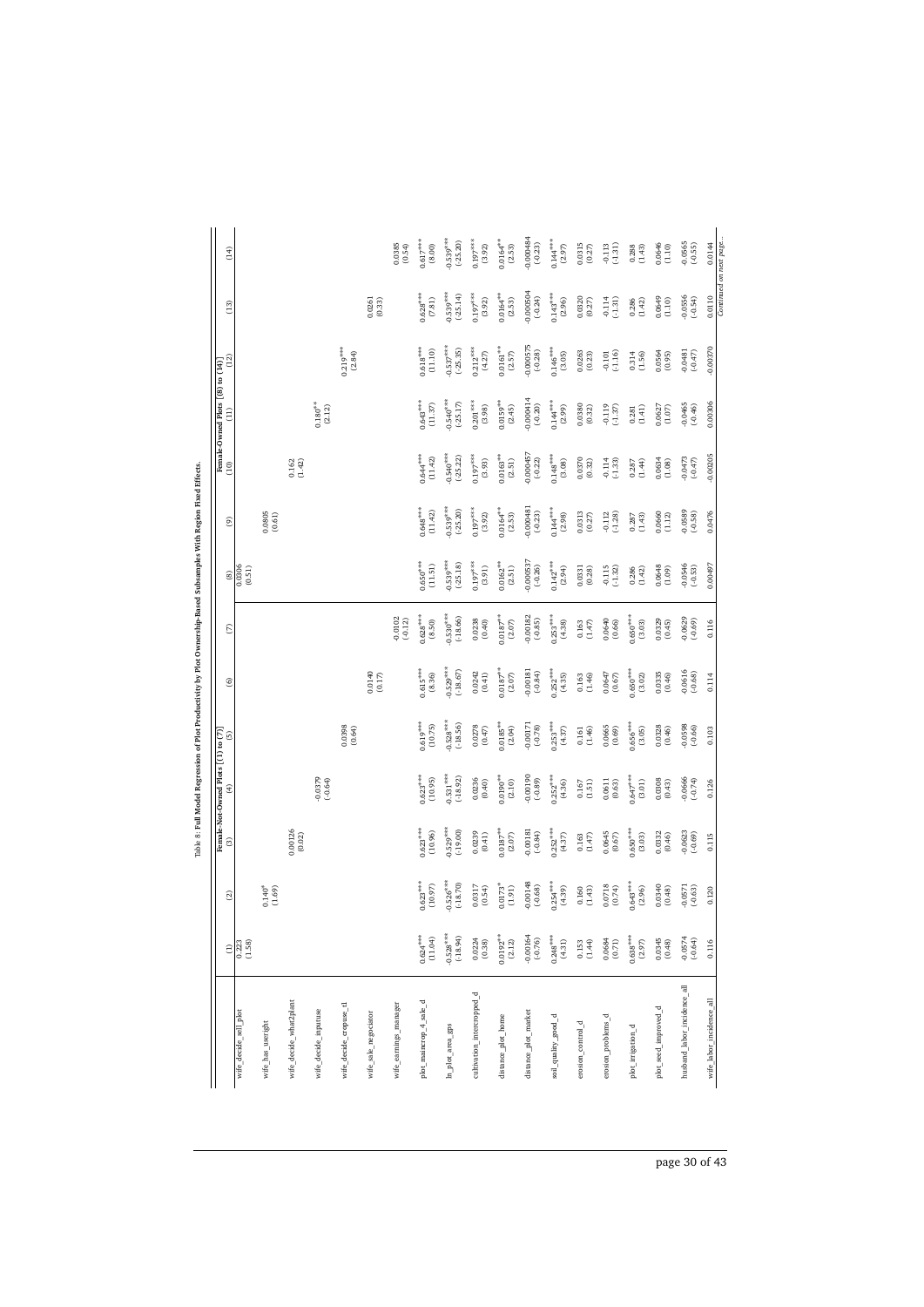| table 8 continued           |                         |                       |                        |                                    |                        |                        |                        |                        |                        |                        |                                 |                        |                       |                        |
|-----------------------------|-------------------------|-----------------------|------------------------|------------------------------------|------------------------|------------------------|------------------------|------------------------|------------------------|------------------------|---------------------------------|------------------------|-----------------------|------------------------|
|                             | а                       | ම                     | ම                      | Female-Not-Owned Plots [(1) to (7) | Θ                      | ම                      | ε                      | 3                      | ම                      | $\frac{10}{2}$         | Female-Owned Plots [(8) to (14) | $(12)$                 | (13)                  | (14)                   |
|                             | (1.26)                  | (1.28)                | (1.23)                 | (1.34)<br>Ð                        | (1.08)                 | (1.22)                 | (1.24)                 | (0.07)                 | (0.44)                 | $(-0.03)$              | (0.05)                          | $(-0.05)$              | (0.14)                | (0.19)                 |
| hired_labor_man_all_bis     | $0.0258***$             | $0.0256***$           | $0.0256***$            | $0.0255***$                        | $.0256***$             | $.0256***$             | $0.0256***$            | $.0200^{***}$          | *** 01.99              | $0.0200***$            | $0.0200^{***}$                  | $0.0198***$            | $0200***$             | $0.0200***$            |
|                             | (6.75)                  | (6.71)                | (6.69)                 | (6.59)                             | (6.72)                 | (6.68)                 | (6.69)                 | (2.75)                 | (2.74)                 | (2.75)                 | (2.74)                          | (2.77)                 | (2.77)                | (2.77)                 |
| hired_labor_woman_all_bis   | $0.0179***$             | $0.0178***$           | $0.0179***$            | $0.0179***$                        | $.0179***$             | $.0179***$             | $0.0179***$            | $.00328***$            | $.00332***$            | $.00326***$            | $0.00327***$                    | $0.00323***$           | $0.00329**$           | $0.00330***$           |
|                             | (5.06)                  | (4.95)                | (4.96)                 | (4.97)                             | (4.95)                 | (4.97)                 | (4.97)                 | (2.50)                 | (2.50)                 | (2.48)                 | (2.47)                          | (2.50)                 | (2.50)                | (2.51)                 |
| hired labor child all bis   | $0.0194***$             | $0.0188***$           | $0.0195***$            | $0.0200***$                        | $0.0197***$            | $0.0194***$            | $0.0194***$            | $0.0148***$            | $0.0149**$             | $0.0141$ <sup>*</sup>  | $0.0138*$                       | $0.0170***$            | $0.0147***$           | $0.0148**$             |
|                             | (3.71)                  | (3.44)                | (3.57)                 | (3.69)                             | (3.62)                 | (3.61)                 | (3.57)                 | (2.09)                 | (2.12)                 | (1.96)                 | (1.92)                          | (2.49)                 | (2.09)                | (2.09)                 |
| b_ser_nsg_c                 | 0.0398                  | 0.0384                | 0.0358                 | 0.0334                             | 0.0355                 | 0.0359                 | 0.0353                 | $0.163***$             | $0.163***$             | $0.159***$             | $0.155***$                      | $0.156***$             | $0.162**$             | $0.162***$             |
|                             | (0.47)                  | (0.45)                | (0.42)                 | (0.39)                             | (0.42)                 | (0.42)                 | (0.41)                 | (2.48)                 | (2.48)                 | (2.42)                 | (2.35)                          | (2.43)                 | (2.46)                | (2.46)                 |
| inorg_fert_use_d            | $0.470***$              | $0.468***$            | $0.468***$             | $0.470***$                         | $0.465***$             | $0.468***$             | $0.468***$             | $0.360***$             | $0.358***$             | $0.365***$             | $0.357***$                      | $0.357***$             | $0.359***$            | $0.359***$             |
|                             | (4.59)                  | (4.56)                | (4.57)                 | (4.62)                             | (4.53)                 | (4.57)                 | (4.57)                 | (4.37)                 | (4.38)                 | (4.50)                 | (4.35)                          | (4.39)                 | (4.38)                | (4.38)                 |
| pest_use_d                  | $0.226***$              | $0.222***$            | $0.221***$             | $0.221***$                         | $0.225***$             | $0.221***$             | $0.221**$              | $0.429***$             | $0.430***$             | $0.438***$             | $0.436***$                      | $0.447***$             | $0.431***$            | $0.431***$             |
|                             | (2.14)                  | (2.12)                | (2.10)                 | (2.10)                             | (2.15)                 | (2.11)                 | (2.10)                 | (5.42)                 | (5.44)                 | (5.59)                 | (5.55)                          | (5.74)                 | (5.43)                | (5.45)                 |
| hhh_is_female_d             | $-0.00563$<br>$(-0.04)$ | 0.0995<br>$(-0.67)$   | $-0.0206$<br>$(-0.15)$ | $-0.0135$<br>$(-0.10)$             | $-0.0278$<br>$(-0.20)$ | $-0.0206$<br>$(-0.15)$ | $-0.0201$<br>$(-0.15)$ | $-0.140$<br>$(-1.35)$  | $-0.134$<br>$(-1.31)$  | $-0.143$<br>$(-1.38)$  | $(-1.45)$<br>$-0.151$           | $(-1.31)$<br>$-0.135$  | $-0.138$<br>$(-1.34)$ | $-0.138$<br>$(-1.34)$  |
| hh_size                     | $0.0231***$             | $0.0236***$           | $0.0224***$            | $0.0221***$                        | $0.0225***$            | $0.0224***$            | $0.0223***$            | $0.0498***$            | $0.0506***$            | $0.0501***$            | $0.0507***$                     | $0.0508***$            | $0.0499^{***}$        | $0.0500***$            |
|                             | (2.91)                  | (2.98)                | (2.88)                 | (2.85)                             | (2.90)                 | (2.89)                 | (2.89)                 | (5.50)                 | (5.33)                 | (5.56)                 | (5.64)                          | (5.63)                 | (5.50)                | (5.52)                 |
| hh_shocks_d                 | $0.0502$<br>$(0.53)$    | 0.0430<br>(0.45)      | 0.0521<br>(0.55)       | 0.0606<br>(0.64)                   | 0.0456<br>(0.47)       | $0.0518$<br>$(0.54)$   | $0.0528$<br>$(0.55)$   | 0.0127<br>(0.14)       | 0.0121<br>(0.13)       | 0.0128<br>(0.14)       | 0.00595<br>(0.06)               | 0.0101<br>(0.11)       | 0.0125<br>(0.14)      | 0.0126<br>(0.14)       |
| hh_agri_shocks_d            | $-0.126$<br>$(-1.39)$   | $(-1.26)$<br>$-0.114$ | $-0.122$<br>$(-1.34)$  | $-0.126$<br>(.1.38)                | (.1.34)<br>$-0.122$    | $-0.123$<br>(.1.35)    | $(-1.35)$<br>$-0.122$  | $-0.0848$<br>$(-1.24)$ | $-0.0834$<br>$(-1.22)$ | $-0.0857$<br>$(-1.25)$ | $-0.0849$<br>$(-1.24)$          | $-0.0872$<br>$(-1.27)$ | 0.0850<br>$(-1.24)$   | $-0.0851$<br>$(-1.24)$ |
| less_area_harvested_plot_d  | $-0.206***$             | $-0.210***$           | $0.202***$             | $0.200^{***}$                      | $0.203***$             | $0.203***$             | $0.202***$             | $0.230***$             | $0.230***$             | $0.233***$             | $0.234***$                      | $-0.233***$            | $0.229***$            | $0.230***$             |
|                             | $(-3.03)$               | $(-3.01)$             | $(-2.91)$              | $(-2.88)$                          | $(-2.93)$              | $(-2.91)$              | $(-2.91)$              | $(-3.92)$              | $(-3.92)$              | $(-3.95)$              | $(-3.98)$                       | $(-3.97)$              | $(-3.91)$             | $(-3.91)$              |
| _cons                       | $10.98***$              | $10.96***$            | $10.99***$             | $11.01^{***}$                      | $10.98***$             | $10.99***$             | $10.99***$             | $10.70***$             | $10.67***$             | $10.57***$             | $10.57***$                      | $10.53***$             | $10.71***$            | $10.71***$             |
|                             | (53.20)                 | (53.18)               | (52.30)                | (52.54)                            | (53.01)                | (53.41)                | (53.37)                | (57.31)                | (53.22)                | (57.06)                | (57.03)                         | (60.21)                | (59.47)               | (59.32)                |
| $\approx \frac{2}{\kappa}$  | $-2256.5$               | $-2256.2$             | 2257.8                 | 2257.5                             | 2257.5                 | 2257.7                 | 2257.8                 | 2917.1                 | 2917.1                 | 2915.4                 | 2914.4                          | 2911.5                 | 2917.2                | 2917.2                 |
|                             | 0.429                   | 0.429                 | 0.428                  | 0.428                              | 0.428                  | 0.428                  | 0.428                  | 0.426                  | 0.426                  | 0.427                  | 0.427                           | 0.429                  | 0.426                 | 0.426                  |
|                             | 1583                    | 1583                  | 1583                   | 1583                               | 1583                   | 1583                   | 1583                   | 2051                   | 2051                   | 2051                   | 2051                            | 2051                   | 2051                  | 2051                   |
| t statistics in parentheses |                         |                       |                        |                                    |                        |                        |                        |                        |                        |                        |                                 |                        |                       |                        |

 statistics in parentheses *p <* 0.10, ∗∗ *p <* 0.05, ∗∗∗ *p <* 0.01

page 31 of 43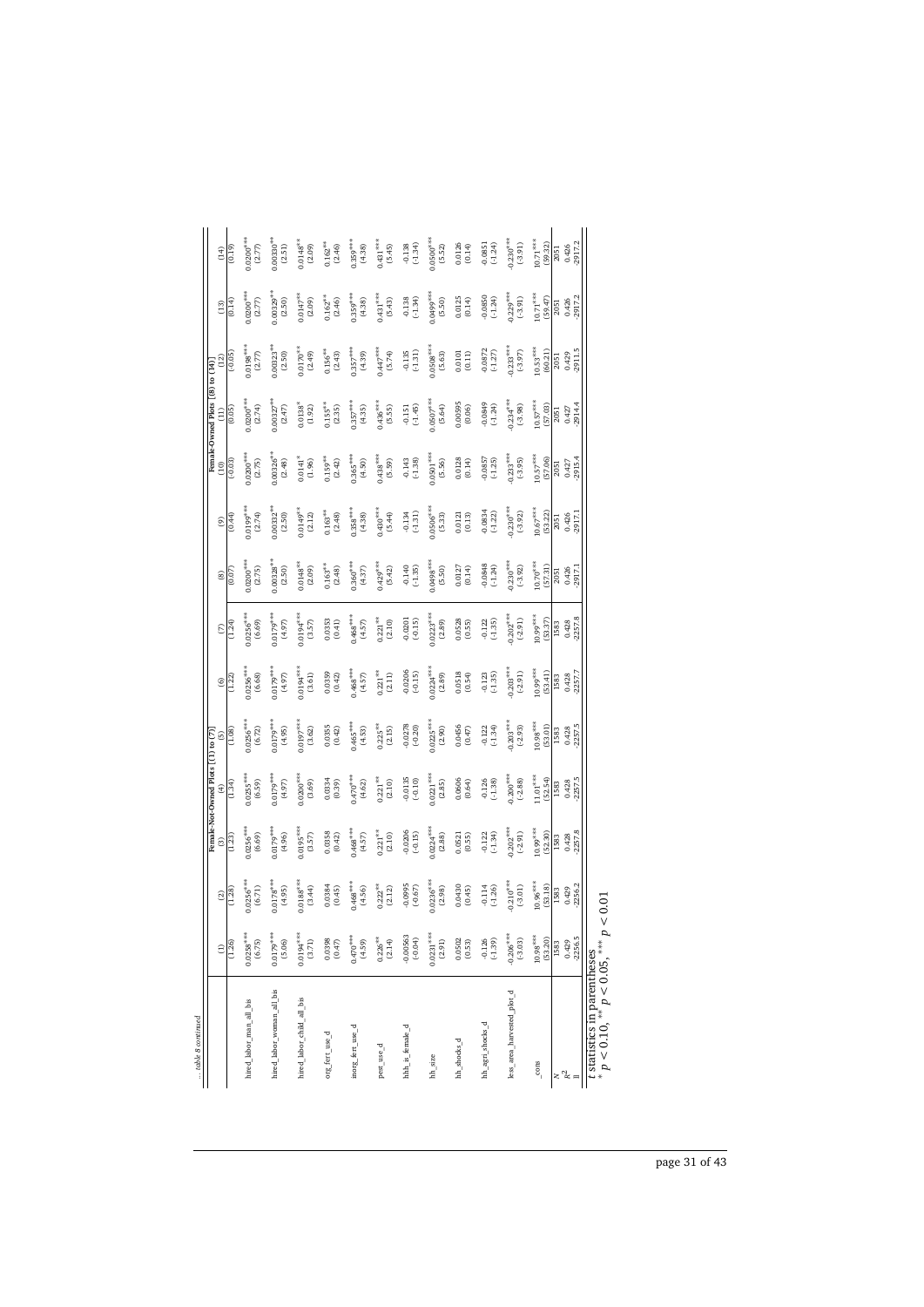|                             | $\widehat{\Xi}$           | $\widehat{\omega}$      | ි                        | Plots to which the female has no use rights $[(1)$ to $(7)$ .<br>$\widehat{f}$ | 0                         | ම                       | ε                        | $^\mathrm{(8)}$           | O)                             | (10)                    | Plots to which the female has use rights $[(8)$ to $(14)]$<br>$\Xi$ | (12)                   | (13)                             | (14)                                |
|-----------------------------|---------------------------|-------------------------|--------------------------|--------------------------------------------------------------------------------|---------------------------|-------------------------|--------------------------|---------------------------|--------------------------------|-------------------------|---------------------------------------------------------------------|------------------------|----------------------------------|-------------------------------------|
| wife_own_plot               | $\frac{92100}{6000}$      |                         |                          |                                                                                |                           |                         |                          | (2.07)<br>$0.439*$        |                                |                         |                                                                     |                        |                                  |                                     |
| wife_decide_sell_plot       |                           | $0.0262$<br>$(0.55)$    |                          |                                                                                |                           |                         |                          |                           | $0.372$ <sup>*</sup><br>(1.78) |                         |                                                                     |                        |                                  |                                     |
| wife_decide_what2plant      |                           |                         | $0.0164$<br>$(0.31)$     |                                                                                |                           |                         |                          |                           |                                | (0.130)                 |                                                                     |                        |                                  |                                     |
| wife_decide_inputuse        |                           |                         |                          | 0.0189                                                                         |                           |                         |                          |                           |                                |                         | $0.0235$<br>$(0.12)$                                                |                        |                                  |                                     |
| wife_decide_cropuse_t1      |                           |                         |                          |                                                                                | $0.0901*$<br>(1.75)       |                         |                          |                           |                                |                         |                                                                     | 0.0977<br>(0.63)       |                                  |                                     |
| wife_sale_negociator        |                           |                         |                          |                                                                                |                           | $-0.00652$<br>$(-0.10)$ |                          |                           |                                |                         |                                                                     |                        | $0.0466$<br>$(0.31)$             |                                     |
| wife_eamings_manager        |                           |                         |                          |                                                                                |                           |                         | $-0.0152$<br>$(-0.23)$   |                           |                                |                         |                                                                     |                        |                                  | 0.0471<br>(0.31)                    |
| plot_maincrop_4_sale_d      | $0.655***$<br>(14.75)     | $0.656***$<br>(14.84)   | $0.654***$<br>(14.79)    | $0.655***$<br>(14.76)                                                          | $0.643***$<br>(14.60)     | $0.659***$<br>(11.23)   | $0.666***$<br>(10.96)    | $0.461***$<br>(4.27)      | $0.465***$<br>(4.32)           | $0.461***$<br>(4.22)    | $0.456***$<br>(4.20)                                                | $0.452***$<br>(4.16)   | $0.436***$<br>(3.55)             | $0.435***$<br>(3.40)                |
| In_plot_area_gps            | $-0.529***$<br>$(-29.68)$ | $-0.528***$<br>(-29.65) | $0.528***$<br>$(-29.66)$ | $0.528***$<br>$(-29.64)$                                                       | $-0.527***$<br>$(-29.48)$ | $0.529***$<br>(-29.71)  | $0.529***$<br>$(-29.67)$ | $-0.596***$<br>$(-10.35)$ | $0.595***$<br>$(-10.27)$       | $0.584***$<br>$(-9.82)$ | $0.587***$<br>$(-9.93)$                                             | $0.586***$<br>(66.6)   | $-0.587***$<br>$(-9.93)$         | $0.587***$<br>$(-9.92)$             |
| cultivation_intercropped_d  | $0.105***$<br>(2.47)      | $0.106**$<br>(2.48)     | $0.106^{**}$<br>(2.47)   | $0.106***$<br>(2.47)                                                           | $0.112***$<br>(2.63)      | $0.106***$<br>(2.47)    | $0.106***$<br>(2.47)     | $0.199*$<br>(1.82)        | $0.199*$<br>(1.82)             | $0.211*$<br>(1.89)      | $0.207*$<br>(1.87)                                                  | $0.212*$<br>(1.97)     | $0.205$ <sup>*</sup><br>$(1.86)$ | $0.205$ <sup>*</sup><br>(1.85)      |
| distance_plot_home          | $0.0156***$<br>(2.98)     | $0.0154***$<br>(2.93)   | $0.0155***$<br>(2.96)    | $0.0155***$<br>(2.94)                                                          | $0.0153***$<br>(2.94)     | $0.0156***$<br>$(2.97)$ | $0.0156***$<br>$(2.97)$  | $0.0383***$<br>(2.29)     | $0.0378***$<br>(2.24)          | $0.0340***$<br>(1.98)   | $0.0342***$<br>$(2.00)$                                             | $0.0347***$<br>(2.04)  | $0.0347***$<br>(2.03)            | $0.0347***$<br>$\left( 2.03\right)$ |
| distance_plot_market        | $-0.000816$<br>$(-0.51)$  | $-0.000779$<br>(0.49)   | $-0.000771$<br>$(-0.49)$ | $-0.000761$<br>$(-0.48)$                                                       | 0.000652<br>$(-0.41)$     | 0.000788<br>$(-0.50)$   | $-0.000796$<br>$(-0.50)$ | $0.00324$<br>$(0.70)$     | 0.00317<br>(0.68)              | 0.00333<br>(0.70)       | 0.00322<br>(0.68)                                                   | 0.00329<br>(0.70)      | 0.00322<br>(0.68)                | 0.00321<br>(0.67)                   |
| soil_quality_good_d         | $0.191***$<br>(5.01)      | $0.191***$<br>(5.04)    | $0.192***$<br>$(5.01)$   | $0.192***$<br>(5.03)                                                           | $0.193***$<br>(5.06)      | $0.192***$<br>(5.02)    | $0.192***$<br>(5.03)     | $0.200*$<br>(1.84)        | $0.197$ <sup>*</sup>           | $0.198*$<br>(1.82)      | $0.198*$<br>(1.82)                                                  | $0.201*$<br>(1.85)     | $0.197*$<br>(1.80)               | $0.197$ <sup>*</sup><br>(1.81)      |
| erosion_control_d           | $0.0583$<br>$(0.65)$      | 0.0579<br>(0.64)        | 0.0585<br>(0.65)         | 0.0581<br>(0.65)                                                               | 0.0558<br>(0.62)          | 0.0584<br>(0.65)        | $0.0587$<br>$(0.65)$     | $0.168$<br>$(0.77)$       | $\frac{0.176}{(0.81)}$         | (0.84)                  | 0.192<br>(0.87)                                                     | 0.188<br>(0.87)        | (0.189)                          | (0.190)                             |
| erosion_problems_d          | $-0.0342$<br>$(-0.51)$    | $-0.0336$<br>$(-0.50)$  | $-0.0336$<br>$(-0.50)$   | $-0.0339$<br>$(-0.51)$                                                         | $-0.0291$<br>$(-0.43)$    | $-0.0340$<br>$(-0.51)$  | $-0.0344$<br>$(-0.51)$   | $0.102$<br>$(0.40)$       | 0.0992<br>(0.39)               | $0.118$<br>$(0.47)$     | (0.48)<br>0.121                                                     | 0.119<br>(0.47)        | $0.120$<br>$(0.48)$              | $0.121$<br>$(0.48)$                 |
| plot_irrigation_d           | $0.533***$<br>(3.62)      | $0.532***$<br>(3.59)    | $0.533***$<br>(3.61)     | $0.534***$<br>(3.61)                                                           | $0.547***$<br>(3.70)      | $0.533***$<br>(3.61)    | $0.532***$<br>(3.60)     | 0.0936<br>(0.19)          | 0.0809<br>(0.16)               | 0.00138<br>$(0.00)$     | 0.0127<br>(0.03)                                                    | 0.0153<br>(0.03)       | 0.00943<br>(0.02)                | 0.0114<br>(0.02)                    |
| plot_seed_improved_d        | $0.0509$<br>(1.04)        | $0.0482$<br>$(0.98)$    | 0.0495<br>(1.02)         | 0.0495<br>(1.02)                                                               | 0.0449<br>(0.91)          | $0.0498$<br>$(1.02)$    | $0.0500$<br>$(1.03)$     | $0.0682$<br>$(-0.57)$     | $-0.0632$<br>$(-0.53)$         | $-0.0613$<br>$(-0.50)$  | $-0.0620$<br>$(-0.51)$                                              | $-0.0645$<br>$(-0.53)$ | $-0.0623$<br>$(-0.52)$           | $-0.0635$<br>$(-0.52)$              |
| husband_labor_incidence_all | $-0.0637$<br>$(-0.85)$    | $-0.0606$<br>$(-0.80)$  | $-0.0611$<br>(.0.82)     | $-0.0608$<br>$(-0.81)$                                                         | $-0.0553$<br>$(-0.74)$    | $-0.0628$<br>(.0.84)    | $-0.0632$<br>(.0.84)     | 0.0526<br>$(-0.30)$       | $-0.0599$<br>$(-0.34)$         | $-0.0233$<br>$(-0.13)$  | $-0.0326$<br>$(-0.18)$                                              | $-0.0373$<br>$(-0.21)$ | $-0.0340$<br>$(-0.20)$           | $-0.0356$<br>$(-0.21)$              |
| wife_labor_incidence_all    | 0.0426                    | 0.0356                  | 0.0337                   | 0.0336                                                                         | 0.0132                    | 0.0403                  | 0.0417                   | $0.599***$                | $0.541***$                     | $0.274*$                | $0.260*$                                                            | $0.257$ <sup>*</sup>   | $0.283*$                         | $0.283*$                            |

Table 9: Pull Model Regression of Plot Productivity by Plot Use Rights-Based Subsamples With Region Fixed Effects.  $0.41 M$ 

page 32 of 43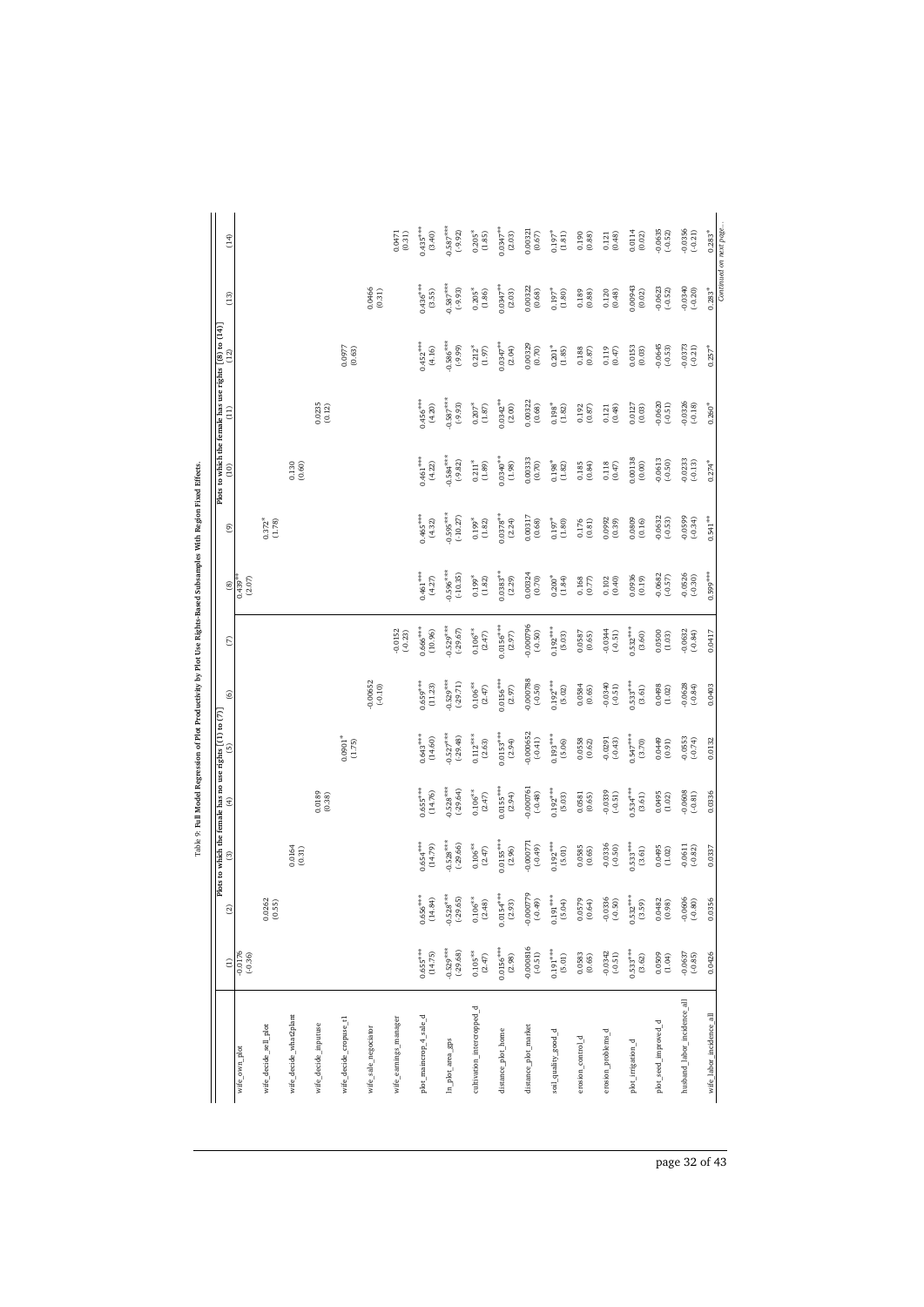| table 9 continued                                                        |                         |                                 | Plots to which the female has no use rights $[(1)$ to $(7)]$ |                          |                                 |                         |                          |                                |                       |                                |                               | Plots to which the female has use rights [(8) to (14) |                      |                        |
|--------------------------------------------------------------------------|-------------------------|---------------------------------|--------------------------------------------------------------|--------------------------|---------------------------------|-------------------------|--------------------------|--------------------------------|-----------------------|--------------------------------|-------------------------------|-------------------------------------------------------|----------------------|------------------------|
|                                                                          | $\widehat{E}$           | $\odot$                         | ම                                                            | €                        | ම                               | ම                       | ε                        | ම                              | ම                     | $\frac{1}{2}$                  | $\left( \frac{11}{2} \right)$ |                                                       | (13)                 | (14)                   |
|                                                                          | (0.53)                  | (0.44)                          | (0.41)                                                       | (0.41)                   | (0.16)                          | (0.51)                  | (0.52)                   | (2.73)                         | (2.57)                | (1.86)                         | (1.79)                        | (1.83)                                                | (1.74)               | (1.73)                 |
| hired_labor_man_all_bis                                                  | $0.0362***$             | $0.0363***$                     | $0.0363***$                                                  | $0.0363***$              | $0.0363***$                     | $.0362***$              | $0.0363***$              | $0.00932***$                   | $+444$ , $14900$      | $0.00977***$                   | $0.00972***$                  | $0.00966***$                                          | $0.00972***$         | $0.00973***$           |
|                                                                          | (11.06)                 | (11.14)                         | (11.06)                                                      | (11.03)                  | (11.22)                         | (11.05)                 | (11.09)                  | (4.84)                         | (4.85)                | (4.85)                         | (4.89)                        | (4.91)                                                | (4.96)               | (4.96)                 |
| hired labor woman all bis                                                | $0.00389**$             | $0.00386***$                    | $0.00388**$                                                  | $0.00388***$             | $00385***$                      | $00388***$              | $0.00388^{***}$          | $.0215***$                     | $0.0211***$           | $0.0196***$                    | $0.0195***$                   | $0.0197***$                                           | $0.0192***$          | $0.0190***$            |
|                                                                          | (2.17)                  | (2.15)                          | (2.16)                                                       | (2.16)                   | (2.15)                          | (2.16)                  | (2.16)                   | (2.62)                         | (2.59)                | (2.53)                         | (2.49)                        | (2.50)                                                | (2.46)               | (2.39)                 |
| hired labor child all bis                                                | $0.0123*$<br>(1.71)     | $0.0121$ <sup>*</sup><br>(1.67) | 0.0121<br>(1.64)                                             | 0.0120<br>(1.63)         | $0.0126$ <sup>*</sup><br>(1.71) | $0.0123*$<br>(1.69)     | $0.0122*$<br>(1.68)      | $0.0239***$<br>(2.08)          | $0.0237***$<br>(2.06) | $0.0234***$<br>(2.05)          | $0.0235***$<br>(2.06)         | $0.0250**$<br>(2.09)                                  | $0.0240**$<br>(2.07) | $0.0239***$<br>(2.06)  |
| org_fert_use_d                                                           | $0.117***$<br>(2.18)    | $0.115**$<br>(2.14)             | $0.116***$<br>(2.15)                                         | $0.115***$<br>(2.14)     | $0.113***$<br>(2.11)            | $0.116***$<br>(2.15)    | $0.116***$<br>(2.15)     | $0.267$ <sup>*</sup><br>(1.83) | $0.274*$<br>(1.87)    | $0.267$ <sup>*</sup><br>(1.82) | $0.273*$<br>(1.85)            | $0.263*$<br>(1.79)                                    | $0.269*$<br>(1.80)   | $0.269*$<br>(1.81)     |
| inorg_fert_use_d                                                         | $0.409***$              | $0.411***$                      | $0.410***$                                                   | $0.409***$               | $0.408***$                      | $0.410***$              | $0.410***$               | (0.54)                         | 0.113                 | (0.69)                         | 0.137                         | 0.128                                                 | 0.138                | 0.138                  |
|                                                                          | (5.52)                  | (5.51)                          | (5.53)                                                       | (5.49)                   | (5.48)                          | (5.51)                  | (5.51)                   | 0.102                          | (0.60)                | 0.131                          | (0.73)                        | (0.68)                                                | (0.74)               | (0.73)                 |
| pest_use_d                                                               | $0.321***$              | $0.322***$                      | $0.322***$                                                   | $0.322***$               | $0.330***$                      | $0.321***$              | $0.321***$               | $0.531***$                     | $0.521***$            | $0.539***$                     | $0.530***$                    | $0.538***$                                            | $0.530***$           | $0.531***$             |
|                                                                          | (4.64)                  | (4.65)                          | (4.66)                                                       | (4.67)                   | (4.81)                          | (4.65)                  | (4.64)                   | (2.52)                         | (2.48)                | (2.61)                         | (2.53)                        | (2.54)                                                | (2.52)               | (2.51)                 |
| hhh_is_female_d                                                          | $-0.172***$             | $-0.188**$                      | $-0.182***$                                                  | $-0.183***$              | $-0.190**$                      | $-0.179**$              | $-0.178***$              | 0.0653                         | $-0.0704$             | $-0.0729$                      | $-0.0659$                     | $-0.0741$                                             | $-0.0647$            | $-0.0654$              |
|                                                                          | $(-2.15)$               | $(-2.40)$                       | $(-2.29)$                                                    | $(-2.30)$                | $(-2.41)$                       | $(-2.30)$               | $(-2.29)$                | $(-0.33)$                      | $(-0.35)$             | $(-0.36)$                      | $(-0.33)$                     | $(-0.36)$                                             | $(-0.32)$            | $(-0.32)$              |
| hh_size                                                                  | $0.0321***$             | $0.0323***$                     | $.0322***$                                                   | $0.0323***$              | $0.0325***$                     | $0.0321***$             | $0.0321***$              | $0.0564***$                    | $0.0562**$            | $0.0508***$                    | $0.0507***$                   | $0.0505***$                                           | $0.0517***$          | $0.0516***$            |
|                                                                          | (4.32)                  | (4.35)                          | (4.38)                                                       | (4.38)                   | (4.45)                          | (4.35)                  | (4.35)                   | (2.51)                         | (2.49)                | (2.25)                         | (2.26)                        | (2.24)                                                | (2.25)               | (2.26)                 |
| hh_shocks_d                                                              | 0.0627                  | 0.0589                          | 0.0596                                                       | 0.0580                   | 0.0519                          | 0.0612                  | 0.0616                   | $-0.125$                       | $-0.120$              | $(-0.65)$                      | $-0.0957$                     | $-0.103$                                              | $-0.0973$            | $-0.0974$              |
|                                                                          | (0.90)                  | (0.84)                          | (0.85)                                                       | (0.82)                   | (0.74)                          | (0.88)                  | (0.88)                   | $(-0.82)$                      | $(-0.79)$             | $-0.100$                       | $(-0.62)$                     | $(-0.67)$                                             | $(-0.64)$            | $(-0.64)$              |
| hh_agri_shocks_d                                                         | $-0.116**$<br>$(-2.00)$ | $-0.116**$<br>$(-2.01)$         | $-0.116***$<br>$(-2.00)$                                     | $-0.115***$<br>$(-1.99)$ | $-0.119**$<br>(-2.05)           | $-0.116**$<br>$(-2.00)$ | $-0.115***$<br>$(-2.00)$ | $-0.115$<br>$(-0.83)$          | $-0.103$<br>$(-0.75)$ | 0.0953<br>$(-0.69)$            | -0.0955<br>$(-0.69)$          | 0.0900<br>(.0.65)                                     | 0.0978<br>$(-0.70)$  | $-0.0986$<br>$(-0.70)$ |
| less_area_harvested_plot_d                                               | $-0.223***$             | $-0.226***$                     | $0.225***$                                                   | $0.225***$               | $-0.229***$                     | $0.224***$              | $0.224***$               | $-0.217$                       | $-0.215$              | $-0.235*$                      | $-0.233*$                     | $0.224*$                                              | $-0.231*$            | $-0.232$ <sup>*</sup>  |
|                                                                          | (4.35)                  | $(-4.42)$                       | $(-4.42)$                                                    | (4.41)                   | $(-4.49)$                       | $(-4.40)$               | $(-4.39)$                | $(-1.60)$                      | $(-1.59)$             | $(-1.74)$                      | $(-1.72)$                     | $(-1.66)$                                             | $(-1.71)$            | $(-1.73)$              |
| $_{\rm cons}$                                                            | $10.85***$              | $10.84***$                      | $10.84***$                                                   | $10.84***$               | $10.80***$                      | $10.84***$              | $10.84***$               | $10.32***$                     | $10.39***$            | $10.59***$                     | $10.70***$                    | $10.64***$                                            | $10.69***$           | $10.69***$             |
|                                                                          | (67.25)                 | (67.73)                         | (67.83)                                                      | (67.83)                  | (68.21)                         | (67.81)                 | (67.89)                  | (30.89)                        | (31.61)               | (06.62)                        | (30.70)                       | (36.46)                                               | 34.78                | (35.31)                |
| z2                                                                       | 4574.9                  | 4574.8                          | 4574.9                                                       | 4574.9                   | 4572.6                          | 4575.0                  | 4575.0                   | -593.4                         | 593.9                 | -595.2                         | -595.5                        | $-595.2$                                              | -595.4               | -595.4                 |
|                                                                          | 0.425                   | 3203                            | 0.425                                                        | 0.425                    | 0.426                           | 0.425                   | 0.425                    | 0.445                          | 0.444                 | 0.440                          | 0.440                         | 0.440                                                 | 0.440                | 0.440                  |
|                                                                          | 3203                    | 0.425                           | 3203                                                         | 3203                     | 3203                            | 3203                    | 3203                     | 431                            | 431                   | 431                            | 431                           | $\frac{1}{43}$                                        | 431                  | 431                    |
| $p < 0.10,$ ** $p < 0.05,$ *** $p < 0.01$<br>t statistics in parentheses |                         |                                 |                                                              |                          |                                 |                         |                          |                                |                       |                                |                               |                                                       |                      |                        |

*p <* 0.10, ∗∗ *p <* 0.05, ∗∗∗ *p <* 0.01

page 33 of 43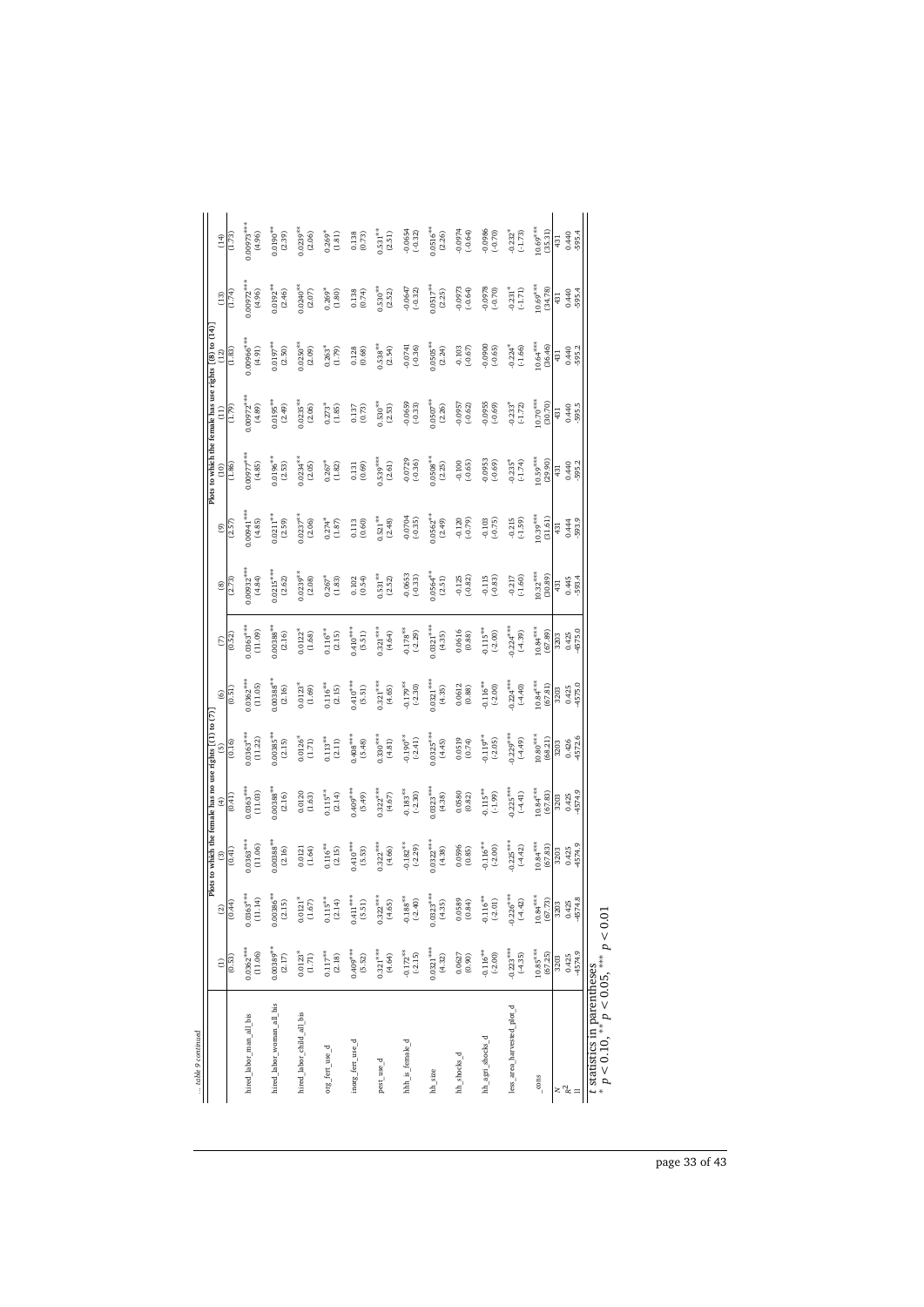| wife_own_plot               | $\widehat{\Xi}$         |                          | Plots on which the female does not decide about the use of crops $[(1)$ to $(7)]$<br>(2) $(2)$ (3) $(4)$ |                        |                        |                          | E                                              | $\circledcirc$           |                          |                          |                      |                         |                         | Plots on which the female decides about the use of crops $[(8) \text{ to } (14)]$<br>(9) (9) |
|-----------------------------|-------------------------|--------------------------|----------------------------------------------------------------------------------------------------------|------------------------|------------------------|--------------------------|------------------------------------------------|--------------------------|--------------------------|--------------------------|----------------------|-------------------------|-------------------------|----------------------------------------------------------------------------------------------|
|                             | $-0.0931$<br>$(-0.93)$  |                          |                                                                                                          |                        |                        |                          |                                                | $-0.0714$<br>(-1.49)     |                          |                          |                      |                         |                         |                                                                                              |
| wife_decide_sell_plot       |                         | $-0.0416$<br>$(-0.38)$   |                                                                                                          |                        |                        |                          |                                                |                          | $-0.0245$<br>$(-0.51)$   |                          |                      |                         |                         |                                                                                              |
| wife_has_useright           |                         |                          | $0.0590$<br>$(0.43)$                                                                                     |                        |                        |                          |                                                |                          |                          |                          | $0.191***$<br>(3.01) |                         |                         |                                                                                              |
| wife_decide_what2plant      |                         |                          |                                                                                                          | $0.0167$<br>$(0.20)$   |                        |                          |                                                |                          |                          |                          |                      | $0.0116$<br>$(0.16)$    |                         |                                                                                              |
| wife_decide_inputuse        |                         |                          |                                                                                                          |                        | $-0.0237$<br>$(-0.27)$ |                          |                                                |                          |                          |                          |                      |                         | $0.0390$<br>$(0.61)$    |                                                                                              |
| wife_sale_negociator        |                         |                          |                                                                                                          |                        |                        | $-0.0186$<br>$(-0.14)$   |                                                |                          |                          |                          |                      |                         |                         | $0.0164$<br>$(0.22)$                                                                         |
| wife_earnings_manager       |                         |                          |                                                                                                          |                        |                        |                          | $-0.0633$<br>$(-0.58)$                         |                          |                          |                          |                      |                         |                         |                                                                                              |
| plot_maincrop_4_sale_d      | $0.665***$<br>(9.07)    | $0.673***$<br>(9.11)     | $0.677***$<br>(9.24)                                                                                     | $0.678***$<br>(9.06)   | $0.674***$<br>(9.01)   | $0.681***$<br>(8.86)     | $0.690***$<br>(8.92)                           | $0.600***$<br>(11.30)    | $0.600***$<br>(11.30)    | $0.603***$<br>(11.40)    |                      | $0.601***$<br>(11.30)   | $0.600***$<br>(11.29)   | $0.588***$<br>(7.68)                                                                         |
| In_plot_area_gps            | $-0.527***$<br>(-15.72) | $0.527***$<br>$(-15.68)$ | $0.527***$<br>(-15.65)                                                                                   | $0.527***$<br>(-15.67) | $0.527***$<br>(-15.72) | $0.526***$<br>$(-15.72)$ | $0.527***$<br>$(-15.72)$                       | $0.529***$<br>$(-26.83)$ | $0.531***$<br>$(-26.86)$ | $0.528***$<br>$(-26.74)$ |                      | $0.531***$<br>(-26.75)  | $0.531***$<br>(-26.72)  | $0.531***$<br>$(-26.77)$                                                                     |
| cultivation_intercropped_d  | 0.138<br>$(1.61)$       | $\frac{0.137}{(1.61)}$   | $0.134$<br>(1.56)                                                                                        | 0.134<br>(1.55)        | 0.136<br>(1.58)        | $0.135$<br>(1.57)        | $\begin{array}{c} 0.135 \\ (1.58) \end{array}$ | $0.130***$<br>(3.10)     | $0.129***$<br>(3.08)     | $0.135***$<br>(3.21)     |                      | $0.129***$<br>(3.08)    | $0.129***$<br>$(3.07)$  | $0.129***$<br>(3.08)                                                                         |
| distance_plot_home          | $0.0106$<br>$(0.95)$    | $0.0105$<br>$(0.93)$     | (0.0103)                                                                                                 | $0.0104$<br>$(0.91)$   | 0.0107<br>(0.94)       | $0.0105$<br>$(0.93)$     | $0.0104$<br>$(0.93)$                           | $0.0212***$<br>(4.67)    | $0.0214***$<br>(4.65)    | $0.0211***$<br>(4.64)    |                      | $0.0213***$<br>(4.63)   | $0.0213***$<br>(4.60)   | $0.0213***$<br>(4.63)                                                                        |
| distance_plot_market        | $0.00152$<br>$(0.50)$   | $0.00167$<br>$(0.56)$    | $0.00178$<br>$(0.60)$                                                                                    | $0.00178$<br>$(0.61)$  | $0.00168$<br>$(0.56)$  | $0.00173$<br>$(0.59)$    | $0.00166$<br>$(0.56)$                          | $-0.00269$<br>$(-1.46)$  | $-0.00271$<br>$(-1.48)$  | $-0.00252$<br>$(-1.37)$  |                      | $-0.00275$<br>$(-1.49)$ | $-0.00273$<br>$(-1.48)$ | $-0.00275$<br>$(-1.48)$                                                                      |
| soil_quality_good_d         | $0.231***$<br>(3.39)    | $0.233***$<br>(3.42)     | $0.233***$<br>(3.41)                                                                                     | $0.233***$<br>(3.39)   | $0.232***$<br>(3.38)   | $0.233***$<br>(3.41)     | $0.235***$<br>(3.43)                           | $0.179***$<br>(3.93)     | $0.179***$<br>(3.93)     | $0.183***$<br>(4.03)     |                      | $0.178***$<br>(3.90)    | $0.178***$<br>(3.90)    | $0.178***$<br>(3.90)                                                                         |
| erosion_control_d           | $0.0288$<br>$(0.18)$    | $0.0316$<br>$(0.19)$     | $0.0297$<br>$(0.18)$                                                                                     | 0.0294<br>(0.18)       | $0.0294$<br>$(0.18)$   | $0.0292$<br>$(0.18)$     | 0.0301<br>$\left(0.18\right)$                  | $0.0832$<br>$(0.88)$     | 0.0832<br>$(0.87)$       | $0.0792$<br>$(0.82)$     |                      | $0.0839$<br>$(0.87)$    | $0.0833$<br>$(0.87)$    | $0.0836$<br>$(0.87)$                                                                         |
| erosion_problems_d          | $-0.0754$<br>$(-0.60)$  | $-0.0786$<br>$(-0.62)$   | $-0.0748$<br>$(-0.59)$                                                                                   | $-0.0761$<br>$(-0.60)$ | $-0.0778$<br>$(-0.61)$ | $-0.0771$<br>$(-0.60)$   | $-0.0800$<br>$(-0.63)$                         | $-0.0116$<br>$(-0.15)$   | $-0.0111$<br>$(-0.15)$   | $-0.00464$<br>$(-0.06)$  |                      | $-0.0115$<br>$(-0.15)$  | $-0.0118$<br>$(-0.16)$  | $-0.0115$<br>$(-0.15)$                                                                       |
| plot_irrigation_d           | $0.541*$<br>(1.89)      | $0.541*$<br>(1.86)       | $0.537*$<br>(1.86)                                                                                       | $0.536*$<br>(1.85)     | $0.536^{*}$<br>(1.85)  | $0.537*$<br>(1.85)       | $0.537*$<br>(1.85)                             | $0.485***$<br>(2.88)     | $0.484***$<br>(2.86)     | $0.480***$<br>(2.83)     |                      | $0.484***$<br>(2.86)    | $0.484***$<br>(2.85)    | $0.485***$<br>(2.86)                                                                         |
| plot_seed_improved_d        | $-0.0215$<br>$(-0.24)$  | 0.0219<br>(.0.24)        | 0.0216<br>$(-0.24)$                                                                                      | $-0.0219$<br>$(-0.24)$ | $-0.0224$<br>$(-0.25)$ | $-0.0224$<br>$(-0.25)$   | $-0.0234$<br>$(-0.26)$                         | 0.0472<br>(0.95)         | 0.0441<br>(0.88)         | $0.0473$<br>$(0.96)$     |                      | 0.0429<br>$(0.87)$      | 0.0434<br>(0.88)        | 0.0427<br>(0.86)                                                                             |
| husband_labor_incidence_all | $-0.152$<br>(.1.06)     | $-0.155$<br>(.1.08)      | $-0.155$<br>(.1.08)                                                                                      | $-0.153$<br>$(-1.06)$  | 0.155<br>(.1.08)       | $-0.155$<br>$(-1.07)$    | $-0.155$<br>$(-1.08)$                          | $-0.0219$<br>$(-0.29)$   | $-0.0211$<br>$(-0.28)$   | $-0.0257$<br>$(-0.34)$   |                      | $-0.0209$<br>$(-0.28)$  | $-0.0191$<br>$(-0.25)$  | $-0.0215$<br>$(-0.28)$                                                                       |
| wife_labor_incidence_all    | $-0.0830$               | $-0.0817$                | $-0.0721$                                                                                                | $-0.0853$              | $-0.0794$              | $-0.0834$                | $-0.0855$                                      | 0.112                    | 0.119                    | $0.226***$               |                      |                         |                         | $0.133*$<br>$0.128*$<br>$0.127*$                                                             |

Table 10: Full Model Regression of Plot Productivity by Crop Use-Based Subsamples With Region Fixed Effects. **Fixed Effects** ana. Table 10: Full Model

page 34 of 43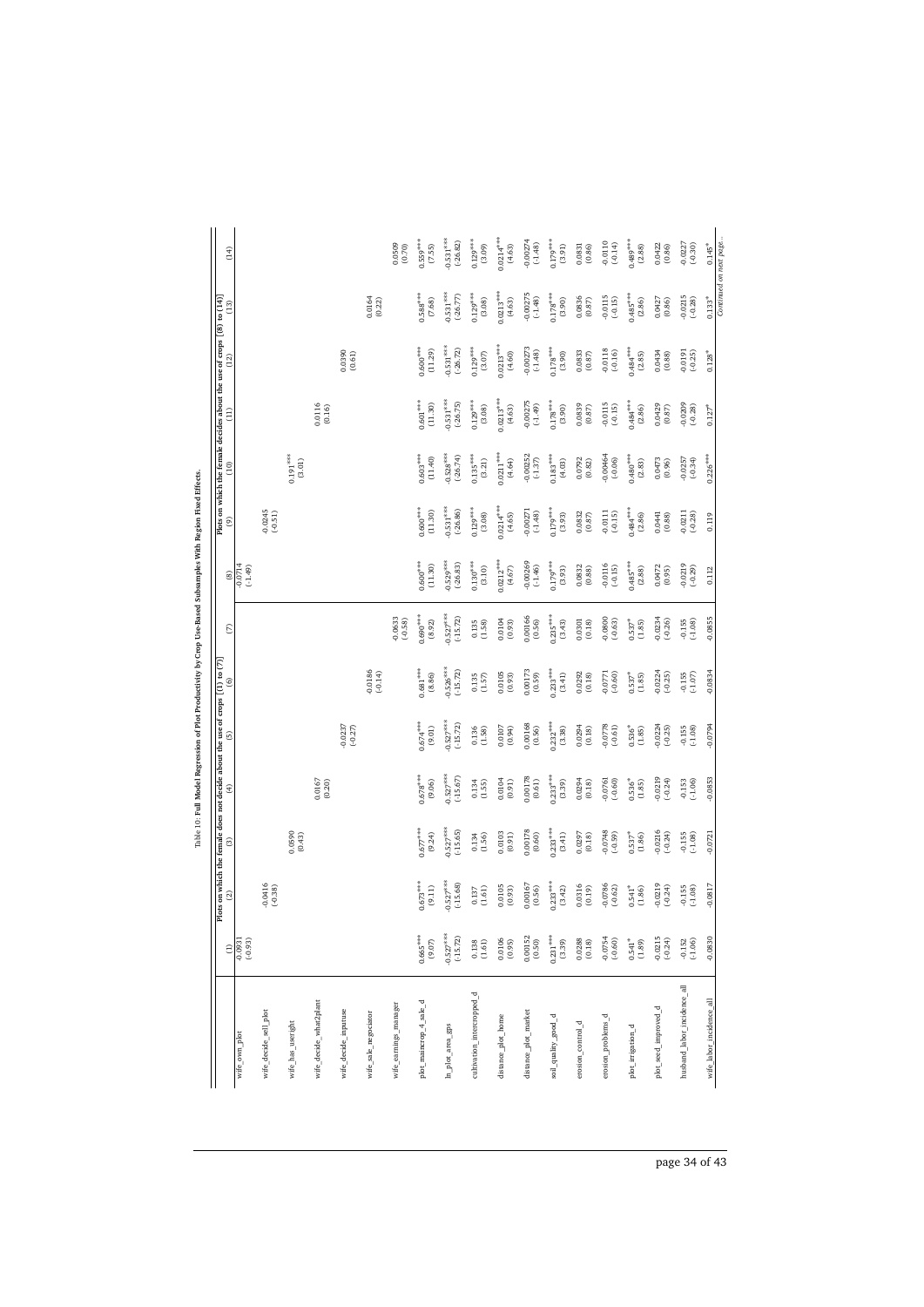| table 10 continued          |                                |                         |                         |                                                                                   |                                    |                         |                                 |                         |                         |                          |                                                                       |                         |                         |                         |
|-----------------------------|--------------------------------|-------------------------|-------------------------|-----------------------------------------------------------------------------------|------------------------------------|-------------------------|---------------------------------|-------------------------|-------------------------|--------------------------|-----------------------------------------------------------------------|-------------------------|-------------------------|-------------------------|
|                             |                                |                         |                         | Plots on which the female does not decide about the use of crops $[(1)$ to $(7)]$ |                                    |                         |                                 |                         |                         |                          | Plots on which the female decides about the use of crops [(8) to (14) |                         |                         |                         |
|                             | $\widehat{c}$                  | Ξ                       | ම                       | E                                                                                 | Θ                                  |                         | ε                               | ම                       | ම                       |                          |                                                                       |                         | $\left(13\right)$       | (14)                    |
|                             | $(-0.88)$                      | (.0.87)                 | $(-0.74)$               | $(-0.90)$                                                                         | $(-0.83)$                          | (.0.89)                 | (0.91)                          | (1.56)                  | (1.64)                  | (2.99)                   | (1.80)                                                                | (1.81)                  | (1.67)                  | (1.87)                  |
| hired_labor_man_all_bis     | $0.0269***$<br>(5.03)          | $0.0269***$<br>(5.00)   | $.0272***$<br>(5.10)    | $0.0273***$<br>(5.08)                                                             | $0.0270***$<br>(4.95)              | $0.0272***$<br>(5.09)   | $0.0272***$<br>(5.11)           | $0224***$<br>(3.07)     | $0.0224***$<br>(3.06)   | $0.0221***$<br>(3.01)    | $0.0224***$<br>(3.06)                                                 | $0.0225***$<br>(3.05)   | $0.0224***$<br>(3.06)   | $0.0224***$<br>(3.07)   |
|                             |                                |                         |                         |                                                                                   |                                    |                         |                                 |                         |                         |                          |                                                                       |                         |                         |                         |
| hired labor woman all bis   | 0.00551<br>(0.96)              | 0.00575<br>(1.00)       | 0.00563<br>(0.98)       | 0.00565<br>(0.98)                                                                 | 0.00558<br>(0.97)                  | 0.0558<br>(0.96)        | 0.00565<br>(0.98)               | $00441***$<br>(2.07)    | $0.00438**$<br>(2.04)   | $0.00450^{**}$<br>(2.06) | $.00436***$<br>(2.03)                                                 | $.00436***$<br>(2.03)   | $.00437**$<br>(2.03)    | $0.00437***$<br>(2.03)  |
| hired labor child all bis   | $0.0141***$<br>(2.13)          | $0.0137***$<br>(2.03)   | $0.0130^{*}$<br>(1.94)  | $0.0129$ <sup>*</sup><br>(1.88)                                                   | $0.0137***$<br>(2.01)              | $0.0133***$<br>(2.01)   | $0.0132***$<br>(1.98)           | 0.0103<br>(1.07)        | 0.00993<br>(1.04)       | 0.0115<br>(1.25)         | 0.00992<br>(1.04)                                                     | 0.00991<br>(1.04)       | 0.00997<br>(1.05)       | 0.0103<br>(1.08)        |
| org_fent_use_d              | (16.0, 0.05)                   | 0.0415<br>$(-0.39)$     | 0.0381<br>$(-0.36)$     | $-0.0409$<br>$(-0.39)$                                                            | $-0.0409$<br>$(-0.39)$             | $-0.0414$<br>$(-0.39)$  | $-0.0426$<br>$(-0.40)$          | $0.174***$<br>(2.85)    | $0.169***$<br>(2.79)    | $0.174***$<br>(2.86)     | $0.168***$<br>(2.77)                                                  | $0.168***$<br>(2.76)    | $0.168***$<br>(2.76)    | $0.168***$<br>(2.76)    |
| inorg_fert_use_d            | $0.474***$<br>(3.04)           | $0.476***$<br>(3.02)    | $0.478***$<br>(3.02)    | $0.478***$<br>(3.04)                                                              | $0.474***$<br>(3.02)               | $0.475***$<br>(3.01)    | $0.473***$<br>(3.00)            | $0.366***$<br>(5.47)    | $0.370***$<br>(5.50)    | $0.363***$<br>(5.34)     | $0.372***$<br>(5.49)                                                  | $0.370***$<br>(5.44)    | $0.372***$<br>(5.48)    | $0.371***$<br>(5.48)    |
| pest_use_d                  | $0.215$ <sup>*</sup><br>(1.92) | $0.215*$<br>(1.92)      | $0.212*$<br>(1.89)      | $0.212*$<br>(1.90)                                                                | $0.213*$<br>(1.91)                 | $0.212*$<br>(1.90)      | $0.213*$<br>(1.91)              | $0.475***$<br>(6.11)    | $0.476***$<br>(6.12)    | $0.477***$<br>(6.20)     | $0.477***$<br>(6.19)                                                  | $0.478***$<br>(6.18)    | $0.477***$<br>(6.14)    | $0.479***$<br>(6.16)    |
| hhh is female d             | $-0.286$<br>$(-1.49)$          | $0.318*$<br>$(-1.73)$   | $0.334*$<br>$(-1.84)$   | $-0.337$ <sup>*</sup><br>$(-1.84)$                                                | $-0.327$ <sup>*</sup><br>$(-1.79)$ | $0.334*$<br>$(-1.84)$   | $-0.334*$<br>$(-1.84)$          | $-0.0738$<br>$(-0.88)$  | $-0.0858$<br>$(-1.03)$  | $-0.0915$<br>(1.11)      | $-0.0920$<br>$(-1.10)$                                                | $-0.0950$<br>$(-1.14)$  | 0.0912<br>$(-1.10)$     | 0.0920<br>$(-1.11)$     |
| hh_size                     | $0.0197*$<br>(1.76)            | $0.0196*$<br>(1.76)     | $0.0202*$<br>(1.82)     | $0.0199*$<br>(1.80)                                                               | $0.0197*$<br>(1.77)                | $0.0197*$<br>(1.78)     | $0.0195$ <sup>*</sup><br>(1.77) | $0.0456***$<br>(5.53)   | $0.0457***$<br>(5.58)   | $0.0484***$<br>(5.84)    | $0.0458***$<br>(5.59)                                                 | $0.0461***$<br>(5.65)   | $0.0458***$<br>(5.57)   | $0.0460***$<br>(5.60)   |
| hh_shocks_d                 | $0.0452$<br>$(0.35)$           | 0.0411<br>(0.32)        | 0.0387<br>(0.30)        | 0.0365<br>(0.28)                                                                  | 0.0403<br>(0.31)                   | 0.0361<br>(0.28)        | 0.0352<br>(0.27)                | 0.0353<br>(0.43)        | 0.0351<br>(0.43)        | 0.0277<br>(0.34)         | 0.0348<br>(0.42)                                                      | 0.0323<br>(0.39)        | 0.0348<br>(0.42)        | 0.0340<br>(0.41)        |
| hh_agri_shocks_d            | $-0.0852$<br>$(-0.71)$         | 0.0907<br>$(-0.76)$     | $-0.0906$<br>$(-0.75)$  | 0.0890<br>$(-0.74)$                                                               | $-0.0889$<br>$(-0.73)$             | 0.0881<br>$(-0.73)$     | $-0.0877$<br>$(-0.72)$          | $-0.124**$<br>$(-2.16)$ | $0.125***$<br>$(-2.17)$ | $0.114**$<br>(4.98)      | $0.126***$<br>$(-2.18)$                                               | $0.125***$<br>$(-2.16)$ | $0.126**$<br>$(-2.19)$  | $0.126***$<br>$(-2.19)$ |
| less_area_harvested_plot_d  | $-0.195***$<br>$(-2.24)$       | $0.196***$<br>$(-2.23)$ | $0.200***$<br>$(-2.29)$ | $0.199**$<br>$(-2.27)$                                                            | $0.196***$<br>$(-2.22)$            | $0.196***$<br>$(-2.23)$ | $0.194***$<br>$(-2.23)$         | $0.246***$<br>$(-4.61)$ | $0.248***$<br>(4.61)    | $0.252***$<br>$(-4.72)$  | $0.249***$<br>$(-4.62)$                                               | $0.250***$<br>$(-4.65)$ | $0.249***$<br>$(-4.64)$ | $0.250***$<br>$(-4.66)$ |
| $\_cons$                    | $11.13***$<br>(41.96)          | $11.12***$<br>(41.66)   | $11.09***$<br>(41.35)   | $11.10***$<br>(41.71)                                                             | $11.11***$<br>(41.85)              | $11.11***$<br>(41.81)   | $11.12***$<br>(41.94)           | $10.78***$<br>(63.10)   | $10.74***$<br>63.30)    | $10.59***$<br>(60.66)    | $10.71***$<br>(61.00)                                                 | $10.69***$<br>(62.12)   | $10.72***$<br>(64.51)   | $10.71***$<br>(64.36)   |
| $\approx \frac{2}{3}$       | 0.417<br><b>Sort</b>           | 0.417<br>1106           | 0.417<br>1106           | 0.416<br>1106                                                                     | 0.416<br>1106                      | 0.416<br>eq<br>E        | 0.417<br>1106                   | 0.427<br>2528           | 0.426<br>2528           | 0.428<br>2528            | 0.426<br>2528                                                         | 0.426<br>2528           | 0.426<br>2528           | 0.426<br>2528           |
|                             | $-1623.1$                      | $-1623.7$               | $-1623.7$               | 1623.8                                                                            | 1623.7                             | 1623.8                  | $-1623.7$                       | $-3545.2$               | 3546.3                  | 3542.1                   | 3546.4                                                                | 3546.3                  | 3546.4                  | 3546.2                  |
| t statistics in parentheses | $2$ $2$ $3$                    | č                       |                         |                                                                                   |                                    |                         |                                 |                         |                         |                          |                                                                       |                         |                         |                         |

 statistics in parentheses *p <* 0.10, ∗∗ *p <* 0.05, ∗∗∗ *p <* 0.01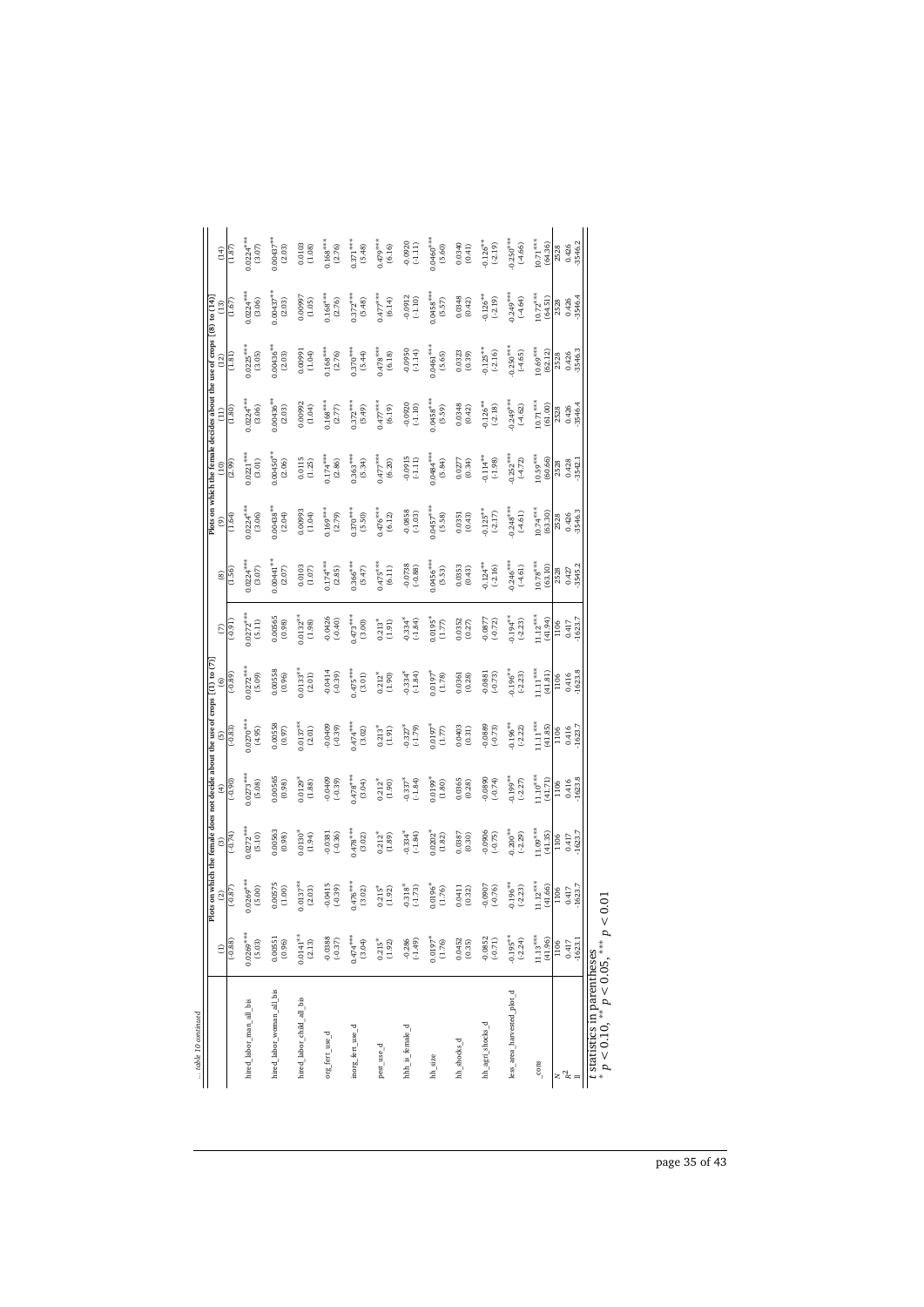|                             |                        |                                                    |                          |                                                      |                        | Variable that specify the two sub-groups: "wife_own_plot" |                                                                |                                                      |                        |                                    |                            |                                                                 |
|-----------------------------|------------------------|----------------------------------------------------|--------------------------|------------------------------------------------------|------------------------|-----------------------------------------------------------|----------------------------------------------------------------|------------------------------------------------------|------------------------|------------------------------------|----------------------------|-----------------------------------------------------------------|
|                             |                        |                                                    | ("None")                 |                                                      |                        |                                                           | Other empowerment variables included:<br>("wife_has_useright") |                                                      |                        |                                    | ("wife_decide_cropuse_t1") |                                                                 |
|                             | Differential           | <b>(Endowment</b><br>Explained<br>$E$ ffe $\alpha$ | Unexplained_1            | (Female Structural<br>Unexplained 2<br>Disadvantage) | Differential           | <b>Endowment</b><br>Explained<br>Effect)                  | Unexplained                                                    | (Female Structural<br>Unexplained 2<br>Disadvantage) | Differentia            | (Endowment<br>Explained<br>Effect) | Unexplained                | (Female Structural<br>Unexplained <sub>2</sub><br>Disadvantage) |
| Prediction 1                | $11.47***$<br>(217.55) |                                                    |                          |                                                      | $11.47***$<br>(219.99) |                                                           |                                                                |                                                      | (218.16)<br>$11.47***$ |                                    |                            |                                                                 |
| Prediction <sub>2</sub>     | $11.35***$<br>(237.63) |                                                    |                          |                                                      | $11.35***$<br>(237.65) |                                                           |                                                                |                                                      | $11.35***$<br>(240.36) |                                    |                            |                                                                 |
| Difference                  | $0.123***$<br>(2.28)   |                                                    |                          |                                                      | $0.123**$<br>(2.28)    |                                                           |                                                                |                                                      | $0.123***$<br>(2.28)   |                                    |                            |                                                                 |
| Total                       |                        | $0.0615$<br>$(1.54)$                               | $-1.35e-16$<br>$(-0.00)$ | 0.0617<br>(1.37)                                     |                        | $0.0891***$<br>(2.16)                                     | $-1.01e-15$<br>$(-0.00)$                                       | 0.0341<br>(0.73)                                     |                        | 0.00841<br>(0.20)                  | $1.34e-15$<br>$(0.00)$     | $0.115***$<br>(2.44)                                            |
| wife_has_useright           |                        |                                                    |                          |                                                      |                        | $0.0207***$<br>(2.98)                                     | 0.00633<br>(0.61)                                              | 0.00741<br>(0.79)                                    |                        |                                    |                            |                                                                 |
| wife_decide_cropuse_t1      |                        |                                                    |                          |                                                      |                        |                                                           |                                                                |                                                      |                        | $-0.0561***$<br>$(-3.32)$          | $0.0507***$<br>$(-2.32)$   | $-0.108$ <sup>**</sup><br>(-2.42)                               |
| plot_maincrop_4_sale_d      |                        | $0.0200$<br>$(1.50)$                               | 0.00427<br>$(-0.23)$     | 0.00550<br>$(-0.40)$                                 |                        | 0.0200<br>(1.50)                                          | 0.00472<br>$(-0.25)$                                           | 0.00484<br>$(-0.36)$                                 |                        | 0.0193<br>(1.50)                   | 0.00142<br>(0.08)          | 0.00466<br>(0.33)                                               |
| In_plot_area_gps            |                        | $-0.0300$<br>$(-0.94)$                             | 0.00519<br>(0.90)        | 0.00448<br>(1.24)                                    |                        | $-0.0298$<br>$(-0.94)$                                    | 0.00612<br>(1.05)                                              | 0.00503<br>(1.39)                                    |                        | $-0.0297$<br>$(-0.94)$             | 0.00505<br>$(0.87)$        | 0.00501<br>(1.38)                                               |
| cultivation_intercropped_d  |                        | $-0.00233$<br>$(-1.12)$                            | $0.0529***$<br>$(-2.44)$ | $0.0477***$<br>$(-2.48)$                             |                        | 0.00253<br>$(-1.19)$                                      | $0.0480**$<br>$(-2.18)$                                        | $0.0449***$<br>$(-2.35)$                             |                        | 0.00305<br>$(-1.34)$               | $0.0587***$<br>$(-2.73)$   | $0.0568***$<br>$(-2.95)$                                        |
| distance_plot_home          |                        | $-0.000815$<br>$(-0.53)$                           | $-0.00261$<br>$(-0.18)$  | 0.00251<br>(0.40)                                    |                        | 0.000799<br>$(-0.53)$                                     | $-0.00569$<br>$(-0.39)$                                        | 0.00179<br>(0.29)                                    |                        | 0.000802<br>$(-0.53)$              | 0.00306<br>$(-0.21)$       | 0.00149<br>(0.25)                                               |
| distance_plot_market        |                        | $0.00198$<br>$(0.88)$                              | 0.000911<br>$(-0.06)$    | $-0.00161$<br>$(-0.12)$                              |                        | 0.00219<br>(0.95)                                         | 0.00154<br>(0.10)                                              | 0.000155<br>$(-0.01)$                                |                        | 0.00203<br>(0.90)                  | 0.000341<br>(0.02)         | 0.00306<br>(0.23)                                               |
| soil_quality_good_d         |                        | $-0.000302$<br>(90.0)                              | 0.0278<br>(1.40)         | 0.0156<br>(0.99)                                     |                        | 0.000312<br>(90.0)                                        | 0.0280<br>(1.40)                                               | 0.0174<br>(1.11)                                     |                        | 0.000308<br>$(-0.09)$              | 0.0269<br>(1.36)           | 0.0149<br>(0.95)                                                |
| erosion_control_d           |                        | $-0.000334$<br>$(-0.26)$                           | 0.00742<br>(1.02)        | 0.00470<br>(0.69)                                    |                        | -0.000317<br>$(-0.26)$                                    | 0.00723<br>(1.00)                                              | 0.00436<br>(0.65)                                    |                        | $-0.000311$<br>$(-0.26)$           | 0.00777<br>(1.06)          | 0.00507<br>(0.76)                                               |
| erosion_problems_d          |                        | $-0.000243$<br>$(-0.39)$                           | 0.0115<br>(1.59)         | 0.00919<br>(1.37)                                    |                        | 0.000194<br>$(-0.36)$                                     | $0.0122*$<br>(1.70)                                            | 0.00978<br>(1.48)                                    |                        | 0.000195<br>$(-0.36)$              | 0.0110<br>(1.50)           | 0.00819<br>(1.23)                                               |
| plot_irrigation_d           |                        | 0.00297<br>$(1.07)$                                | 0.00112<br>(0.32)        | 0.00190<br>(0.82)                                    |                        | 0.00295<br>(1.07)                                         | 0.000966<br>(0.27)                                             | 0.00178<br>(0.76)                                    |                        | 0.00308<br>(1.07)                  | 0.000873<br>(0.25)         | 0.00166<br>(0.72)                                               |
| plot_seed_improved_d        |                        | $-0.00231$<br>$(-1.06)$                            | 0.00127<br>$(-0.08)$     | $-0.00279$<br>$(-0.22)$                              |                        | 0.00233<br>$(-1.06)$                                      | 0.00135<br>(0.09)                                              | 0.00264<br>$(-0.21)$                                 |                        | 0.00217<br>$(-1.04)$               | 0.0000786<br>(0.01)        | 0.000510<br>$(-0.04)$                                           |
| husband_labor_incidence_all |                        | $-0.0127$<br>$(-0.82)$                             | 0.00838<br>(0.13)        | $-0.00258$<br>$(-0.07)$                              |                        | $-0.0135$<br>(.0.87)                                      | 0.0217<br>(0.33)                                               | $-0.00168$<br>$(-0.04)$                              |                        | $-0.0113$<br>$(-0.73)$             | 0.00741<br>(0.11)          | 0.00316<br>$(-0.08)$                                            |

Table 11: Decomposition of the Gender Gap in Agricultural Productivity Against Female-Owned Plots Table 11: Decomposition of the Gender Gap in Agricultural Productivity Against Female-Owned Plots

page 36 of 43

*Continued on next page...*

Continued on next page...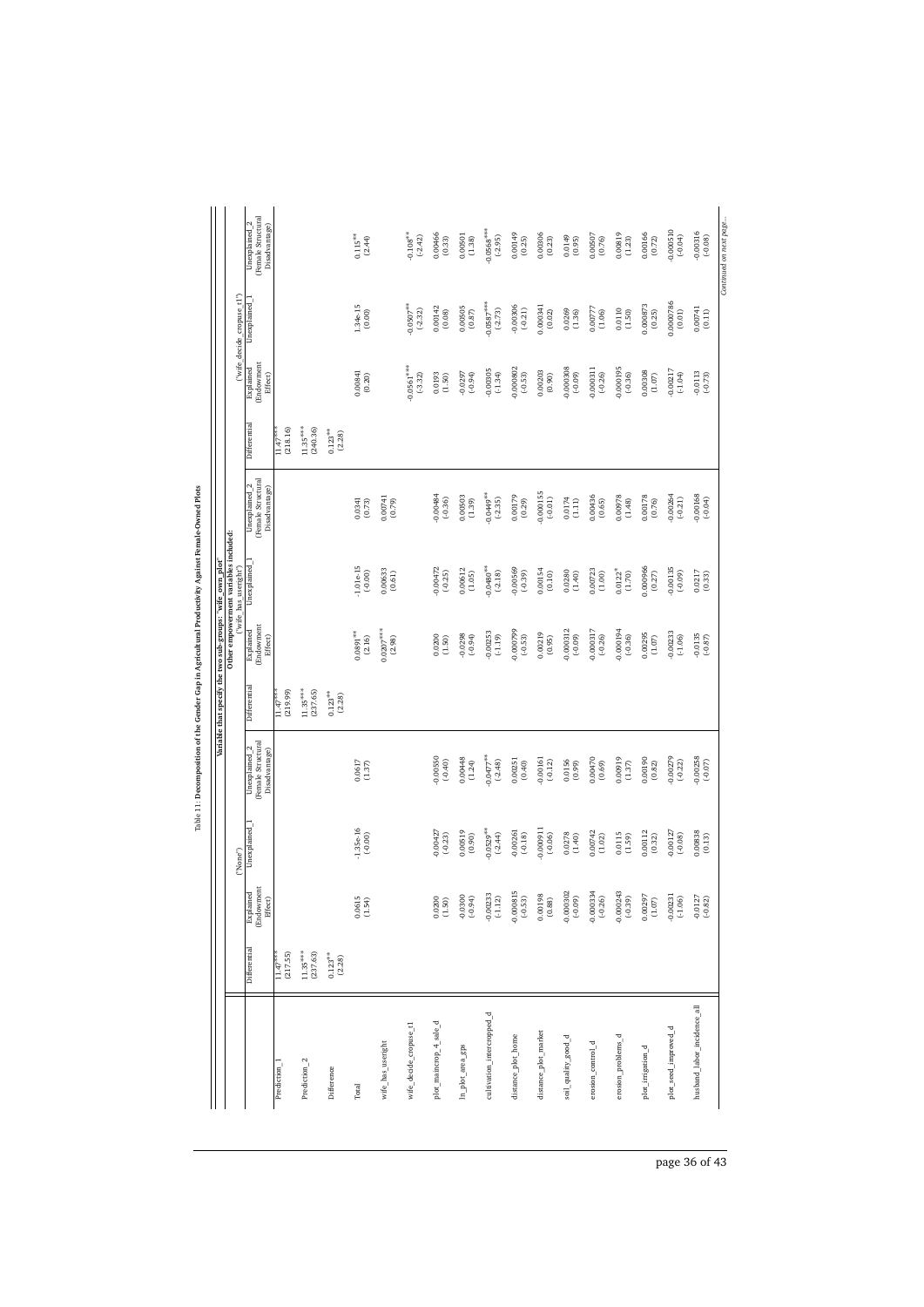|                                   |              |                                            |                          |                                                     |              | Variable that specify the two sub-groups: "wife_own_plot" |                                                              |                                                            |             |                                  |                          |                                                                 |
|-----------------------------------|--------------|--------------------------------------------|--------------------------|-----------------------------------------------------|--------------|-----------------------------------------------------------|--------------------------------------------------------------|------------------------------------------------------------|-------------|----------------------------------|--------------------------|-----------------------------------------------------------------|
|                                   |              |                                            | "None"                   |                                                     |              |                                                           | Other empowerment variables included:<br>"wife has useright" |                                                            |             |                                  | "wife_decide_cropuse_t1" |                                                                 |
|                                   | Differential | (Endowment<br>Explained                    | Unexplained <sub>1</sub> | Female Structural<br>Unexplained 2<br>Disadvantage) | Differential | Endowment<br>Explained<br>Effect)                         | Unexplained                                                  | <b>Female</b> Structural<br>Unexplained 2<br>Disadvantage) | Differentia | Endowmen<br>Explained<br>Effect) | Unexplained              | (Female Structural<br>Unexplained <sub>2</sub><br>Disadvantage) |
| wife_labor_incidence_all          |              | $\frac{\text{Effect}}{0.000415}$<br>(0.23) | 0.0408<br>(0.58)         | 0.0424<br>(0.99)                                    |              | 0.00272<br>(1.14)                                         | $-0.0227$<br>$(-0.33)$                                       | 0.0605<br>(0.72)                                           |             | 0.000228<br>$(-0.13)$            | 0.0385<br>(0.52)         | 0.0270<br>(0.64)                                                |
| hired labor man all bis           |              | 0.00701<br>(1.16)                          | 0.00744<br>(0.56)        | $0.00596*$<br>(1.92)                                |              | 0.00695<br>(1.15)                                         | 0.00771<br>(0.58)                                            | $0.00571*$<br>(1.88)                                       |             | 0.00698<br>(1.16)                | 0.00772<br>(0.59)        | $0.00626**$<br>(2.12)                                           |
| hired_labor_woman_all_bis         |              | $-0.00136$<br>$(-0.59)$                    | $0.0215***$<br>(2.95)    | 0.00284<br>(1.13)                                   |              | 0.00139<br>$(-0.59)$                                      | $.0212***$<br>(2.94)                                         | 0.00297<br>(1.16)                                          |             | 0.00136<br>$(-0.59)$             | $0.0215***$<br>(2.94)    | 0.00303<br>(1.19)                                               |
| hired_labor_child_all_bis         |              | $-0.000763$<br>(.0.96)                     | 0.000311<br>(0.54)       | 0.000400<br>(0.96)                                  |              | 0.000749<br>(.0.96)                                       | 0.000208<br>(0.40)                                           | 0.000326<br>(0.84)                                         |             | 0.000810<br>$(-0.96)$            | 0.000237<br>(0.41)       | 0.000195<br>(0.47)                                              |
| org_fert_use_d                    |              | $-0.00452$ <sup>*</sup><br>$(-1.82)$       | 0.00967<br>$(-1.13)$     | 0.00668<br>$(-1.03)$                                |              | $0.00460*$<br>$(-1.84)$                                   | 0.00967<br>$(-1.14)$                                         | 0.00620<br>$(-0.96)$                                       |             | $0.00431*$<br>$(-1.80)$          | 0.00910<br>$(-1.08)$     | 0.00527<br>$(-0.83)$                                            |
| inorg_fert_use_d                  |              | 0.00241<br>(0.31)                          | 0.0100<br>(1.06)         | 0.00703<br>(1.00)                                   |              | 0.00237<br>(0.31)                                         | 0.00942<br>(0.99)                                            | 0.00625<br>(0.90)                                          |             | 0.00232<br>(0.31)                | 0.0106<br>(1.12)         | 0.00643<br>(0.91)                                               |
| pest_use_d                        |              | $0.00897*$<br>(1.86)                       | $0.0168***$<br>$(-1.96)$ | 0.00934<br>$(-1.58)$                                |              | $0.00898^{*}$<br>(1.86)                                   | $-0.0167$ <sup>*</sup><br>$(-1.96)$                          | 0.00944<br>$(-1.60)$                                       |             | $0.00933*$<br>(1.87)             | $0.0177***$<br>$(-2.06)$ | $0.0101*$<br>$(-1.72)$                                          |
| hhh_is_female_d                   |              | 0.0289<br>(1.49)                           | 0.00854<br>(0.89)        | 0.00307<br>(0.17)                                   |              | $0.0321*$<br>(1.66)                                       | 0.00119<br>$(-0.11)$                                         | 0.00249<br>$(-0.14)$                                       |             | 0.0298<br>(1.54)                 | 0.00768<br>(0.79)        | 0.00107<br>(0.06)                                               |
| hh_size                           |              | $0.0316***$<br>(2.72)                      | $0.0789**$<br>$(-2.54)$  | $0.107***$<br>$(-2.32)$                             |              | $0.0332***$<br>(2.75)                                     | $0.0838***$<br>$(-2.67)$                                     | $0.0999**$<br>$(-2.12)$                                    |             | $0.0323***$<br>(2.75)            | $0.0836***$<br>$(-2.71)$ | $0.108***$<br>$(-2.37)$                                         |
| hh_shocks_d                       |              | $-0.00369$<br>$(-1.05)$                    | 0.00101<br>$(-0.02)$     | 0.0173<br>(0.36)                                    |              | 0.00321<br>$(-0.93)$                                      | 0.00649<br>$(-0.11)$                                         | 0.0104<br>(0.21)                                           |             | 0.00299<br>$(-0.87)$             | 0.000949<br>(0.02)       | 0.00701<br>(0.14)                                               |
| hh_agri_shocks_d                  |              | 0.00481<br>(1.45)                          | 0.00620<br>(0.15)        | 0.00499<br>(0.16)                                   |              | 0.00452<br>(1.41)                                         | 0.0102<br>(0.24)                                             | 0.00893<br>(0.28)                                          |             | 0.00474<br>(1.44)                | 0.00578<br>(0.14)        | 0.00599<br>(0.19)                                               |
| less_area_harvested_plot_d        |              | $0.0118***$<br>(2.25)                      | 0.00800<br>(0.56)        | 0.00308<br>(0.26)                                   |              | $0.0121***$<br>(2.27)                                     | 0.0702<br>(0.48)                                             | 0.00120<br>(0.10)                                          |             | $0.0121**$<br>(2.27)             | 0.00876<br>(0.61)        | 0.00342<br>(0.29)                                               |
| $\frac{\text{cons}}{\text{cons}}$ |              |                                            | 0.00408<br>(0.03)        | 0.119<br>(1.18)                                     |              |                                                           | 0.0605<br>(0.47)                                             | 0.0625<br>(0.47)                                           |             |                                  | 0.0604<br>(0.46)         | $0.302***$<br>(2.82)                                            |
|                                   | 3634         |                                            |                          |                                                     | 3634         |                                                           |                                                              |                                                            | 3634        |                                  |                          |                                                                 |

 $p < 0.10,$  \*\*  $p < 0.05,$  \*\*\*  $p < 0.01$ *p <* 0.10, ∗∗ *p <* 0.05, ∗∗∗ *p <* 0.01

page 37 of 43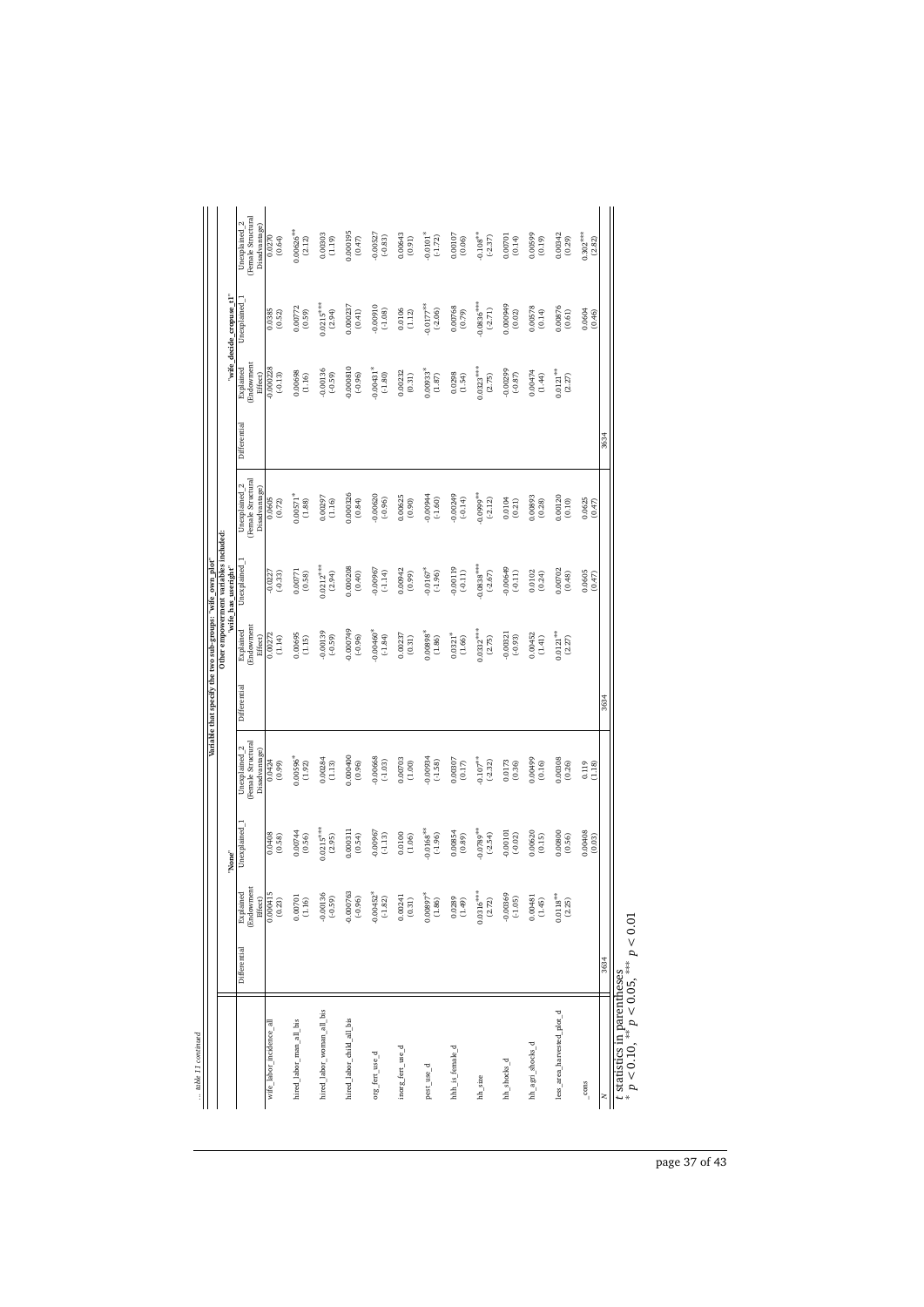|                             |                          |                                                 |                          |                                                   |                          | Variable that specify the two sub-groups: "wife_has_useright" |                                       |                                                              |                          |                                     |                                         |                                                              |
|-----------------------------|--------------------------|-------------------------------------------------|--------------------------|---------------------------------------------------|--------------------------|---------------------------------------------------------------|---------------------------------------|--------------------------------------------------------------|--------------------------|-------------------------------------|-----------------------------------------|--------------------------------------------------------------|
|                             |                          |                                                 |                          |                                                   |                          |                                                               | Other empowerment variables included: |                                                              |                          |                                     |                                         |                                                              |
|                             | Differential             | <b>(Endowment</b><br>Explained<br>$E$ ffe $(t)$ | Unexplained<br>"None"    | (Female Structural<br>Unexplained 2<br>Advantage) | Differential             | (Endowment<br>Explained<br>Effect)                            | Unexplained<br>"wife_own_plot"        | (Female Structural<br>Unexplained <sub>2</sub><br>Advantage) | Differentia              | (Endowment<br>Explained<br>Effect)  | "wife_decide_cropuse_t1"<br>Unexplained | (Female Structural<br>Unexplained <sub>2</sub><br>Advantage) |
| Prediction <sub>1</sub>     | $11.37***$<br>(263.07)   |                                                 |                          |                                                   | $1.37***$<br>(263.06)    |                                                               |                                       |                                                              | $11.37***$<br>(264.90)   |                                     |                                         |                                                              |
| Prediction <sub>2</sub>     | $11.65***$<br>(164.06)   |                                                 |                          |                                                   | $11.65***$<br>(163.42)   |                                                               |                                       |                                                              | $11.65***$<br>(163.92)   |                                     |                                         |                                                              |
| Difference                  | $-0.284***$<br>$(-4.14)$ |                                                 |                          |                                                   | $-0.284***$<br>$(-4.12)$ |                                                               |                                       |                                                              | $-0.284***$<br>$(-4.14)$ |                                     |                                         |                                                              |
| Total                       |                          | $-0.0723$<br>$(-1.28)$                          | $-1.29e-15$<br>$(-0.00)$ | $-0.212***$<br>$(-3.62)$                          |                          | $-0.0841$<br>$(-1.43)$                                        | 1.69e-15<br>(0.00)                    | $-0.200^{***}$<br>$(-3.24)$                                  |                          | $-0.0968$ <sup>*</sup><br>$(-1.69)$ | $-3.11e-15$<br>$(-0.00)$                | $-0.187***$<br>$(-3.17)$                                     |
| wife_own_plot               |                          |                                                 |                          |                                                   |                          | 0.00829<br>$(-0.73)$                                          | $0.0184*$<br>(1.68)                   | $-0.121$ <sup>*</sup><br>$(-1.67)$                           |                          |                                     |                                         |                                                              |
| wife_decide_cropuse_t1      |                          |                                                 |                          |                                                   |                          |                                                               |                                       |                                                              |                          | $0.0202***$<br>$(-2.28)$            | $0.0152*$<br>(1.72)                     | 0.0645<br>(0.54)                                             |
| plot_maincrop_4_sale_d      |                          | $0.0153$<br>$(0.83)$                            | 0.00508<br>(0.95)        | 0.0590<br>(1.62)                                  |                          | 0.0153<br>(0.83)                                              | 0.00514<br>(0.95)                     | 0.0573<br>(1.58)                                             |                          | 0.0150<br>(0.83)                    | 0.00312<br>$(0.57)$                     | 0.0542<br>(1.50)                                             |
| In_plot_area_gps            |                          | $-0.157***$<br>$(-3.92)$                        | 0.000245<br>(0.15)       | 0.0000805<br>$(-0.03)$                            |                          | $0.157***$<br>$(-3.92)$                                       | 0.000204<br>(0.13)                    | -0.0000950<br>$(-0.03)$                                      |                          | $0.157***$<br>$(-3.92)$             | 0.000484<br>(0.29)                      | $-0.0000860$<br>$(-0.03)$                                    |
| cultivation_intercropped_d  |                          | $0.00391$<br>$(1.26)$                           | $-0.0107$<br>$(-1.48)$   | $-0.0647$<br>$(-1.36)$                            |                          | 0.00391<br>(1.26)                                             | $-0.0107$<br>(4.49)                   | $-0.0632$<br>$(-1.34)$                                       |                          | 0.00460<br>(1.42)                   | 0.00946<br>$(-1.30)$                    | $-0.0611$<br>$(-1.31)$                                       |
| distance_plot_home          |                          | -0.000639<br>$(-0.29)$                          | 0.00379<br>$(-1.35)$     | $-0.0223$<br>$(-0.78)$                            |                          | 0.000644<br>$(-0.29)$                                         | 0.00390<br>$(-1.39)$                  | $-0.0277$<br>$(-0.94)$                                       |                          | 0.000629<br>$(-0.29)$               | 0.00415<br>$(-1.47)$                    | $-0.0229$<br>(.0.80)                                         |
| distance_plot_market        |                          | $0.00332$<br>(1.04)                             | 0.00139<br>$(-0.31)$     | 0.0341<br>(0.97)                                  |                          | 0.00325<br>(1.02)                                             | $-0.00107$<br>$(-0.24)$               | $-0.0350$<br>$(-1.02)$                                       |                          | 0.00338<br>(1.06)                   | 0.00144<br>$(-0.32)$                    | $-0.0345$<br>(.0.98)                                         |
| soil_quality_good_d         |                          | $0.0101^{*}$ (1.91)                             | 0.000237<br>(0.04)       | 0.00187<br>$(-0.05)$                              |                          | $0.0101*$<br>(1.91)                                           | 0.000159<br>(0.03)                    | 0.000940<br>$(-0.02)$                                        |                          | $0.0101*$<br>(1.91)                 | 0.000441<br>(0.08)                      | 0.00179<br>$(-0.05)$                                         |
| erosion_control_d           |                          | $-0.000130$<br>$(-0.06)$                        | 0.000340<br>$(-0.14)$    | $-0.00331$<br>$(-0.23)$                           |                          | 0.000132<br>$(-0.06)$                                         | 0.000446<br>$(-0.19)$                 | 0.00185<br>$(-0.13)$                                         |                          | $-0.000123$<br>$(-0.06)$            | 0.000309<br>$(-0.13)$                   | 0.00355<br>$(-0.24)$                                         |
| erosion_problems_d          |                          | $-0.00112$<br>$(-0.48)$                         | -0.00278<br>$(-1.09)$    | $-0.0139$<br>$(-0.91)$                            |                          | $-0.00117$<br>(94.0)                                          | 0.00264<br>$(-1.05)$                  | $-0.0128$<br>$(-0.82)$                                       |                          | 0.000933<br>$(-0.40)$               | 0.00270<br>$(-1.05)$                    | 0.0135<br>$(-0.88)$                                          |
| plot_irrigation_d           |                          | $-0.00283$<br>$(-0.60)$                         | 0.000997<br>(0.64)       | 0.0111<br>(0.92)                                  |                          | $-0.00282$<br>(.0.60)                                         | 0.00102<br>(0.66)                     | 0.00913<br>(0.79)                                            |                          | $-0.00291$<br>$(-0.60)$             | 0.00107<br>(0.69)                       | 0.0114<br>(0.94)                                             |
| plot_seed_improved_d        |                          | 0.000867<br>(0.35)                              | 0.000202<br>(0.05)       | 0.0334<br>(1.04)                                  |                          | 0.000881<br>(0.35)                                            | 0.000211<br>$(-0.05)$                 | 0.0354<br>(1.11)                                             |                          | 0.000811<br>(0.35)                  | 0.000324<br>$(-0.07)$                   | 0.0319<br>(0.99)                                             |
| husband_labor_incidence_all |                          | $-0.00201$<br>$(-0.69)$                         | 0.0109<br>(0.56)         | $-0.0410$<br>$(-0.35)$                            |                          | $-0.00201$<br>$(-0.69)$                                       | 0.0110<br>(0.56)                      | $-0.0421$<br>$(-0.36)$                                       |                          | $-0.00183$<br>$(-0.65)$             | 0.0142<br>(0.73)                        | $-0.0374$<br>$(-0.32)$                                       |

Table 12: Decomposition of the First Pro-Female Gender Gap in Agricultural Productivity. Table 12: **Decomposition of the First Pro-Female Gender Gap in Agricultural Productivity.**

page 38 of 43

*Continued on next page...*

Continued on next page...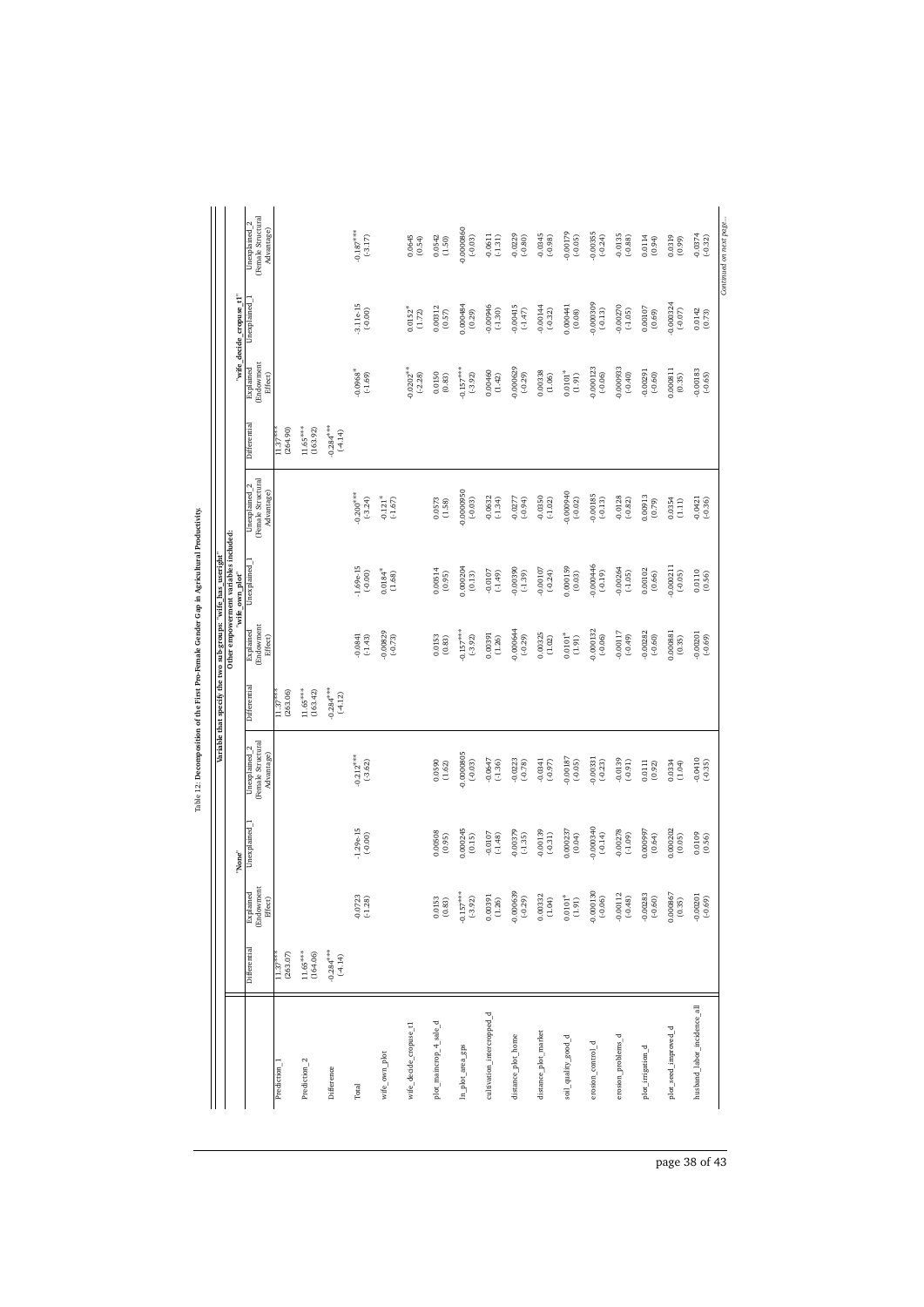|                                                |                                 |                                   |                         |                                                              |              | Variable that specify the two sub-groups: "wife has useright" |                                                          |                                                   |             |                                   |                          |                                                             |
|------------------------------------------------|---------------------------------|-----------------------------------|-------------------------|--------------------------------------------------------------|--------------|---------------------------------------------------------------|----------------------------------------------------------|---------------------------------------------------|-------------|-----------------------------------|--------------------------|-------------------------------------------------------------|
|                                                |                                 |                                   | "None"                  |                                                              |              |                                                               | Other empowerment variables included:<br>"wife_own_plot" |                                                   |             |                                   | "wife_decide_cropuse_t1" |                                                             |
|                                                | Differential                    | (Endowment<br>Explained           | Unexplained             | (Female Structural<br>Unexplained <sub>2</sub><br>Advantage) | Differential | Endowment<br>Explained<br>Effect)                             | Unexplained                                              | (Female Structural<br>Unexplained 2<br>Advantage) | Differentia | Endowment<br>Explained<br>Effect) | Unexplained              | Female Structural<br>Unexplained <sub>2</sub><br>Advantage) |
| wife_labor_incidence_all                       |                                 | $\frac{Effect}{0.0359}$<br>(1.53) | $0.0879*$<br>$(-1.97)$  | $-0.0993$<br>$(-1.41)$                                       |              | 0.0332<br>(1.39)                                              | $-0.0802$<br>$(-1.79)$                                   | $(-1.98)$<br>$-0.244$ <sup>*</sup>                |             | 0.0285<br>(1.22)                  | $(-2.33)$<br>$-0.107*$   | $(-1.59)$<br>$-0.111$                                       |
| hired_labor_man_all_bis                        |                                 | $-0.0309$<br>$(-1.57)$            | $0.0213**$<br>(1.98)    | $0.0384***$<br>(2.07)                                        |              | $-0.0309$<br>$(-1.57)$                                        | $0.0213***$<br>(2.00)                                    | $0.0392***$<br>(2.09)                             |             | $-0.0310$<br>$(-1.57)$            | $0.0214***$<br>(1.98)    | $0.0386***$<br>(2.06)                                       |
| hired_labor_woman_all_bis                      |                                 | $-0.00000125$<br>$(-0.00)$        | $-0.00172$<br>$(-1.18)$ | $-0.0214$<br>$(-1.49)$                                       |              | $-0.00000125$<br>(0.00)                                       | -0.00172<br>$(-1.20)$                                    | $-0.0238$<br>$(-1.62)$                            |             | -0.00000125<br>$(-0.00)$          | $-0.00174$<br>$(-1.19)$  | $-0.0217$<br>$(-1.50)$                                      |
| hired_labor_child_all_bis                      |                                 | $-0.00000302$<br>(0.00)           | 0.000690<br>$(-1.56)$   | $-0.00100$<br>$(-0.76)$                                      |              | -0.00000305<br>(0.00)                                         | 0.000710<br>$(-1.58)$                                    | 0.00106<br>$(-0.80)$                              |             | $-0.00000312$<br>$(-0.00)$        | 0.000722<br>$(-1.51)$    | 0.00102<br>$(-0.74)$                                        |
| org_fert_use_d                                 |                                 | $0.00257$<br>$(0.79)$             | 0.000983<br>$(-0.41)$   | $-0.0132$<br>$(-0.73)$                                       |              | 0.00261<br>(0.80)                                             | 0.00130<br>$(-0.55)$                                     | $-0.0110$<br>$(-0.61)$                            |             | 0.00244<br>(0.79)                 | 0.00104<br>$(-0.44)$     | $-0.0136$<br>$(-0.75)$                                      |
| inorg_fert_use_d                               |                                 | $-0.0149$<br>$(-1.41)$            | 0.000119<br>$(-0.04)$   | 0.0150<br>(0.57)                                             |              | $-0.0150$<br>$(-1.41)$                                        | 0.000204<br>$(-0.06)$                                    | 0.0165<br>(0.62)                                  |             | $-0.0146$<br>$(-1.41)$            | 0.000228<br>$(-0.07)$    | 0.0142<br>(0.54)                                            |
| pest_use_d                                     |                                 | $-0.00132$<br>$(-0.19)$           | 0.00234<br>$(-0.93)$    | $-0.0110$<br>$(-0.58)$                                       |              | $-0.00132$<br>$(-0.19)$                                       | 0.00220<br>$(-0.88)$                                     | 0.0101<br>$(-0.53)$                               |             | 0.00137<br>$(-0.19)$              | 0.00217<br>$(-0.87)$     | $-0.0101$<br>$(-0.53)$                                      |
| hhh_is_female_d                                |                                 | 0.00200<br>(0.53)                 | 0.00267<br>$(-0.49)$    | $-0.0199$<br>$(-0.45)$                                       |              | 0.00184<br>(0.53)                                             | 0.00492<br>$(-0.85)$                                     | $-0.0203$<br>$(-0.47)$                            |             | 0.00220<br>(0.54)                 | 0.00349<br>$(-0.63)$     | $-0.0223$<br>$(-0.50)$                                      |
| hh_size                                        |                                 | $0.0647***$<br>(4.14)             | 0.0151<br>$(-1.40)$     | $-0.0878$<br>$(-0.95)$                                       |              | $0.0641***$<br>(4.10)                                         | $-0.0126$<br>$(-1.19)$                                   | $-0.116$<br>$(-1.21)$                             |             | $0.0657***$<br>(4.20)             | $-0.0156$<br>$(-1.44)$   | $-0.0856$<br>$(-0.93)$                                      |
| hh_shocks_d                                    |                                 | $-0.000738$<br>$(-0.41)$          | 0.0298<br>(1.47)        | $0.187*$<br>(1.69)                                           |              | 0.000766<br>$(-0.42)$                                         | 0.0280<br>(1.37)                                         | $0.207*$<br>(1.87)                                |             | 0.000613<br>$(-0.40)$             | 0.0283<br>(1.39)         | (1.63)<br>0.181                                             |
| hh_agri_shocks_d                               |                                 | $-0.00761$<br>$(-1.53)$           | 0.0142<br>$(-0.92)$     | $-0.0617$<br>$(-0.87)$                                       |              | $-0.00756$<br>$(-1.52)$                                       | $-0.0147$<br>$(-0.96)$                                   | $-0.0536$<br>(.0.75)                              |             | 0.00769<br>$(-1.54)$              | $-0.0159$<br>$(-1.04)$   | $-0.0643$<br>(.0.91)                                        |
| less_area_harvested_plot_d                     |                                 | 0.00862<br>(1.33)                 | 0.000909<br>(0.19)      | 0.00419<br>(0.12)                                            |              | 0.00854<br>(1.33)                                             | 0.000343<br>(0.07)                                       | 0.00415<br>(0.12)                                 |             | 0.00885<br>(1.33)                 | 0.000141<br>$(-0.03)$    | 0.00138<br>(0.04)                                           |
| _cons                                          |                                 |                                   | 0.0751<br>(1.38)        | $-0.0636$<br>$(-0.26)$                                       |              |                                                               | 0.0519<br>(1.01)                                         | 0.216<br>(0.72)                                   |             |                                   | 0.0821<br>(1.54)         | $-0.0799$<br>$(-0.31)$                                      |
|                                                | 3634                            |                                   |                         |                                                              | 3634         |                                                               |                                                          |                                                   | 3634        |                                   |                          |                                                             |
| t statistics in parentheses<br>$m = 0.10$<br>× | $\sim$ $\sim$ 0.7<br>*** DO O V |                                   |                         |                                                              |              |                                                               |                                                          |                                                   |             |                                   |                          |                                                             |

 $p < 0.10, ** p < 0.05, ** p < 0.01$ *p <* 0.10, ∗∗ *p <* 0.05, ∗∗∗ *p <* 0.01

page 39 of 43

 $\ldots$ table 12 continued *... table 12 continued*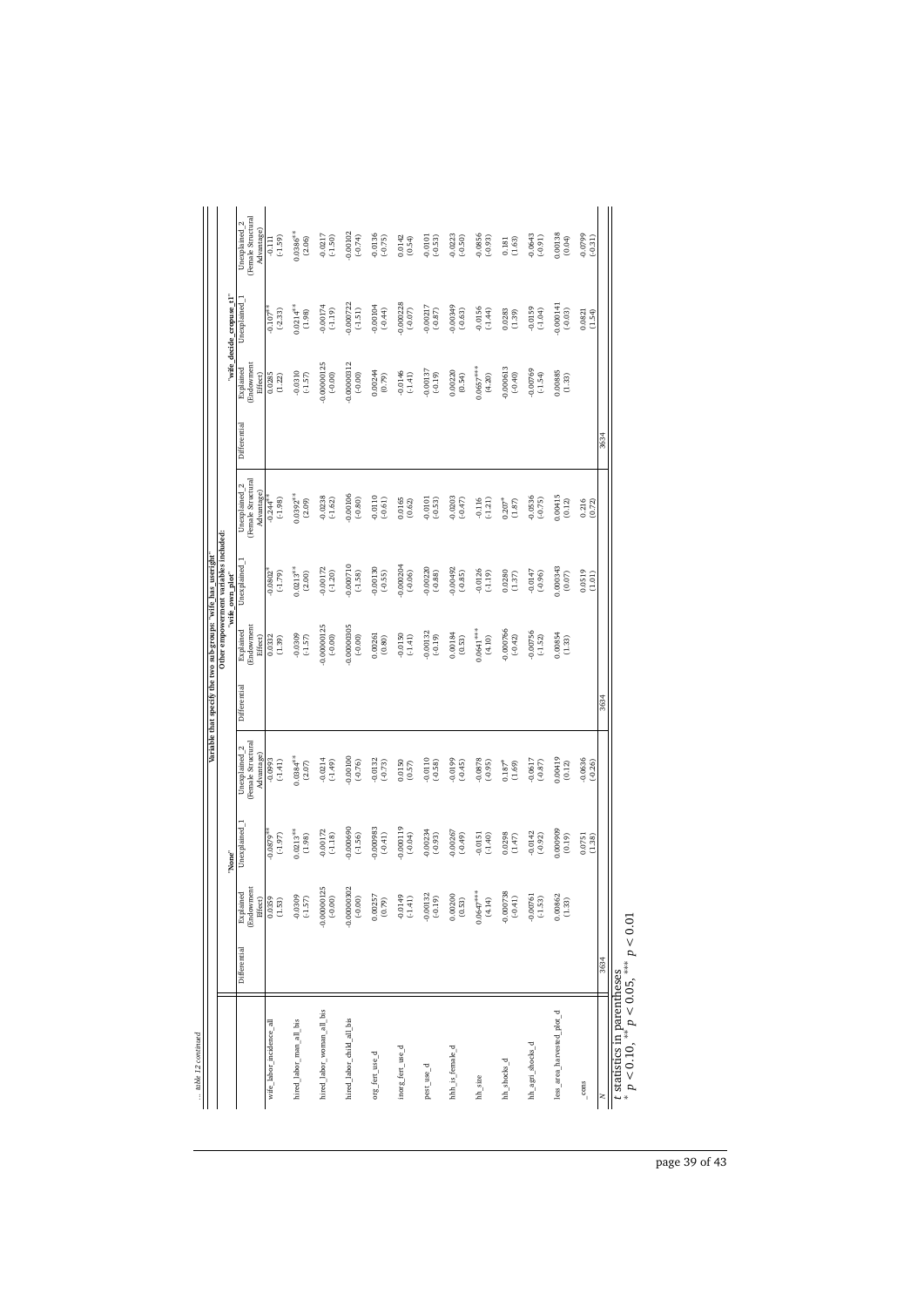|                             |                          |                                                                       |                          |                                                   |                          |                                          | Variable that specify the two sub-groups: "wife_decide_cropuse_t1" |                                                   |                        |                                          |                                               |                                                   |
|-----------------------------|--------------------------|-----------------------------------------------------------------------|--------------------------|---------------------------------------------------|--------------------------|------------------------------------------|--------------------------------------------------------------------|---------------------------------------------------|------------------------|------------------------------------------|-----------------------------------------------|---------------------------------------------------|
|                             |                          |                                                                       | "None"                   |                                                   |                          |                                          | Other empowerment variables included:<br>"wife_own_plot"           |                                                   |                        |                                          | "wife_has_useright                            |                                                   |
|                             | Differential             | (Endowment<br>Explained<br>Effect)                                    | Unexplained <sub>1</sub> | (Female Structural<br>Unexplained 2<br>Advantage) | Differential             | <b>Endowment</b><br>Explained<br>Effect) | Unexplained_1                                                      | (Female Structural<br>Unexplained 2<br>Advantage) | Differential           | <b>Endowment</b><br>Explained<br>Effect) | Unexplained                                   | (Female Structural<br>Unexplained 2<br>Advantage) |
| Prediction <sub>1</sub>     | (189.20)<br>$11.21***$   |                                                                       |                          |                                                   | $11.21***$<br>(189.36)   |                                          |                                                                    |                                                   | $11.21***$<br>(190.76) |                                          |                                               |                                                   |
| Prediction <sub>2</sub>     | $11.49***$<br>(255.87)   |                                                                       |                          |                                                   | $11.49***$<br>(256.05)   |                                          |                                                                    |                                                   | $11.49***$<br>(257.35) |                                          |                                               |                                                   |
| Difference                  | $-0.284***$<br>$(-4.75)$ |                                                                       |                          |                                                   | $-0.284***$<br>$(-4.75)$ |                                          |                                                                    |                                                   | $-0.284***$<br>(4.77)  |                                          |                                               |                                                   |
| Total                       |                          | $-0.147***$<br>$(-3.79)$                                              | 5.02e-15<br>$(-0.00)$    | $-0.137***$<br>$(-2.79)$                          |                          | $0.108***$<br>$(-2.59)$                  | 7.52e-15<br>(0.00)                                                 | $0.176***$<br>$(-3.40)$                           |                        | $-0.164***$<br>$(-4.24)$                 | 4.00e-15<br>(0.00)                            | $0.119**$<br>$(-2.42)$                            |
| wife_own_plot               |                          |                                                                       |                          |                                                   |                          | $0.0426***$<br>(2.42)                    | 0.00691<br>$(-0.29)$                                               | $0.0356*$<br>$(-1.86)$                            |                        |                                          |                                               |                                                   |
| wife_has_useright           |                          |                                                                       |                          |                                                   |                          |                                          |                                                                    |                                                   |                        | $0.0156***$<br>$(-2.93)$                 | 0.0336<br>(0.45)                              | $-0.00401$<br>$(-0.82)$                           |
| plot_maincrop_4_sale_d      |                          | $-0.0779***$<br>$(-5.01)$                                             | $0.0426*$<br>(1.91)      | $0.0231***$<br>(2.04)                             |                          | $-0.0774***$<br>$(-5.01)$                | $0.0378^{4}$<br>$(1.67)$                                           | $0.0207$ <sup>*</sup><br>$\left( 1.83\right)$     |                        | $0.0783***$<br>$(-5.02)$                 | $0.0407$ <sup>*</sup><br>$\left( 1.83\right)$ | $0.0229***$<br>(2.04)                             |
| In_plot_area_gps            |                          | $-0.121***$<br>$(-3.79)$                                              | 0.00803<br>(0.68)        | 0.00164<br>(0.67)                                 |                          | $0.120***$<br>$(-3.79)$                  | 0.00698<br>(0.60)                                                  | 0.00170<br>(0.70)                                 |                        | $-0.120***$<br>$(-3.79)$                 | 0.00751<br>(0.64)                             | 0.00142<br>(0.58)                                 |
| cultivation_intercropped_d  |                          | 0.00726<br>$(1.57)$                                                   | $-0.0217$<br>$(-0.49)$   | $-0.0177$<br>$(-1.30)$                            |                          | 0.00776<br>$(1.67)$                      | $-0.0198$<br>$(-0.45)$                                             | $-0.0156$<br>(.1.16)                              |                        | 0.00760 <sup>*</sup><br>(1.65)           | $-0.0245$<br>$(-0.55)$                        | $-0.0192$<br>$(-1.40)$                            |
| distance plot home          |                          | $-0.000914$<br>$(-0.60)$                                              | $-0.0222$<br>$(-1.47)$   | 0.0119<br>$(-1.44)$                               |                          | 0.000928<br>$(-0.60)$                    | $-0.0217$<br>$(-1.46)$                                             | $-0.0116$<br>$(-1.43)$                            |                        | 0.000903<br>$(-0.60)$                    | $-0.0228$<br>$(-1.53)$                        | $-0.0119$<br>$(-1.44)$                            |
| distance_plot_market        |                          |                                                                       | $0.0587***$<br>(2.87)    | $0.0330***$<br>(2.93)                             |                          | 0.00142<br>(0.78)                        | $0.0557***$<br>(2.73)                                              | $0.0320***$<br>(2.85)                             |                        | 0.00160<br>(0.84)                        | $0.0576***$<br>(2.83)                         | $0.0319***$<br>(2.85)                             |
| soil_quality_good_d         |                          | $\begin{array}{c} 0.00149 \\ (0.80) \\ 0.00172 \\ (0.48) \end{array}$ | 0.00604<br>(0.21)        | 0.00388<br>$(-0.33)$                              |                          | 0.00175<br>(0.48)                        | 0.00518<br>(0.18)                                                  | 0.00339<br>$(-0.29)$                              |                        | 0.00178<br>(0.48)                        | 0.00532<br>(0.19)                             | 0.00503<br>$(-0.43)$                              |
| erosion_control_d           |                          | $-0.00138$<br>$(-0.84)$                                               | 0.000746<br>$(0.07)$     | -0.000536<br>$(-0.10)$                            |                          | $-0.00139$<br>$(-0.85)$                  | 0.000633<br>(0.06)                                                 | $-0.000509$<br>$(-0.10)$                          |                        | $-0.00133$<br>$(-0.83)$                  | 0.000999<br>(0.09)                            | 0.000505<br>$(-0.10)$                             |
| erosion_problems_d          |                          | $-0.000407$<br>$(-0.44)$                                              | 0.00110<br>(0.09)        | 0.00218<br>(0.41)                                 |                          | 0.000415<br>$(-0.45)$                    | 0.00145<br>(0.12)                                                  | 0.00224<br>(0.42)                                 |                        | 0.000330<br>$(-0.37)$                    | 0.00119<br>(0.10)                             | 0.00198<br>(0.37)                                 |
| plot_irrigation_d           |                          | 0.00429<br>(1.15)                                                     | 0.00289<br>(0.57)        | 0.00130<br>(0.67)                                 |                          | 0.00429<br>(1.15)                        | 0.00292<br>(0.58)                                                  | 0.00133<br>(0.69)                                 |                        | 0.00424<br>(1.15)                        | 0.00284<br>(0.56)                             | 0.00128<br>(0.65)                                 |
| plot_seed_improved_d        |                          | $-0.00400$<br>$(-1.48)$                                               | 0.00517<br>$(-0.29)$     | 0.00143<br>(0.17)                                 |                          | 0.00416<br>$(-1.51)$                     | 0.00622<br>$(-0.35)$                                               | 0.00166<br>(0.20)                                 |                        | 0.00413<br>$(-1.51)$                     | 0.00546<br>$(-0.31)$                          | 0.00116<br>(0.14)                                 |
| husband_labor_incidence_all |                          | $-0.00592$<br>$(-0.72)$                                               | $-0.0325$<br>$(-0.35)$   | $-0.0136$<br>$(-0.38)$                            |                          | 0.00592<br>$(-0.72)$                     | $-0.0307$<br>$(-0.33)$                                             | $-0.0133$<br>$(-0.37)$                            |                        | $-0.00642$<br>$(-0.78)$                  | $-0.0296$<br>$(-0.32)$                        | $-0.0132$<br>$(-0.36)$                            |

Table 13: Decomposition of the Second Pro-Female Gender Gap in Agricultural Productivity. Table 13: **Decomposition of the Second Pro-Female Gender Gap in Agricultural Productivity.**

page 40 of 43

*Continued on next page...*

Continued on next page...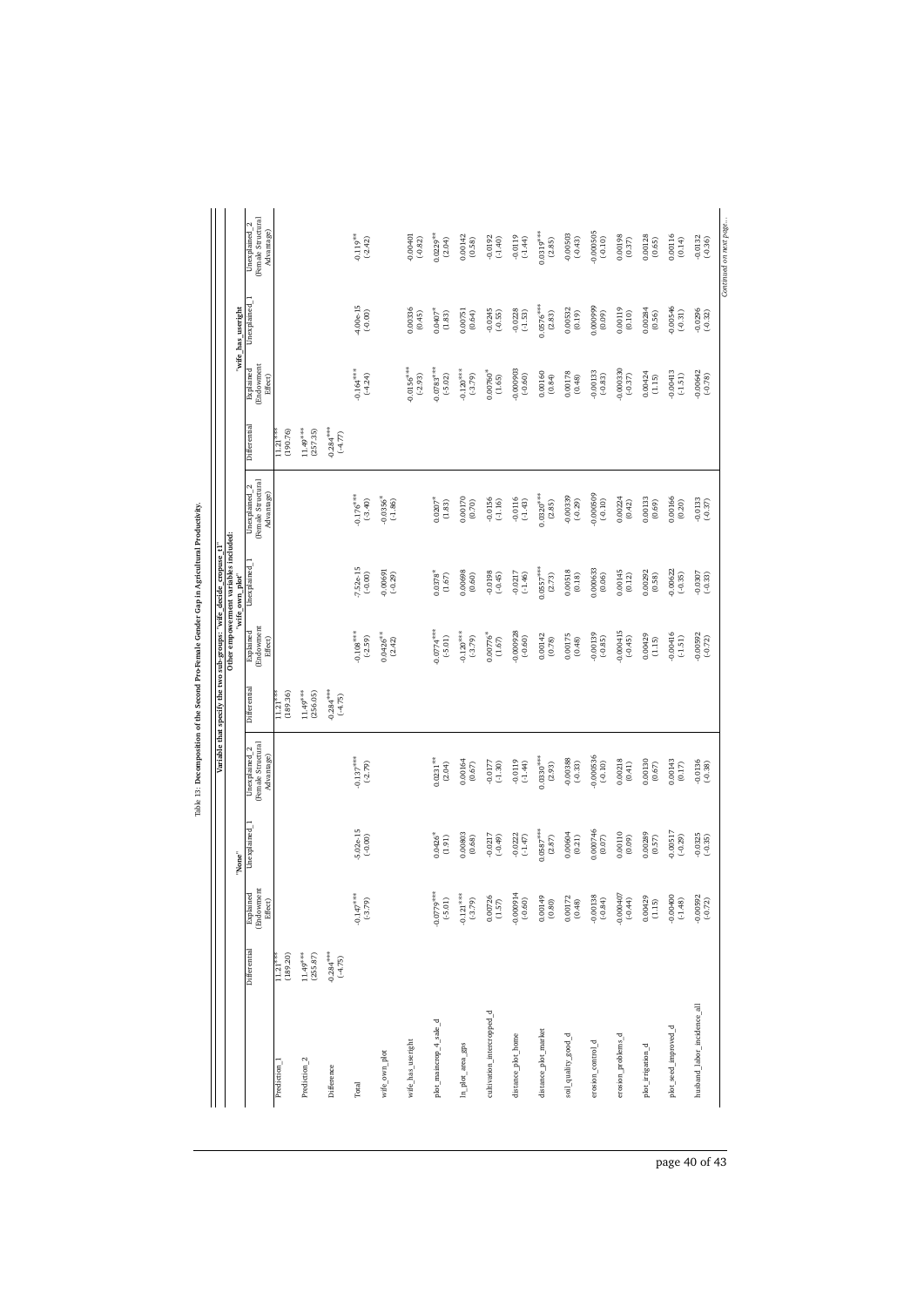|                                   |                                         |                           |                                                             |              |                                   | Variable that specify the two sub-groups: "wife decide cropuse t1" |                                                   |              |                                   |                          |                                                   |
|-----------------------------------|-----------------------------------------|---------------------------|-------------------------------------------------------------|--------------|-----------------------------------|--------------------------------------------------------------------|---------------------------------------------------|--------------|-----------------------------------|--------------------------|---------------------------------------------------|
|                                   |                                         | "None"                    |                                                             |              |                                   | Other empowerment variables included<br>"wife own plot"            |                                                   |              |                                   | "wife has useright       |                                                   |
|                                   | (Endowment<br>Explained<br>Differential | Unexplained 1             | Female Structural<br>Unexplained <sub>2</sub><br>Advantage) | Differential | Endowment<br>Explained<br>Effect) | Unexplained 1                                                      | (Female Structural<br>Unexplained 2<br>Advantage) | Differential | Endowment<br>Explained<br>Effect) | Unexplained              | (Female Structural<br>Unexplained 2<br>Advantage) |
| wife labor incidence al           | $\frac{\text{Effect}}{-0.000302}$       | $(-1.98)$<br>$0.135*$     | $0.0824***$<br>$(-1.97)$                                    |              | 0.000340<br>(0.13)                | $(-1.77)$<br>$-0.123$ <sup>2</sup>                                 | $-0.0843$<br>$(-1.95)$                            |              | 0.00350<br>$(-1.10)$              | $0.163*$<br>$(-2.34)$    | $-0.117$ <sup>**</sup><br>$(-2.44)$               |
| hired_labor_man_all_bis           | $-0.00298$<br>(.0.52)                   | 0.00614<br>(0.46)         | 0.00172<br>(0.61)                                           |              | 0.00295<br>$(-0.52)$              | 0.00581<br>(0.44)                                                  | 0.00147<br>(0.51)                                 |              | 0.00295<br>$(-0.52)$              | 0.00715<br>(0.54)        | 0.00198<br>(0.71)                                 |
| hired_labor_woman_all_bis         | $-0.00186$<br>$(-0.91)$                 | 0.00325<br>(0.33)         | 0.000550<br>(0.56)                                          |              | 0.00187<br>$(-0.92)$              | 0.00283<br>(0.29)                                                  | 0.000550<br>(0.58)                                |              | 0.00189<br>$(-0.92)$              | 0.0297<br>(0.30)         | 0.000500<br>(0.51)                                |
| hired_labor_child_all_bis         | 0.00118<br>(0.60)                       | 0.00154<br>$(-1.16)$      | 0.000416<br>(0.62)                                          |              | 0.00123<br>(0.61)                 | 0.00144<br>$(-1.12)$                                               | 0.000455<br>(0.68)                                |              | 0.00116<br>(0.61)                 | 0.00168<br>$(-1.26)$     | 0.000225<br>(0.35)                                |
| org_fert_use_d                    | $-0.00294$<br>$(-1.32)$                 | 0.00978<br>$(-0.94)$      | 0.00494<br>$(-0.98)$                                        |              | 0.00307<br>$(-1.34)$              | $-0.0106$<br>$(-1.03)$                                             | 0.00466<br>$(-0.93)$                              |              | 0.00306<br>(.1.34)                | 0.00938<br>(.0.89)       | 0.00511<br>$(-1.01)$                              |
| inorg_fert_use_d                  | $-0.0179**$<br>$(-2.30)$                | 0.00718<br>(0.55)         | 0.00419<br>(0.73)                                           |              | $0.0178***$<br>$(-2.31)$          | 0.00754<br>(0.58)                                                  | 0.00417<br>(0.73)                                 |              | $0.0178***$<br>$(-2.30)$          | 0.00842<br>(0.64)        | 0.00492<br>(0.86)                                 |
| pest_use_d                        | $0.0140**$<br>(2.34)                    | $0.0284***$<br>$(-2.45)$  | $0.0120***$<br>$(-2.22)$                                    |              | $0.0140**$<br>(2.34)              | $0.0278***$<br>$(-2.40)$                                           | $0.0119***$<br>$(-2.22)$                          |              | $0.0139***$<br>(2.34)             | $0.0287***$<br>$(-2.46)$ | $0.0121***$<br>$(-2.25)$                          |
| hhh_is_female_d                   | $0.0201*$<br>(1.92)                     | $-0.0318$<br>$(-1.63)$    | $-0.0189$<br>$(-1.40)$                                      |              | 0.0158<br>(1.51)                  | $-0.0270$<br>$(-1.30)$                                             | $-0.0140$<br>$(-1.04)$                            |              | $0.0203*$<br>(1.94)               | $-0.0318$<br>$(-1.63)$   | $-0.0186$<br>$(-1.38)$                            |
| hh size                           | $0.0328***$<br>(2.54)                   | $-0.0964***$<br>$(-2.05)$ | $-0.0545$<br>$(-1.18)$                                      |              | $0.0323***$<br>(2.52)             | $0.0932***$<br>$(-1.98)$                                           | $-0.0561$<br>$(-1.22)$                            |              | $0.0340***$<br>(2.55)             | $0.0991***$<br>$(-2.09)$ | $-0.0576$<br>$(-1.24)$                            |
| hh_shocks_d                       | $-0.00365$<br>$(-0.86)$                 | 0.0430<br>(0.50)          | 0.00770<br>(0.19)                                           |              | 0.00382<br>(.0.90)                | 0.0492<br>(0.57)                                                   | 0.0106<br>(0.27)                                  |              | 0.00328<br>$(-0.77)$              | 0.0495<br>(0.57)         | 0.0107<br>(0.27)                                  |
| hh_agri_shocks_d                  | $0.00488$<br>$(1.39)$                   | 0.0116<br>(0.18)          | 0.00580<br>(0.22)                                           |              | 0.00471<br>(1.37)                 | 0.0114<br>(0.18)                                                   | 0.00701<br>(0.27)                                 |              | 0.00456<br>(1.35)                 | 0.00202<br>(0.03)        | 0.00106<br>(0.04)                                 |
| less_area_harvested_plot_d        | 0.00579<br>(1.23)                       | 0.0289<br>(1.40)          | 0.0106<br>(1.16)                                            |              | 0.00569<br>(1.23)                 | 0.0285<br>(1.39)                                                   | 0.0111<br>(1.22)                                  |              | 0.00589<br>(1.23)                 | 0.0269<br>(1.30)         | 0.0101<br>(1.11)                                  |
| $\frac{\text{cons}}{\text{cons}}$ |                                         | 0.165<br>(1.07)           | 0.00983<br>$(-0.12)$                                        |              |                                   | 0.153<br>(1.00)                                                    | $-0.0196$<br>$(-0.23)$                            |              |                                   | 0.199<br>(1.27)          | 0.0551<br>(0.59)                                  |
|                                   | 3634                                    |                           |                                                             | 3634         |                                   |                                                                    |                                                   | 3634         |                                   |                          |                                                   |

page 41 of 43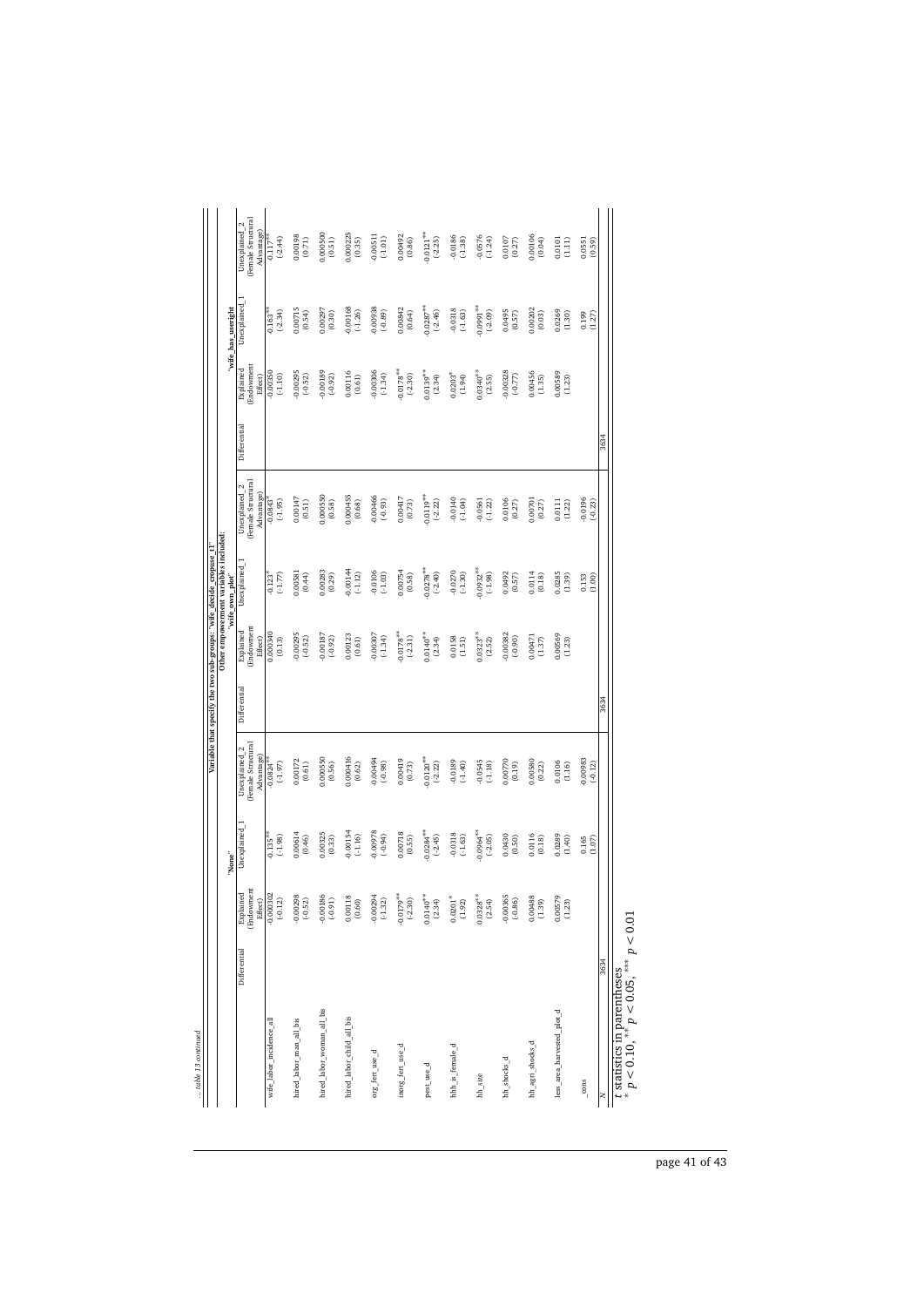#### Table 14: **Investigating Heterogeneity of the main results by female marital status.**

| Dependent variable: Log[plot agricultural productivity]        |                          |                          |                          |                          |                          |
|----------------------------------------------------------------|--------------------------|--------------------------|--------------------------|--------------------------|--------------------------|
| PANEL A. Married versus Not-Married Female.                    | (1)                      | (2)                      | (3)                      | (4)                      | (5)                      |
| wife_own_plot                                                  |                          |                          |                          | $-0.0262$                | $-0.0847$                |
|                                                                |                          |                          |                          | $(-0.57)$                | $(-1.86)$                |
| (wife_own_plot == 0) & (wife_married_d == 0)                   | $\mathbf 0$              |                          |                          |                          |                          |
|                                                                | (.)                      |                          |                          |                          |                          |
| (wife_own_plot == 0) & (wife_married_d == 1)                   | 0.00528<br>(0.04)        |                          |                          |                          |                          |
| (wife_own_plot == 1) & (wife_married_d == 0)                   | $-0.143$                 |                          |                          |                          |                          |
|                                                                | $(-1.38)$                |                          |                          |                          |                          |
| (wife_own_plot == 1) & (wife_married_d == 1)                   | $-0.0365$                |                          |                          |                          |                          |
|                                                                | $(-0.29)$                |                          |                          |                          |                          |
| (wife_has_useright == 0) & (wife_married_d == 0)               |                          | $\mathbf{0}$             |                          | $\boldsymbol{0}$         |                          |
|                                                                |                          | (.)                      |                          | (.)                      |                          |
| (wife has useright $== 0$ ) & (wife married $d == 1$ )         |                          | $0.208**$                |                          | $0.199**$                |                          |
|                                                                |                          | (2.11)                   |                          | (2.01)                   |                          |
| (wife has useright == 1) & (wife married $d = = 0$ )           |                          | $0.254***$<br>(2.63)     |                          | $0.246**$<br>(2.51)      |                          |
|                                                                |                          | $0.376***$               |                          | $0.354***$               |                          |
| (wife_has_useright == 1) & (wife_married_ $d = = 1$ )          |                          | (3.02)                   |                          | (2.74)                   |                          |
| (wife_decide_cropuse_t1 == 0) & (wife_married_d == 0)          |                          |                          | $\mathbf 0$              |                          | $\mathbf 0$              |
|                                                                |                          |                          | (.)                      |                          | (.)                      |
| (wife_decide_cropuse_t1 == 0) & (wife_married_d == 1)          |                          |                          | 0.189                    |                          | 0.160                    |
|                                                                |                          |                          | (1.48)                   |                          | (1.23)                   |
| (wife_decide_cropuse_t1 = = 1) & (wife_married_d = = 0)        |                          |                          | 0.161                    |                          | $0.174*$                 |
|                                                                |                          |                          | (1.56)                   |                          | (1.69)                   |
| (wife_decide_cropuse_t1 == 1) & (wife_married_d == 1)          |                          |                          | $0.259***$               |                          | $0.259***$               |
|                                                                |                          |                          | (2.17)                   |                          | (2.16)                   |
| _cons                                                          | $10.93***$<br>(61.29)    | $10.64***$<br>(64.76)    | $10.68***$<br>(63.64)    | $10.66***$<br>(61.69)    | $10.73***$<br>(61.60)    |
| $\cal N$                                                       | 3634                     | 3634                     | 3634                     | 3634                     | 3634                     |
| PANEL B. By female "detailed" marital status.                  |                          |                          |                          |                          |                          |
|                                                                | (1)                      | (2)                      | (3)                      | (4)                      | (5)                      |
| wife_own_plot                                                  |                          |                          |                          | $-0.0360$<br>$(-0.74)$   | $-0.0961$<br>$(-2.10)$   |
|                                                                |                          |                          |                          |                          |                          |
| (wife_own_plot == 0) & (wife == married (monogamous))          | $\bf{0}$<br>(.)          |                          |                          |                          |                          |
|                                                                | $-0.306*$                |                          |                          |                          |                          |
| (wife_own_plot == $1$ ) & (wife == separated)                  | $(-1.87)$                |                          |                          |                          |                          |
| (wife_own_plot == $1$ ) & (wife == divorced)                   | $-0.451**$               |                          |                          |                          |                          |
|                                                                | $(-2.43)$                |                          |                          |                          |                          |
| (wife_own_plot == $1)$ & (wife == widow)                       | $-0.256*$                |                          |                          |                          |                          |
|                                                                | $(-1.96)$                |                          |                          |                          |                          |
| (wife_has_useright == 0) & (wife == married (monogamous))      |                          | $\mathbf 0$              |                          | $\,0\,$                  |                          |
|                                                                |                          | (.)                      |                          | (.)                      |                          |
| (wife_has_useright == $0$ ) & (wife == separated)              |                          | $-0.256$<br>$(-1.64)$    |                          | $-0.257*$<br>$(-1.65)$   |                          |
|                                                                |                          |                          |                          |                          |                          |
| (wife has useright $== 0$ ) & (wife $==$ divorced)             |                          | $-0.382**$<br>$(-2.15)$  |                          | $-0.382**$<br>$(-2.15)$  |                          |
| (wife_has_useright == 1) & (wife == married (monogamous))      |                          | $0.196*$                 |                          | 0.176                    |                          |
|                                                                |                          | (1.81)                   |                          | (1.57)                   |                          |
| (wife_decide_cropuse_t1 == 0) & (wife == married (monogamous)) |                          |                          | $\bf{0}$                 |                          | $\pmb{0}$                |
|                                                                |                          |                          | (.)                      |                          | (.)                      |
| (wife_decide_cropuse_t1 == 0) & (wife == separated)            |                          |                          | $-0.626**$               |                          | $-0.603**$               |
|                                                                | 10.89***                 | $10.85***$               | $(-2.23)$<br>$10.85***$  | $10.86***$               | $(-2.12)$<br>$10.86***$  |
| cons                                                           |                          |                          |                          |                          |                          |
| <b>Other Covaraites</b>                                        | (70.28)                  | (71.36)                  | (69.64)                  | (70.06)                  | (68.98)                  |
| <b>Region Fixed Effects</b>                                    | <b>YES</b><br><b>YES</b> | <b>YES</b><br><b>YES</b> | <b>YES</b><br><b>YES</b> | <b>YES</b><br><b>YES</b> | <b>YES</b><br><b>YES</b> |

**Region Fixed Effects YES YES YES YES YES** *N* 3457 3457 3457 3457 3457 *<sup>t</sup>* statistics in parentheses. <sup>∗</sup> *<sup>p</sup> <sup>&</sup>lt;* 0.10, ∗∗ *<sup>p</sup> <sup>&</sup>lt;* 0.05, ∗∗∗ *<sup>p</sup> <sup>&</sup>lt;* 0.01 The marital status is composed of seven categories, namely: (1) monogamous married, (2) polygamous married, (3) living together, (4) separated, (5) divorced, (6) never married and (7) widow. In Panel A, we consider the three first categories as referring to simply "married". In Panel B, only significant coefficients are reported.